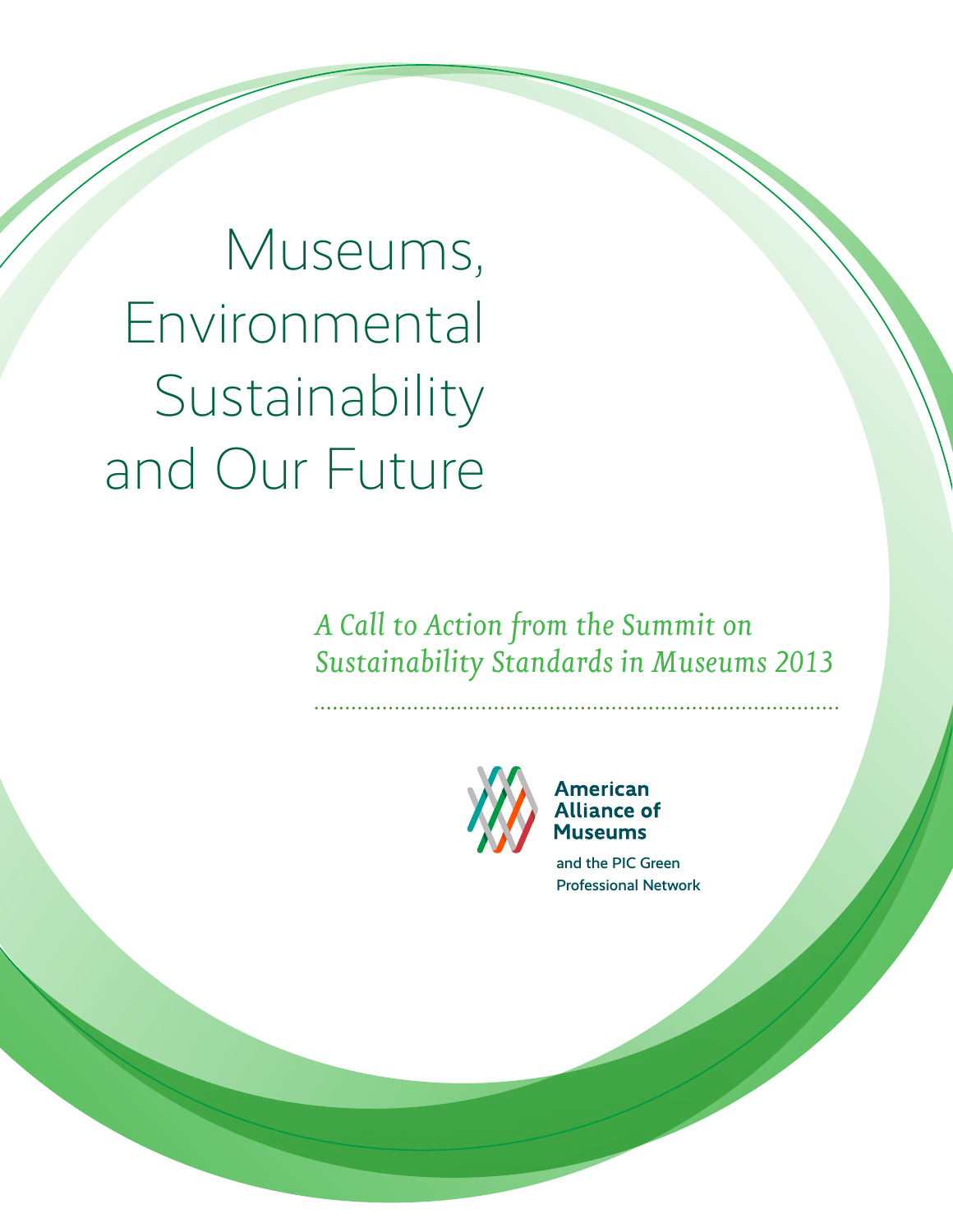# Contents

## Appendices

*Entire report edited by Ellen Hirzy.*

*This report on sustainability standards was designed to be read online. Please consider the environment before printing this document.*



Westlake Reed Lesksoky Olson Visual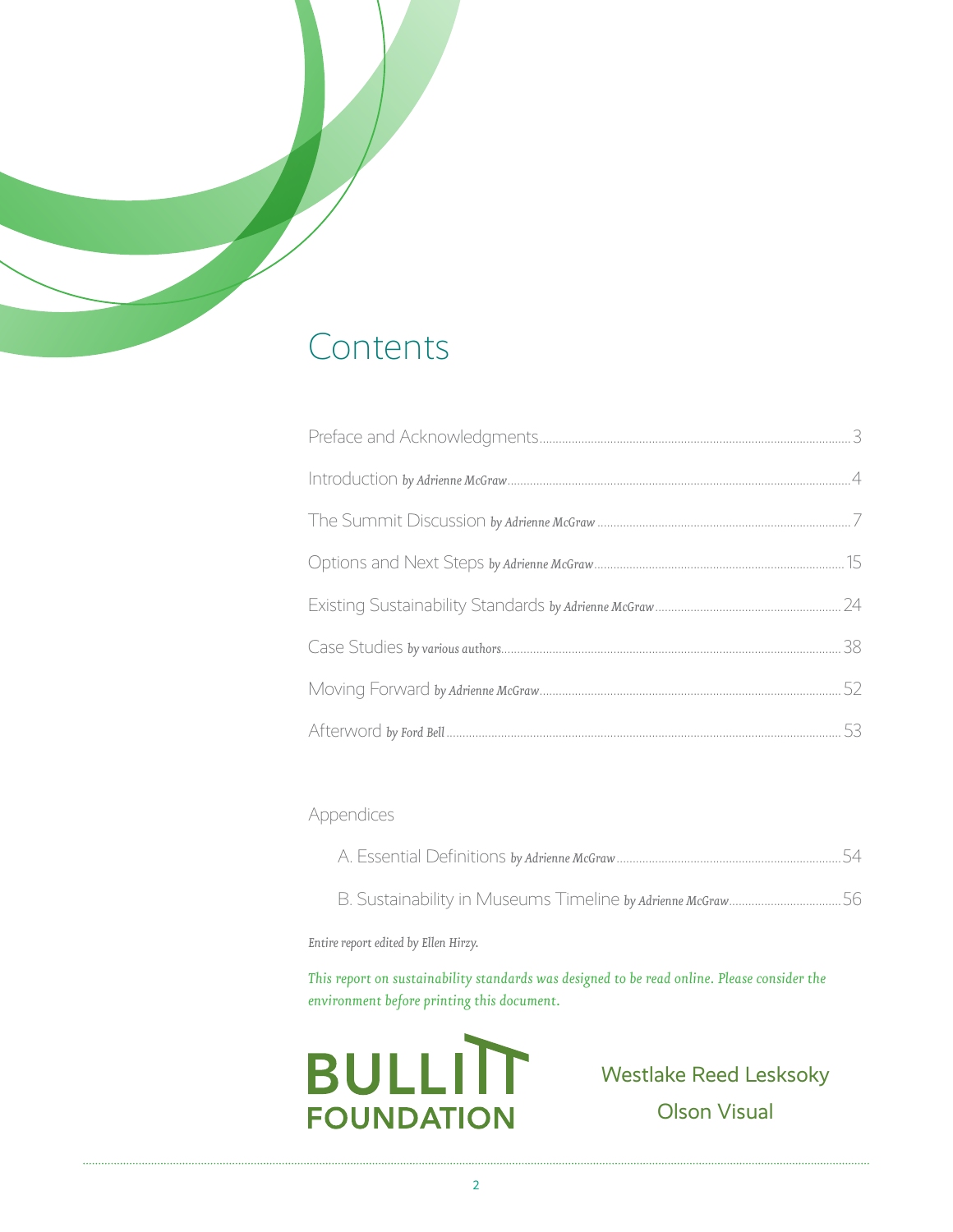# Preface and Acknowledgments

IC Green's Sustainability Standards in Museums initiative began when a number of museum professionals formed an ad hoc group to address areas in the United States Green Building Council's Leadership in Energy & Environmental Design (LEED) program that collided with museum practices or discounted alternative approaches. We quickly realized how important it was to address other developing standards programs, and our group began to expand its focus from LEED in museums to a broader assessment of how to develop museum-specific guidance where current standards fall short. We launched this more comprehensive initiative with the Summit on Sustainability Standards in Museums, a daylong gathering on May 21, 2013, during the American Alliance of Museums (AAM) annual meeting in Baltimore.

Two individuals were particularly helpful in creating the form and momentum for this group and this summit: Roger Chang, LEED AP, principal and director of mechanical engineering and sustainability at Westlake Reed Leskosky, and Shengyin Xu, LEED AP BD+C, institutional sustainability specialist at the Minnesota Historical Society. I am grateful to them for their energy, enthusiasm and scientific knowledge; they provided a balance to this undertaking that it sorely needed, and they promise to be leaders in the implementation of standards for the field.

I am also grateful to those from outside the museum field who participated in this summit and who have demonstrated a willingness to work with the field to help us manage this conundrum responsibly *and* elegantly.

#### **Sarah Sutton,** *LEED AP EBOM*

ustainability with a capital *S* is woven through-) out the DNA of public collecting institutions. Collections are to be maintained in perpetuity, rendering the idea of sustainability fundamental to institutional missions. But museums still need to encourage and share with each other their specific and often unique experiences of implementing dayto-day sustainability. Environmental sustainability within museum facilities is perhaps the largest shared category of daily sustainability for museums to discuss as a field. The sheer variety of metrics and methods for measuring performance suggests that if any standards could be promoted to the field, they would come about only after vigorous discussion and the sharing of actual experiences.

Therefore, we applaud our PIC Green Professional Network colleagues for organizing the first Summit on Sustainability Standards in Museums. PIC Green looks forward to the conversations that will result from distribution of this white paper, as well as to subsequent dialogues that will occur regularly at future annual meetings.

**Ed Malouf,** *Content Design Collaborative LLC* **Don Meckley,** *Museum of Contemporary Art, Chicago Co-Chairs, PIC Green, 2013–2014*

*Thank you to our peer reviewers for their comments on this report: Don Meckley, director of production and facilities, Museum of Contemporary Art, Chicago; Adam Meltzer, director of operations, Arts:Earth Partnership, Los Angeles; and Patrick Kociolek, professor and director, University of Colorado Museum of Natural History, Boulder. Their thinking improved the document and spurred us to work to rally benchmarking museum energy use as a future aspect of this type of field communication.*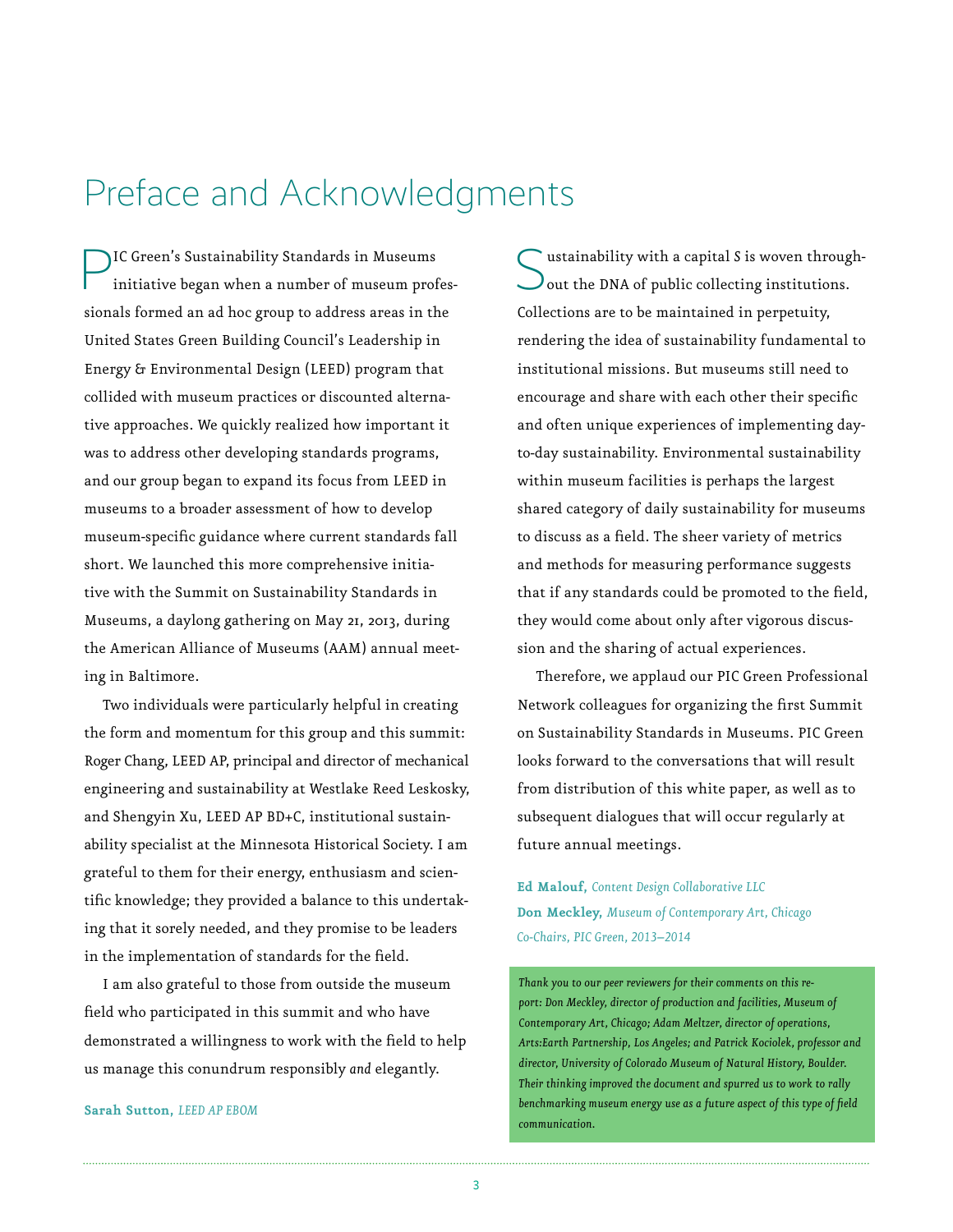# Introduction

*"As a record and a call to action, this white paper is not a document to be read and set aside. Instead, it asks you to engage."*

> $\int$ ith leadership from the American Alliance of Museums, the museum field is united around shared standards of excellence. But today, there are no shared standards on environmental sustainability for museums. These standards have enough of a presence in other fields that they have come to affect the museum world. Over the next few years that presence will expand, and museums will choose—collectively or independently—how to react. We may choose to recognize the value of shared standards, or we may choose to leave each museum to decide among many separate standards. We may choose to write a few standards that are specific to museums, or we may create a whole system of our own. Or we may decide to avoid developing standards altogether. Our other options include developing a new Museum Assessment Program category for sustainability or simply encouraging sustainable practices and inviting museums to select cafeteria style from existing standards. But the bottom line is, if the museum field doesn't *say*  what we prefer, we will be *told* how to practice sustainability.

> To deepen and broaden field-wide discussion of this critical issue, more than 100 professionals from all types and sizes of museums gathered for the Summit on Sustainability Standards in Museums at the 2013 American Alliance of Museums Annual Meeting in Baltimore. Organized by the PIC Green Professional Network, the summit had a complex purpose: to assess the museum field's experience with, response to and appetite for environmental sustainability standards. Organizers and participants aimed to:

- promote a working familiarity between museums and various sustainability standards groups
- suggest how an assessment of the value of sustainability standards for museums might occur
- recommend next steps in the field's work on environmental sustainability in museums

Regardless of the form that a set of sustainability standards could take, a deeper understanding of the field's needs and expectations for such a program is needed. This discussion must be nationwide, carried on at every type of museum, and done in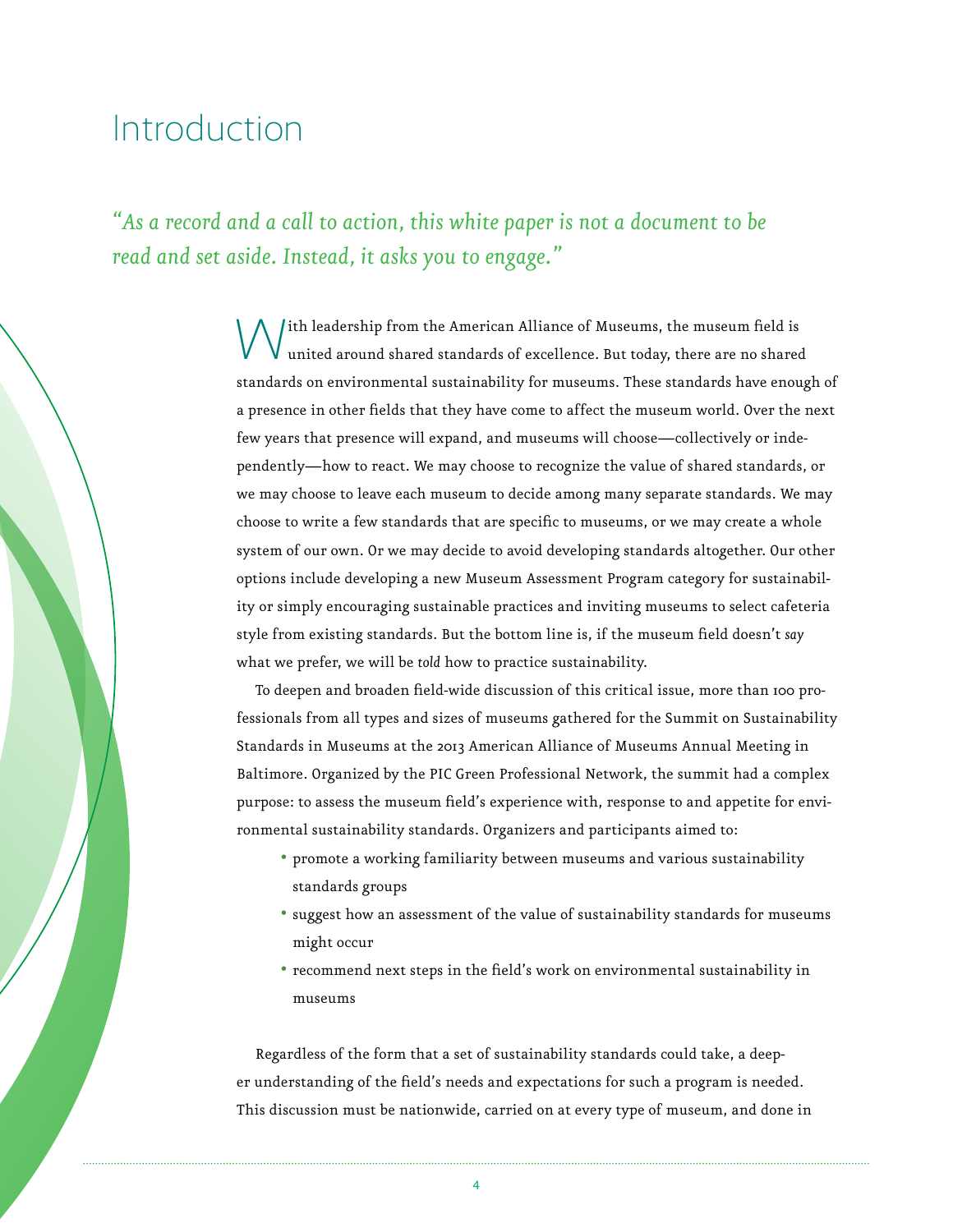conjunction with colleagues in other fields who can both inform and inspire our work. Ultimately, summit organizers seek larger ongoing outcomes for the 17,500 institutions in the museum field in the United States, including:

- a deeper understanding of sustainability standards and metrics for designing, building and operating museum facilities
- more informed choices for using, or not using, the metrics for museum planning and operations
- increased comfort and efficiency in using the metrics for the benefit of museums

The summit began with presentations by building industry experts who introduced current standards used broadly in the United States. Museum professionals then talked about their experiences with sustainability metrics in their institutions. The day concluded with a moderated discussion that yielded conclusions and suggested next steps for the possible development of sustainability standards for museums.

 With this white paper, we invite you to join in the ongoing dialogue about the most effective ways to make our institutions' buildings and practices more sustainable. In it we summarize the wide-ranging but intensive summit discussion; present options for developing museum sustainability and recommend next steps; and share information about current standards programs and different ways in which museums have applied them to their own sustainability efforts. Two appendices offer essential definitions and a timeline tracing the development of museums' interest in sustainability issues. As a record and a call to action, this white paper is not a document to be read and set aside. Instead, it asks you to engage. We hope that you will share it with others, discover new resources for and approaches to your work, and use it to contribute to reducing the negative environmental impacts of museums.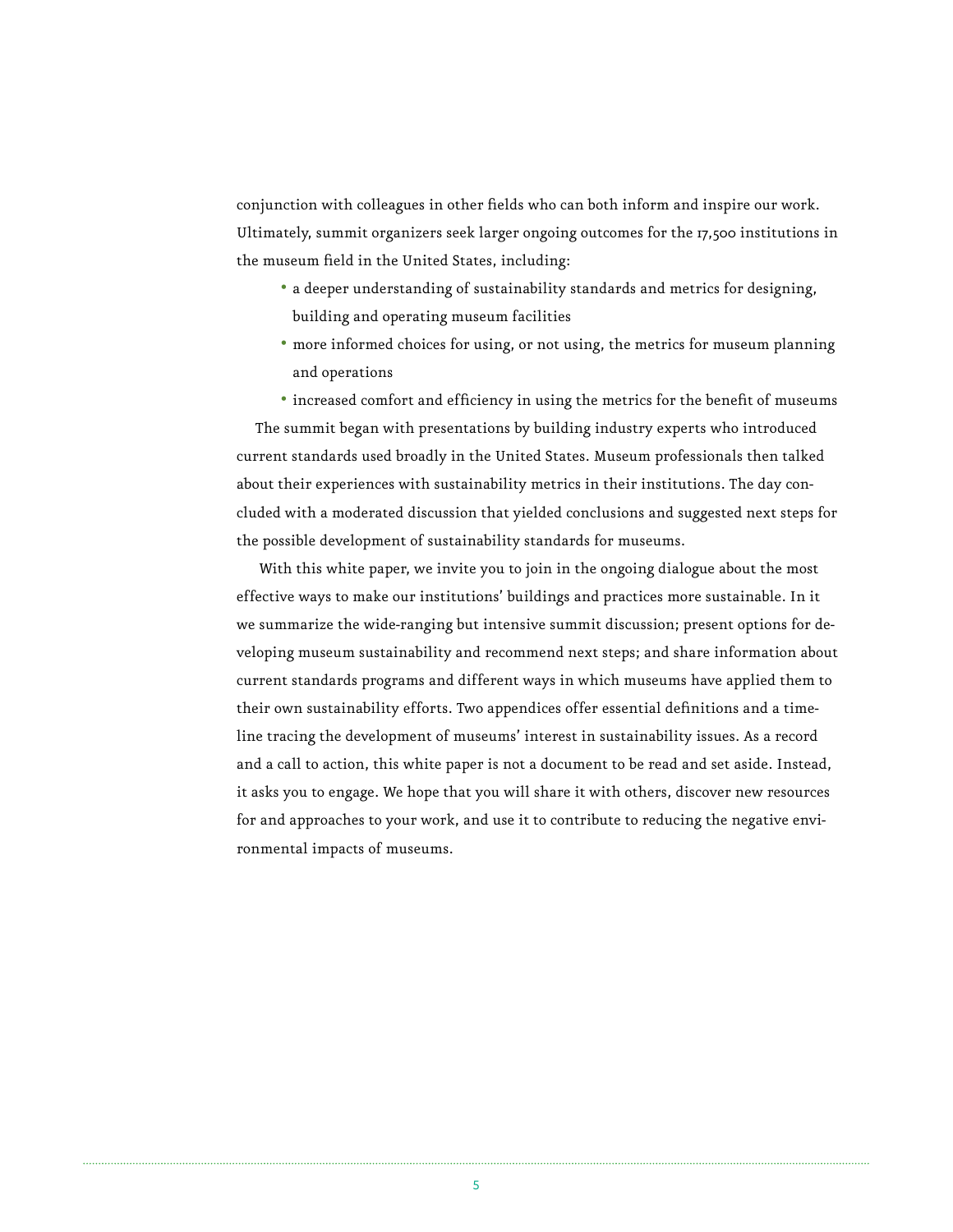#### **Related Annual Meeting Sessions**

The Summit on Sustainability Standards in Museums included three sequential AAM Annual Meeting sessions that laid the groundwork for a shared understanding of standards and metrics; placed them in the context of real-world situations in museums; and invited a larger discussion about challenges, implications, aspirations and next steps.

#### **Part 1:** Where Are We?

This session focused on the current use of common U.S. sustainability metrics, notably LEED (Leadership in Energy & Environmental Design), U.S. Green Building Council; Living Buildings; Sustainable Sites; Green Globes; and the Environmental Protection Agency's Energy Star program. Representatives discussed the origin of these programs, the purpose and application of their systems, and the benefits and challenges of adapting their metrics to museums. For more details, see page 24.

#### Part 2: What We've Been **Doing**

Representatives from several museums shared their experiences in working with standards programs, including the impetus for starting a sustainability metrics program; which standards program they selected and why; and the lessons learned for their institutions. The goals of this session were to provide examples of standards at work in museums and to show the benefits and limitations of programs that were not designed with museums in mind.

For more details, see page 38.

#### **Part 3: Deciding Where** We Want to Go

The third session was an open discussion, moderated by Laura Roberts, to review the day's discoveries, talk about the opportunities and limitations of current systems, and share hopes for sustainability in the future of museums. A culminating question was posed: What are the next steps to advance the field toward greater sustainability through the use of standards and metrics? Part 1 of this white paper explores this question more deeply.

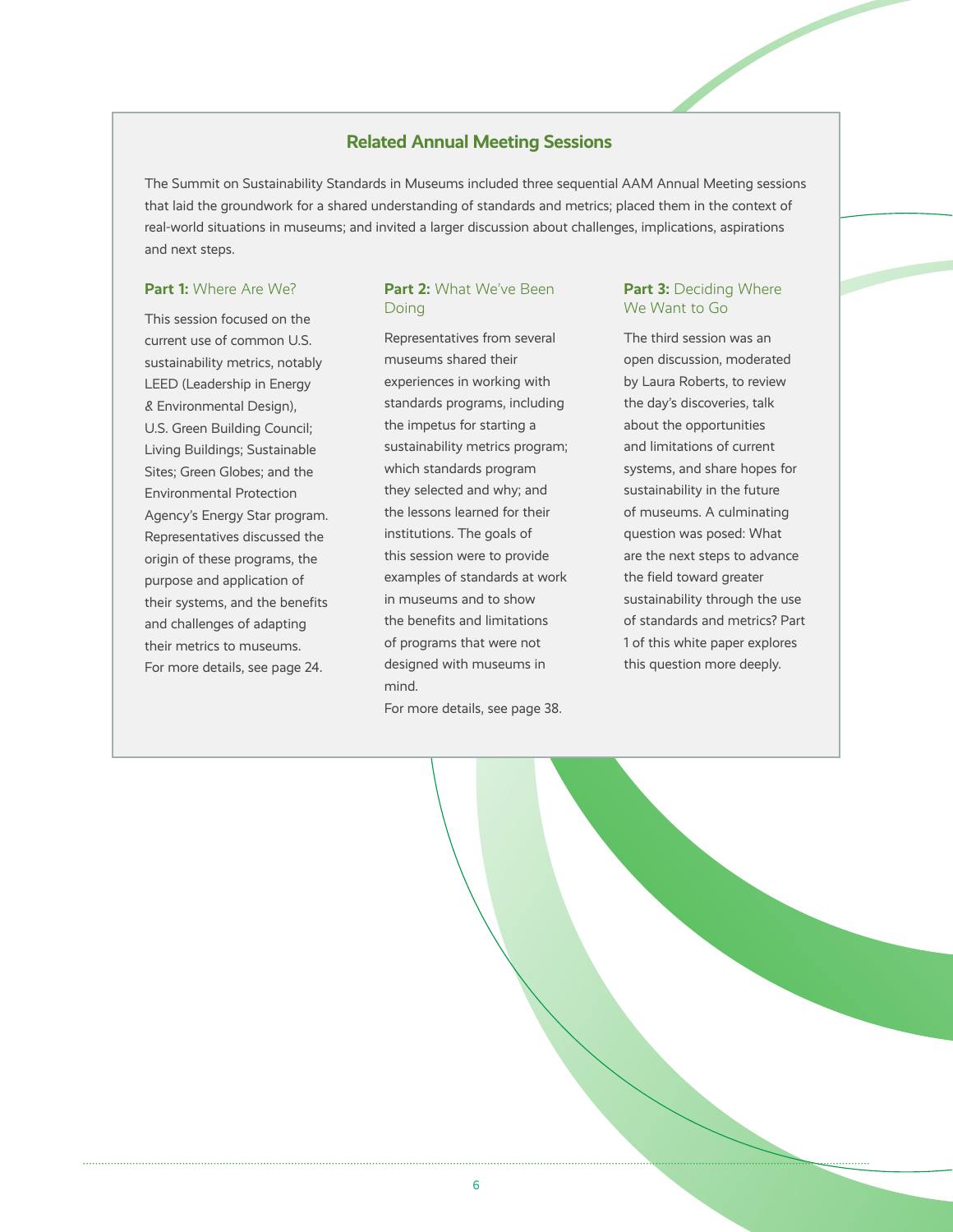# The Summit Discussion

 *"Are we looking for a standard or a shared moral principle?"* 

—Sandra Vecchio, architect and summit participant

Those who are working toward more sustainable museums give deep consideration<br>to the question Sandra Vecchio posed, and others: Can sustainability standards be adopted without a basic agreement about why we want and need them? Do we share a collective concern for sustainability? Do we all envision the ideal museum that is in perfect ecological balance with its systems, bioregion and community? Do we have the leadership to guide us through these choices and changes? Such a shared vision is unlikely, but that may not matter as much as the journey will, as we strive to improve our practices toward greater efficiency and use of resources.

A number of other factors motivate museums to explore sustainability standards, including the perpetual need for cost savings. Implementing green practices requires upfront costs but also results in saving resources and thus can make good business sense. In addition, the shifting values of our audiences, communities and other stakeholders compel museums to be responsive to expectations that we will operate on sustainable principles. Internally, staff, volunteers and board members may also be asking whether



A general session at the AAM Annual Meeting and MuseumExpo. Photo by Cable Risdon.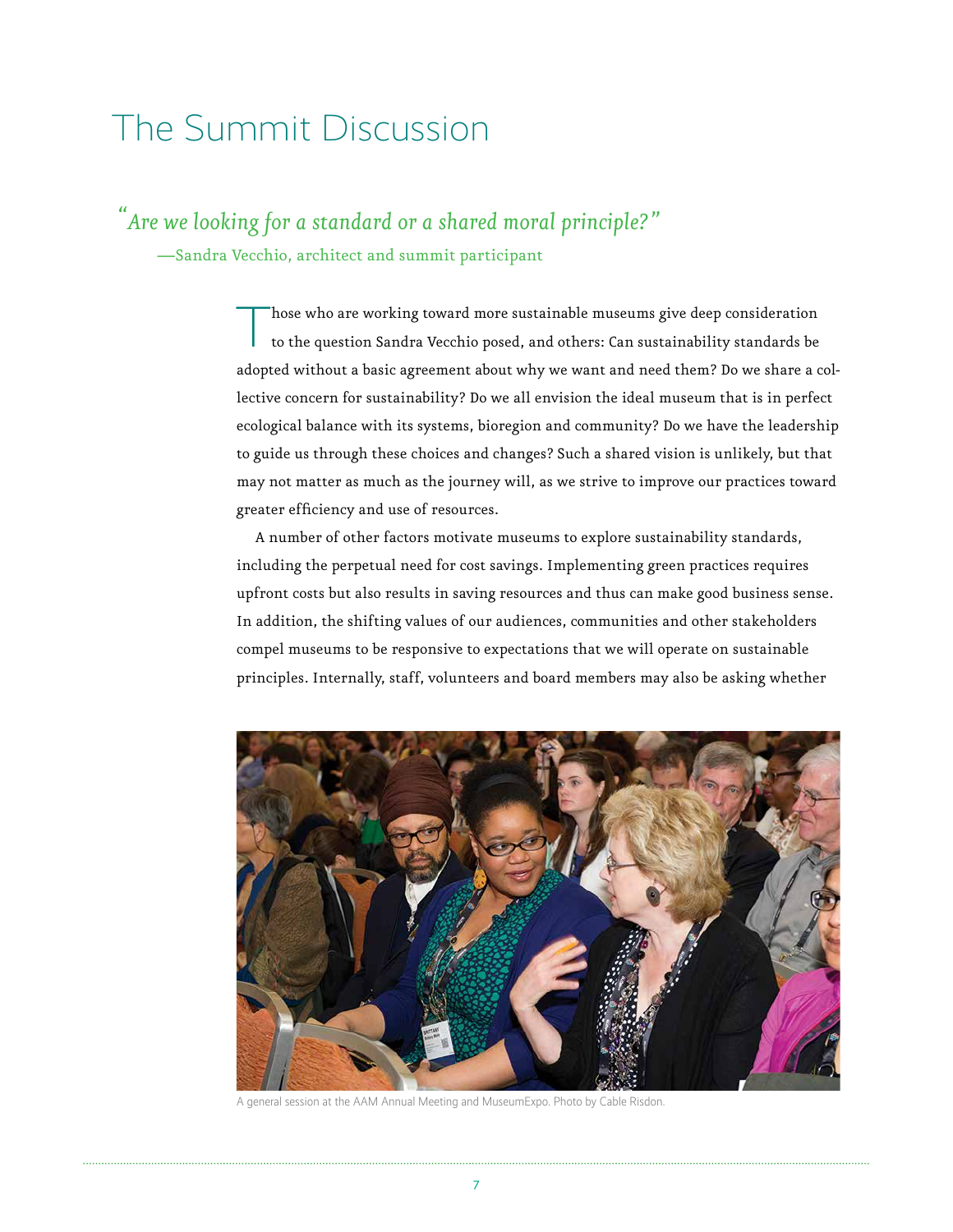operations and programming reflect sustainable values, be they environmental, economic, social or all of the above. While every institution is unique in its approach to sustainability, the need for smarter operational practices is universal. But can we go so far as to say that we are willing to set up and adhere to field-wide standards?

Summit participants spoke passionately, positively and practically. One of the greatest advantages as a field is our deep creativity. Museums are full of educators, designers, engineers, scientists, artists, historians, futurists and planners. If we draw upon the energy, ingenuity and expertise of our community—and add that to what we can learn from experts in other fields—we can define and solve any problems that may stand in our way to a greener future.

The ultimate question posed at the summit was, *What would museum sustainability standards look like?* While we do not yet know the answer, it is fair to say that some level of shared desire for measurability and accountability already exists. Summit instigator and green museums expert Sarah Sutton stated that the gathering was just the beginning of the conversation about a field-wide standards program, but it was also the next step in a discussion that should be second nature by now. Nowhere during the summit or in this white paper did we need to explain the dire consequences of ignoring the real threats to the earth's inhabitants, biodiversity, climate or stable future. If museums are to move from simple awareness of issues to concrete and measurable actions, we must accept our own power in this process.

Yet there are real challenges and barriers to implementation and success. Summit participants expressed concern about several key issues:

- **Resources:** Where will the funds, time and expertise to implement a standards program come from at both the national and the institutional levels? Will designating resources for sustainability pull funding from other functions?
- **Standards and best practices:** As a field, do we have the ability and the protocol in place to agree on what best practices would look like?
- **Leadership:** Are leaders of our institutions and associations ready to carry sustainability standards projects forward?

#### **Resources**

The topic of resource availability was discussed and demonstrated in various ways. First, the very presence of more than 100 museum professionals at the summit spoke to a dedication to greener institutions, whether through voluntary efforts by individuals or organizational commitment to the green teams and sustainability staff positions that are becoming more common in museums. The fact that museums across the nation have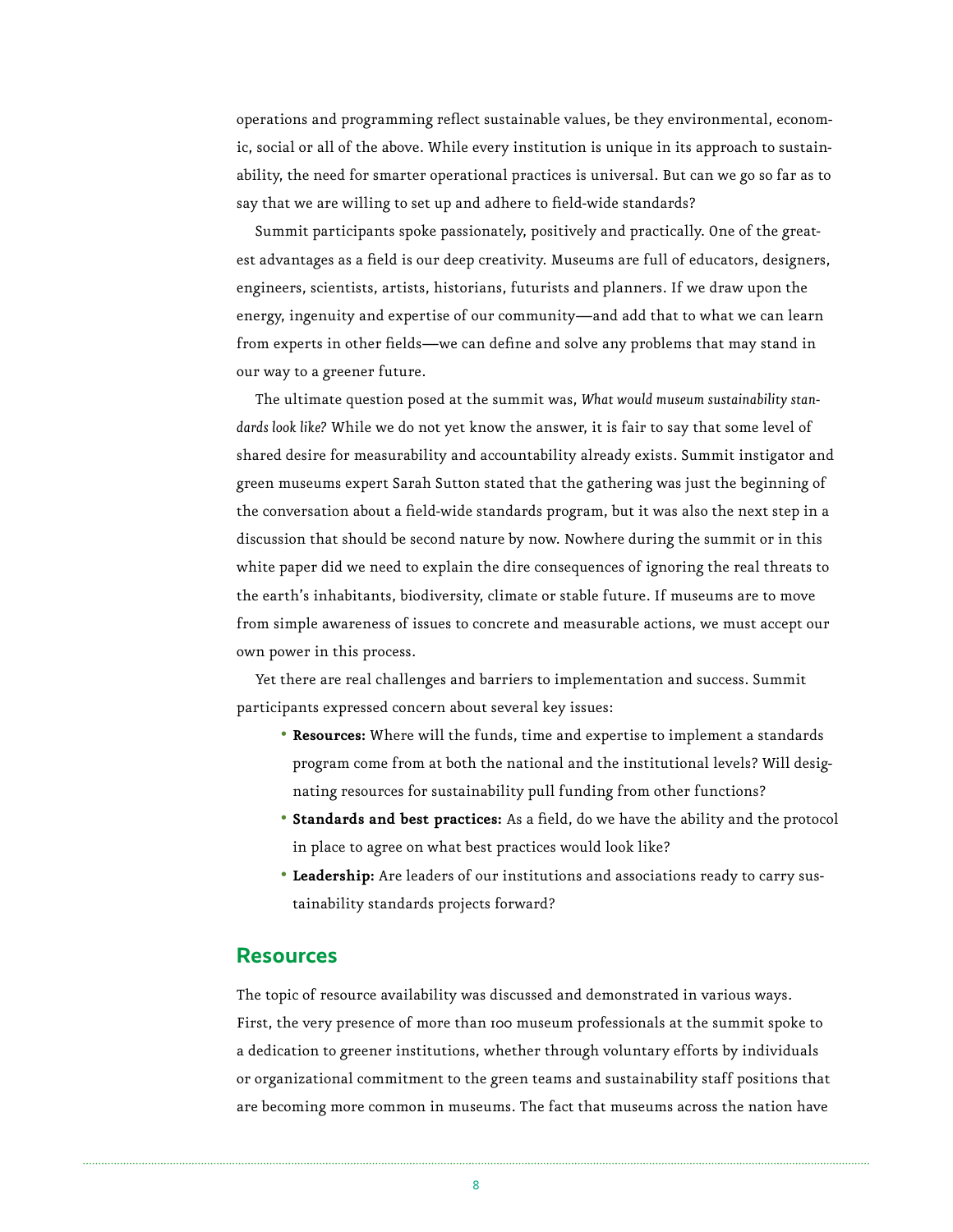found ways to implement green building practices, operations, programming and investing indicates a field moving in the right direction.

But for all the amazing work going on at the institutional level, a field-wide commitment is needed to define standards and provide a framework for research, training, compliance and recognition. Many professional associations have some form of green team and/or a tool kit that provides valuable resources for members and others. PIC Green's Sustainable Operations Tool Kit (pic-green.net), for example, provides links to useful websites, articles, resource lists and case studies that offer ideas and solutions.

## **Standards and Best Practices**

The concept of a neat, fixed set of standards and best practices appears black and white in concept, but is much messier in actual application. Museums are so diverse in terms of mission resources, location, facilities, collections care needs, lifecycle, etc., that creating a single set of voluntary standards and best practices is an ever-present challenge—as is maintaining a program that effectively evaluates a museum against them. New issues and new thinking are also continually impacting practices and standards, and we must keep up. How sustainability standards and best practices—and related evaluation programs will be used also impacts decisions to be made: Will they be used to encourage museums to improve, regulate and evaluate an organization for recognition purposes? AAM has the experience—from almost 45 years of running accreditation and assessment programs—and expertise in PIC Green, to take a leadership role in shaping the future of defining and measuring excellence in sustainability.

## **Leadership**

The critical need for leadership exists at every level. We have the attention of AAM leadership, affirmed Elizabeth Merritt, founding director of the Center for the Future of Museums and a summit participant. She discussed the national association's commitment to and role in museum sustainability leadership.

Individual institutions that have begun to reassess the impacts



The Toledo Museum of Art's Paul Bernard and Carol Bintz have spearheaded the museum's green initiatives. Photo by Andrew Weber.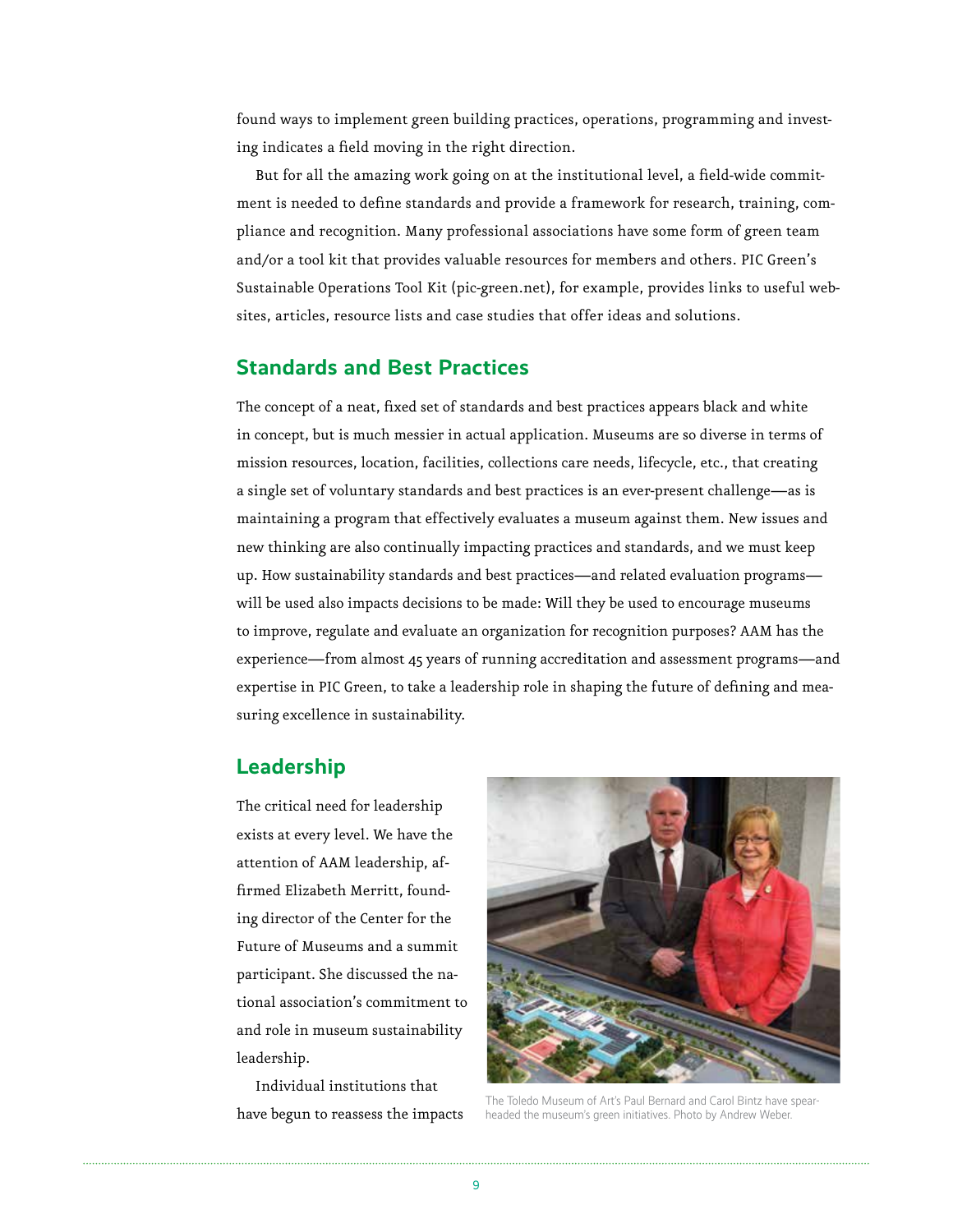they have on communities, the environment and resources did so through the commitment of leaders and engaged staff. While institutional grassroots organizing for green teams and other initiatives are effective at bringing about change, the real change in values, planning and practice will come from the top. CEOs communicate the vision for sustainability, COOs carry it out and CFOs track how it can become an embedded institutional framework. Museum leadership teams are working through a new model that values resiliency and the triple bottom line. For museums this means recovering from and weathering financial turmoil, understanding that a valued asset is people and making sustainability mission driven.

#### **Concerns Unique to Museums**

Standards must be developed organically from within the museum field. While we should not re-create the wheel, we must be mindful of what is unique about museums. This is where the challenge of common language and agreed-upon practice comes in.

All museum departments use resources, some more than others, and in ways we usually do not think about. Museums with climate-controlled storage and galleries require more energy than those that do not have such stringent temperature and humidity guidelines. Aquariums, botanical gardens and zoos certainly use more water than, say, a historic house or art museum.

Building size, the number of floors, geographic location and the volume of visitors welcomed every year are just some of the many factors that affect resource consumption. While some of these issues cannot be resolved simply, we have to look logically and holistically at how institutions are run. Any alterations to "business as usual" affect people, take effort and time, and sometimes require financial backing.

At the deepest level, the uniqueness of museums lies in stewardship—the collection, preservation and conservation of art, material culture, natural history collections, and live plants and animals. Summit participants voiced their concerns about the impact of certain sustainability measures on collections care. Threats to the stability of objects may come from building climate controls, lighting systems, architectural design, outdoor- and indoor-generated air pollutants, collections management supplies and procurement, and disposal and waste management. The range of collections in our institutions' care makes sorting through these issues difficult. Live collections further complicate the stewardship and sustainability balance, with greater needs for water and energy to maintain facilities.

For those caring for cultural collections, the greatest concerns are temperature and relative humidity. Collection managers around the world have been engaged in this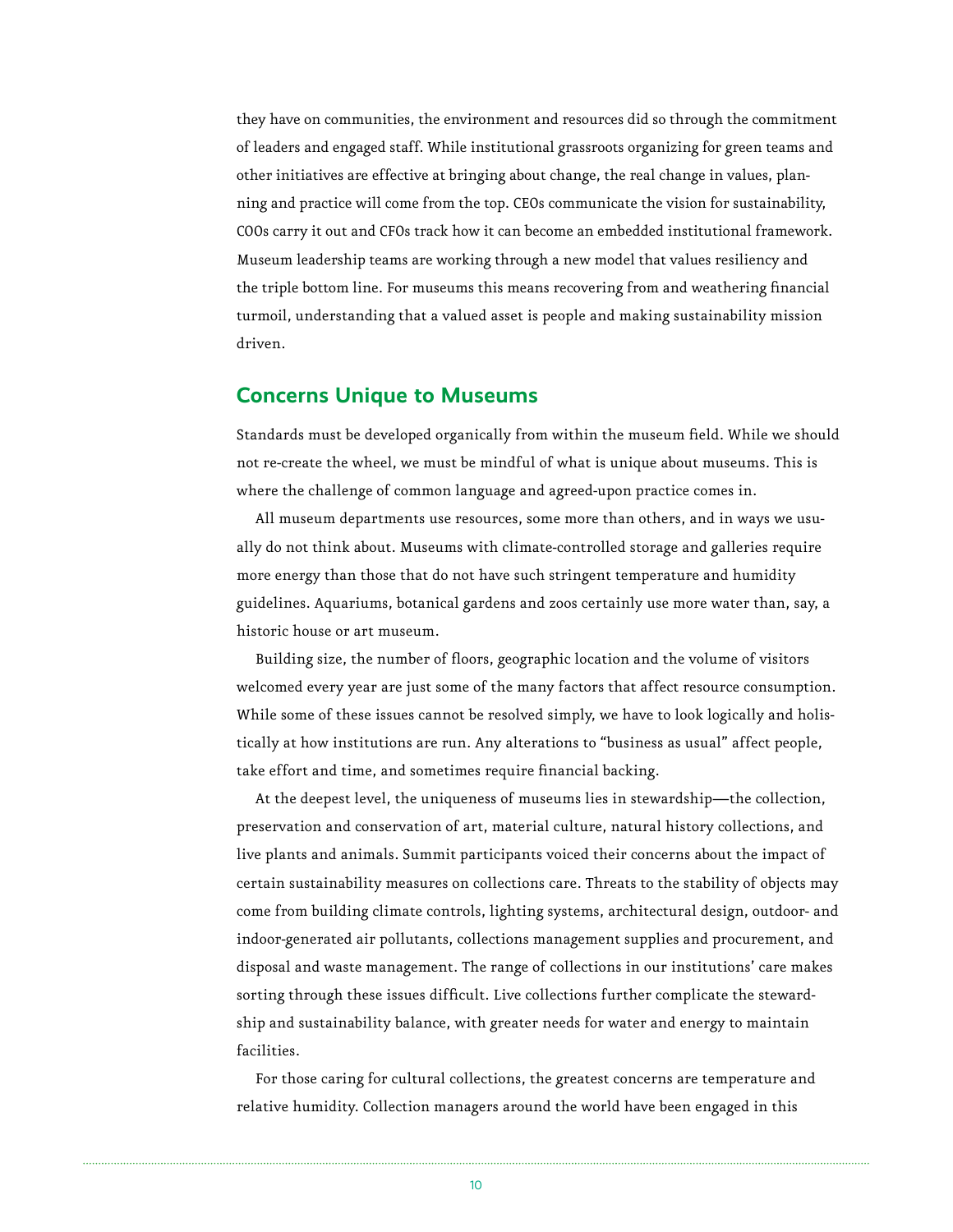conversation for many years. The American Institute for Conservation of Historic and Artistic Works (AIC) has established interim guidelines for relative humidity for most types of cultural materials  $(45-55$  percent/ $\pm$ 5 percent daily drift) and temperature (59–77 degrees Fahrenheit/± 4 degrees daily drift). Barbara Heller, chief conservator at the Detroit Institute of Arts and chair of an AAM Annual Meeting session on balancing collections needs and building energy consumption, says these parameters allow for slow seasonal gradients, but she also cautions that we do not know whether a change from the 50 percent/70 degree standard will realize energy efficiency improvements and maintain the integrity of collections care.

A major challenge is the multitude of variables in building types, climatic regions (13 climate zones just within the U.S.) and collection types. Cultural materials (including the buildings that house them) require different environmental conditions based on their composition, condition, use and treatment history. The relationship among exterior environmental factors and interior environmental conditions, humidity, temperature and agents of deterioration must be assessed and addressed, along with additional means of prevention and risk management.

The question remains: How can we balance good stewardship of collections, buildings and the planet? Heller and others on the panel say this question may be easier to answer if we acknowledge that the 50 percent/70 degree standard is not a foolproof formula for all collections, in all conditions, at all times, but instead a simplified convention that can be easily applied and understood by collections managers, operations staff, architects and builders. A class of controls can be used to establish set points for collections, recognizing that some objects will require special accommodations, visitor comfort might be a determining factor for temperature, and microclimates and other passive measures can be used to protect sensitive collection materials.

*"There is no denying that a measure of sustainability must now be incorporated into our conservation endeavors. Given financial and time pressures, habit, and evolving opinions regarding tolerable conditions for collections, conservators must consider not only the interaction of materials and environment to the art and artifacts we treat, but also the production, use, and disposal of materials employed in our work."*

— AIC, Sustainability Resources, 2013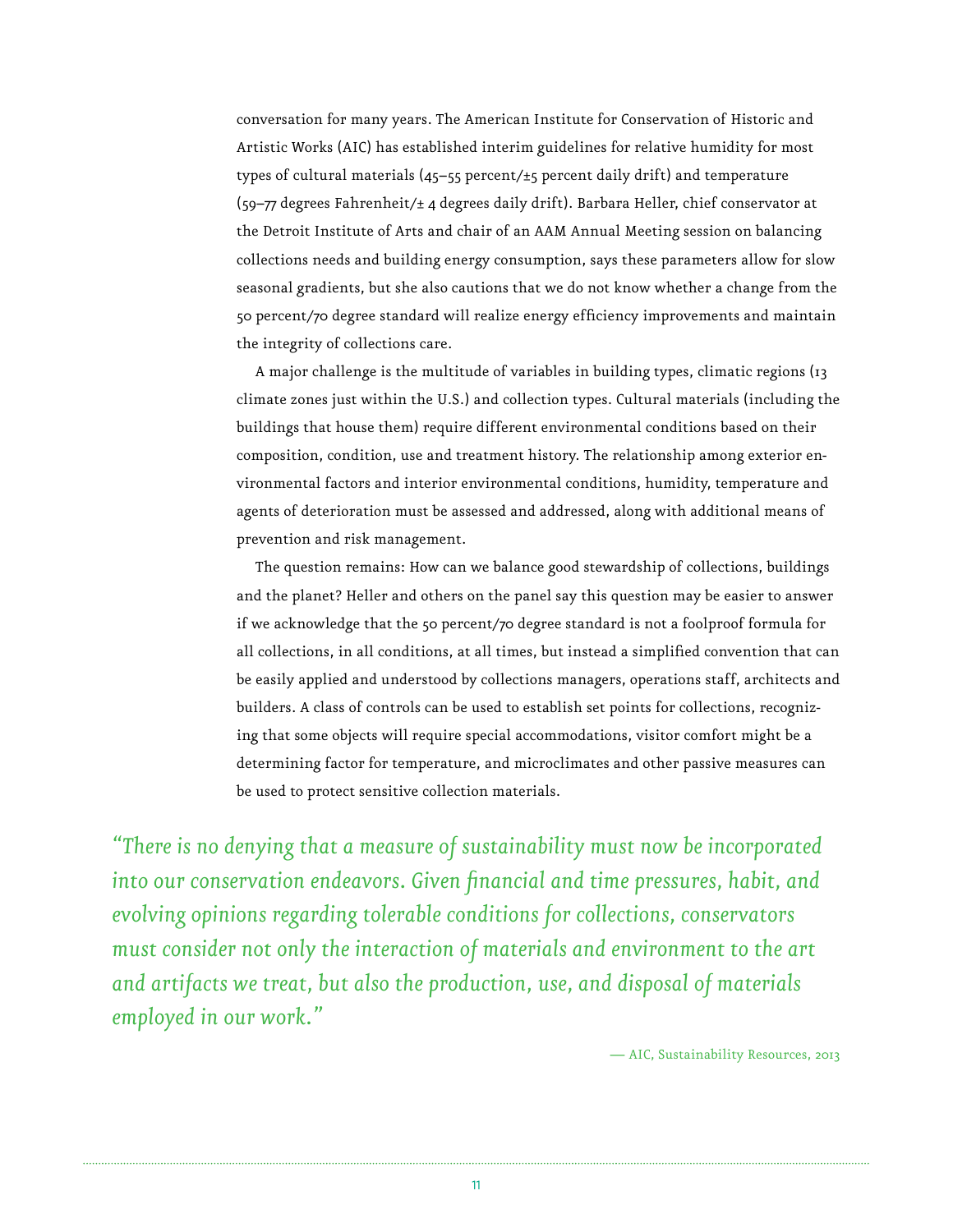We may not have a choice when it comes to addressing sustainability issues. The reality of tighter building codes, energy efficiency rules and regulations, and the changing nature of building and operations products will likely have profound implications for building operations. Entire industries are changing rapidly around us, whether we know it or not. Our choices are also limited by environmental changes in regional temperature regimes, seasonal shifts, increasingly extreme weather events, water accessibility and sea level rise, which are all having an impact inside and onsite. Just ask any horticulturalist about changes in plant, animal and insect life cycles and migrations, and there can be little doubt that climate change is occurring.

Issues of environmental justice should also be on our minds, as museums are vital parts of local and global communities. The choices we make about how we operate and staff our buildings can have consequences for local populations. Financial investment choices can have impacts around the world if our money is not in socially conscious funds. Purchasing decisions—from cleaning supplies to fair-trade coffee in the café have unseen implications here and abroad. Finally, while not of immediate concern in North America, there are global security and safety threats as resources dwindle and availability shifts. Being aware of these issues requires diligence but will become more important as global human ecology continues to change.

But the truth is, we do have a choice. The changing context in which museums operate goes beyond the practical, regulatory and ecological realities mentioned above. As



Architects designed the new Pérez Art Museum Miami, located on the edge of Biscayne Bay, to accommodate flood risk. Photo courtesy of Herzog and DeMeuron.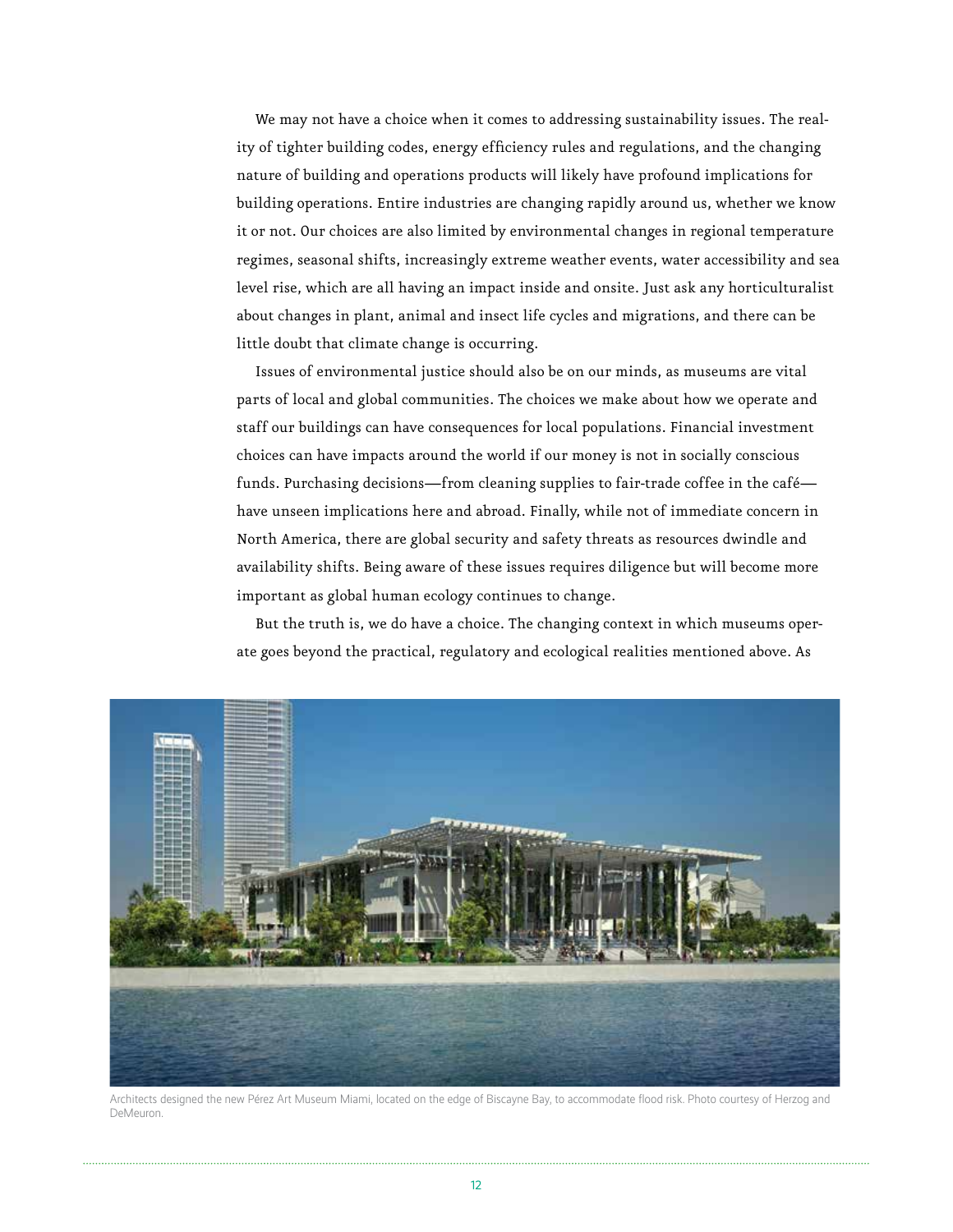summit participant and green museums leader Elizabeth Wylie suggested, a conversation about sustainability standards is also a conversation about people's values and behaviors. Wylie questioned whether "we are measuring practices or values. Are we measuring processes and outcomes and/or behaviors and impacts?" From these questions, the conversation took a more philosophical turn.

Summit participants talked about how we can overcome our disconnection from nature. How can we shift the emphasis from constraints and restrictions to abundance and resiliency, such as nature itself provides? How do we move from good intentions to real action? What can we draw on from our colleagues in environmental education, not just for our visitors, but for ourselves?

We can take several key steps, based on the 1978 UNESCO Tbilisi Declaration on the role, objectives and characteristics of environmental education:

- **Awareness:** As museum professionals we inherently know and want to know about the world around us. The key is to avoid myopic thinking and stagnation in our silos.
- **Knowledge:** Do we know what we need to know about what makes a museum sustainable? Do we know where to obtain this information?
- **Attitudes:** We need to reflect on how we feel about ourselves, our jobs, our institutions and the role we play in contributing to environmental problems and solutions. Does our attitude lean toward responsibility or apathy?



In an effort to eliminate single-use water bottles onsite, the Detroit Zoological Society installed water bottle refilling stations. Photo courtesy of Detroit Zoological Society.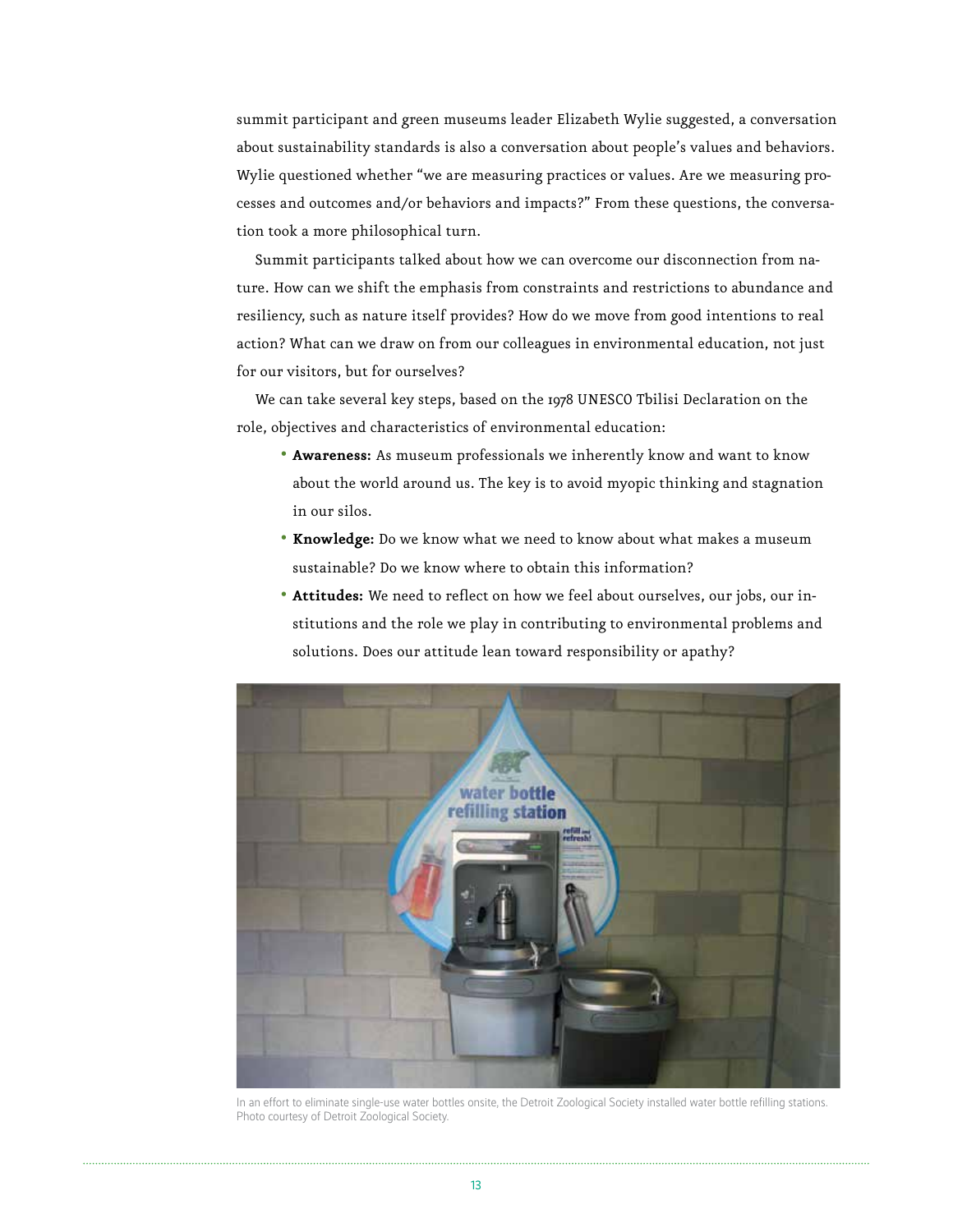- **Skills:** Museum professionals are good at learning, training and improving our practice. To implement sustainability standards we need a strong support system for research, benchmarking and communication.
- **Empowerment:** Without the confidence about what we know and can do, nothing will happen. Leadership must step in at every level, from implementing staff training to developing nationally recognized standards of excellence. Everyone must feel that they are empowered and that their actions matter.
- **Action:** Ultimately the goal of any environmental education process will lead to some form of action, from simple behavioral changes in our daily lives to active participation in a field-wide effort to make museums more sustainable institutions.

### **Insights and Takeaways**

The summit's final session was designed to bring the presentations and discussions together into a summarizing conversation. Laura Roberts moderated the session and provided these framing insights to sum up the day:

- **Flexibility** is key to developing museum sustainability standards.
- For standards to succeed they must be **integrated** into what we do.
- We can't develop standards without **shared values**.
- As museums we have a **stewardship obligation**.

Throughout the day, summit presenters and participants spoke in both specific and general terms. Details about existing standards and metrics and how they are already being implemented by museums show us that a set of standards for our field is easily within reach. More broadly, the summit points to opportunities as well as limitations. But if we harness the energy and creativity already present among ourselves, we can overcome the challenges.

The day set a hopeful tone for the future. By being flexible and open to experimentation, innovation and even failure, we can solve short-term obstacles to finding common language and agreed-upon best practices. Like all other standards of excellence for museums, sustainability standards must be embedded in the way we operate our institutions. We already share the value of stewardship. Now we must extend this to stewardship of the planet's resources and environment.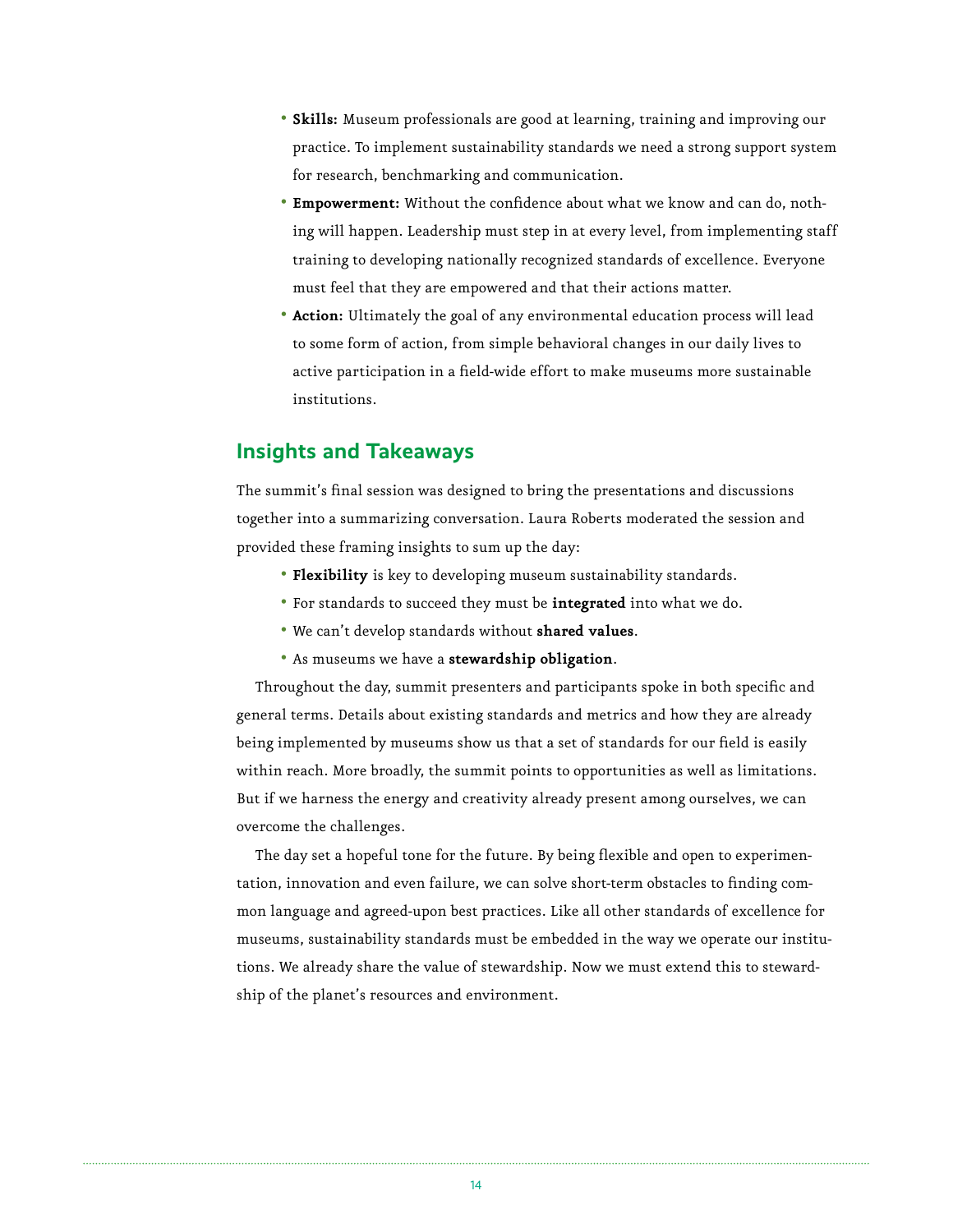# Options and Next Steps for Museum-Focused Sustainability Standards

Asking museums to be more sustainable suggests that we know what *more sustainable* means. Without standards, metrics, audits, baselines and targets, it is not possible to truly gauge progress toward greener institutions. We must decide whether these standards are to be generally accepted, voluntary benchmarks or technical standards that are vetted and adopted by the field. To continue moving the conversation forward, this section outlines some options for adopting museum sustainability standards; recommends elements of sustainability standards; identifies roles for museum-related associations and funders; and recommends next steps.

### **Option 1: Adopt an Existing Standards System**

Each of the existing sustainability standards systems is shaped by different needs, outside forces and stakeholders (see page 24 for more about these systems). For most of the systems, museums were not part of the development process or thought of as target users. Yet over the years, individual museums have adopted these systems to varying degrees, and the standards programs managers have increased their engagement with museums and their professional organizations. By attending the summit, these representatives showed their commitment to continuing the exchange and responding to the unique needs of museums. It is up to us, however, to continue pushing these conversations.

Most often, LEED has provided guidelines for new building and reconstruction projects for more than 150 museums nationwide. Hundreds of museums use the U.S. Environmental Protection Agency's Energy Star and Portfolio Manager, with still more adopting these tools every year. While not yet widely known in our field, Green Globes, the Living Building Challenge and SITES are being used by more museums.

Here are some pros and cons of adopting an existing standards system for the museum field:

#### **Pros**

- The system already exists; we don't need to re-create the wheel.
- The system is tested; we don't need to work out all the kinks.
- The system has experts; there are already people working on it.
- The system provides a common language.
- The system has been adapted by other industries and individual museums.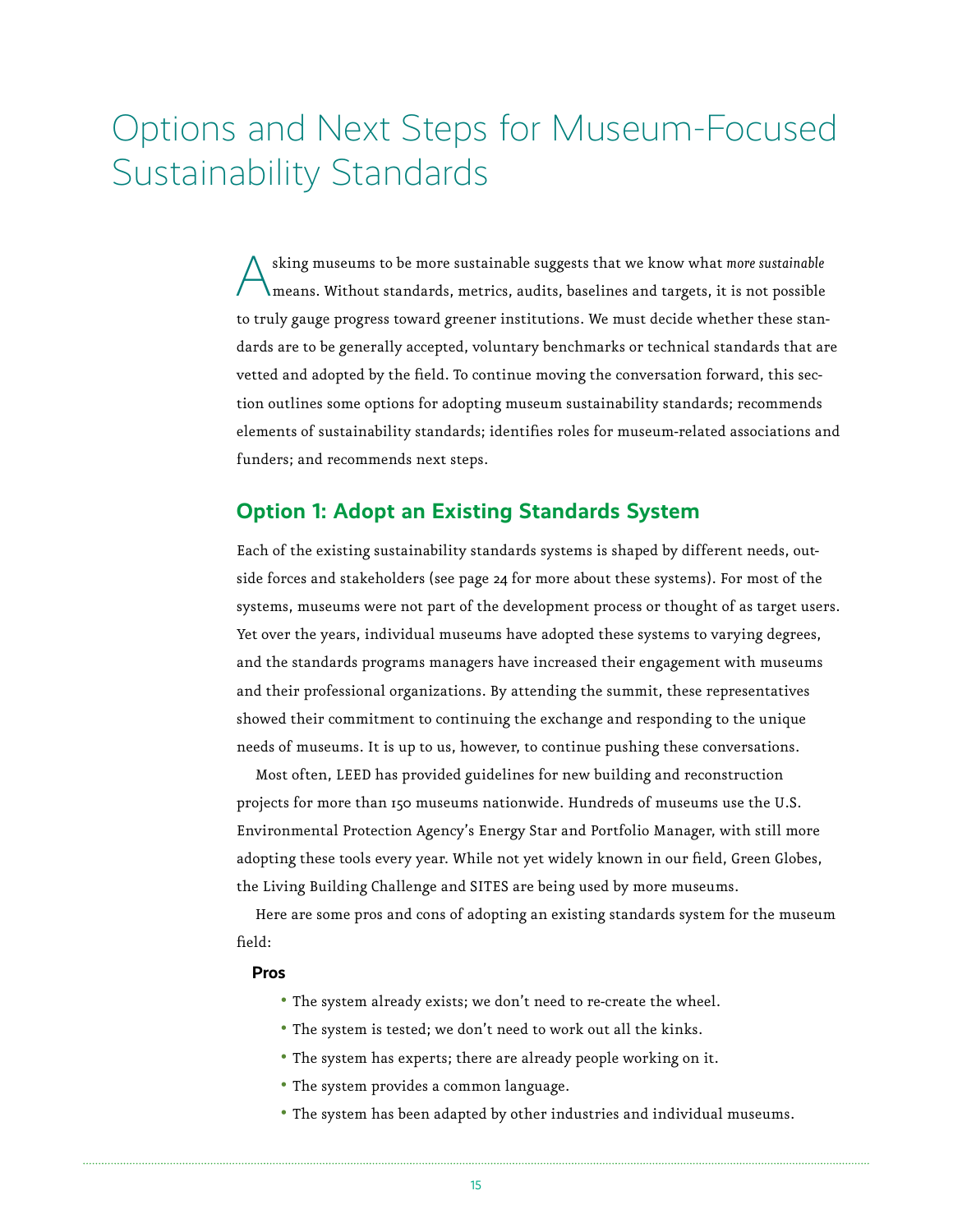- The system takes into account issues such as changing rules, regulations and building codes.
- The system means less work for museum professionals; once it is selected, system managers add museums to their connections.
- The financial risk for museums is low.
- This option asks the simplest question: Which standards system works the best for museums?

#### **Cons**

- One size does not fit all; museums come in so many varieties that it may be hard to adopt a single approach.
- The system may not be flexible; museums have unique needs, most notably for collections care, so a balanced approach for climate control and lighting is needed.
- The system does not yet have museum-based metrics, baseline data and specific tools, so time and resources are needed to support this research. Who will do this?

One example of how museums could adopt an existing system involves the Energy Star program. Noting the difficulties of applying a general standards program to unique functions of museums, Energy Star could be modified to embrace these differences. By creating a museum industry partnership, EPA could provide unique resources and training to museum staff to help them better manage natural resources like energy and water. This partnership would encourage museums to benchmark their building data online, helping to aggregate museum data in EPA's Portfolio Manager. These data would eventually become a baseline for museum performance. Once enough data has been gathered, EPA would release a museum Energy Star score: a random sample of data from museums across the United States through the distribution of a survey (with energy data submitted via Portfolio Manager).

## **Option 2: Use Criteria from Multiple Standards Systems**

With several sustainability standards in existence and conceivably more being developed, it might be possible for the museum field to choose a variety of approaches to meet the unique needs of museums and to offer flexibility. Each system provides different ways to set standards, use metrics and seek certification. Some are more focused on the building, while others take into account the whole site. Some offer more aspirational goals, while others are strictly data driven. Here are some pros and cons of creating a core set of standards for museums based on standards from several systems: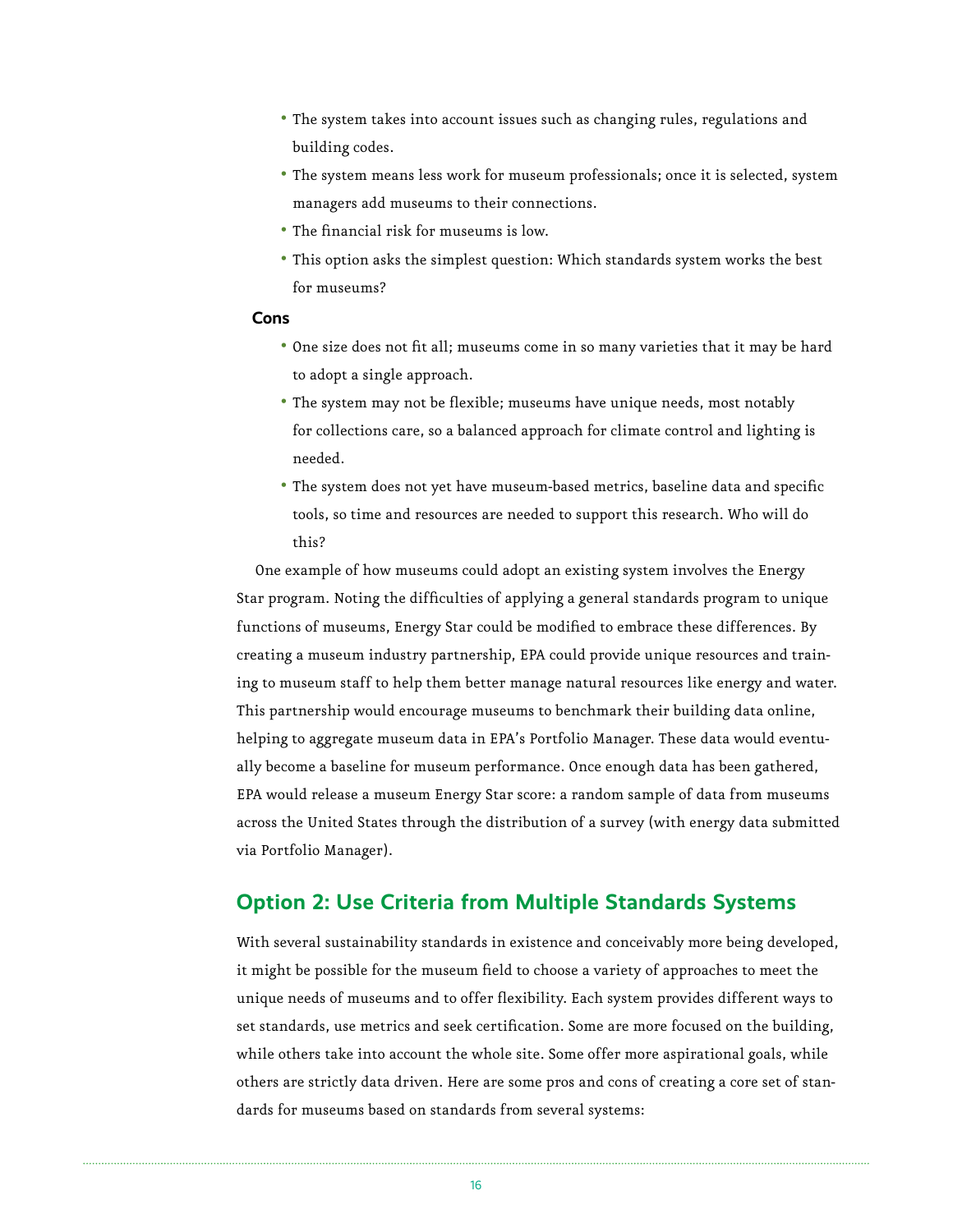

The Indianapolis Museum of Art's 100 Acres includes a lake, woodlands, wetlands and meadows. Photo courtesy Indianapolis Museum of Art.

#### **Pros**

- There is a lot to choose from; the systems provide a depth and breadth of criteria.
- The systems have experts; there are already people working on them.
- The systems are tested; we don't need to work out the kinks.
- The systems take into account issues such as changing rules, regulations and building codes.
- The unique needs of museums can be a priority—for example, lighting or collections care balanced with energy use.

#### **Cons**

- Too many options could make for an unwieldy patchwork.
- Pulling from different systems does not easily provide a common language.
- Selection of the options requires a lot of work by the museum field, and then ongoing support will be needed to keep a museum-focused system coordinated.
- This option would require considerable financial support and other resources to manage information and process sharing.
- It would also require good cross-system communication and collaboration.
- Competition between systems exists.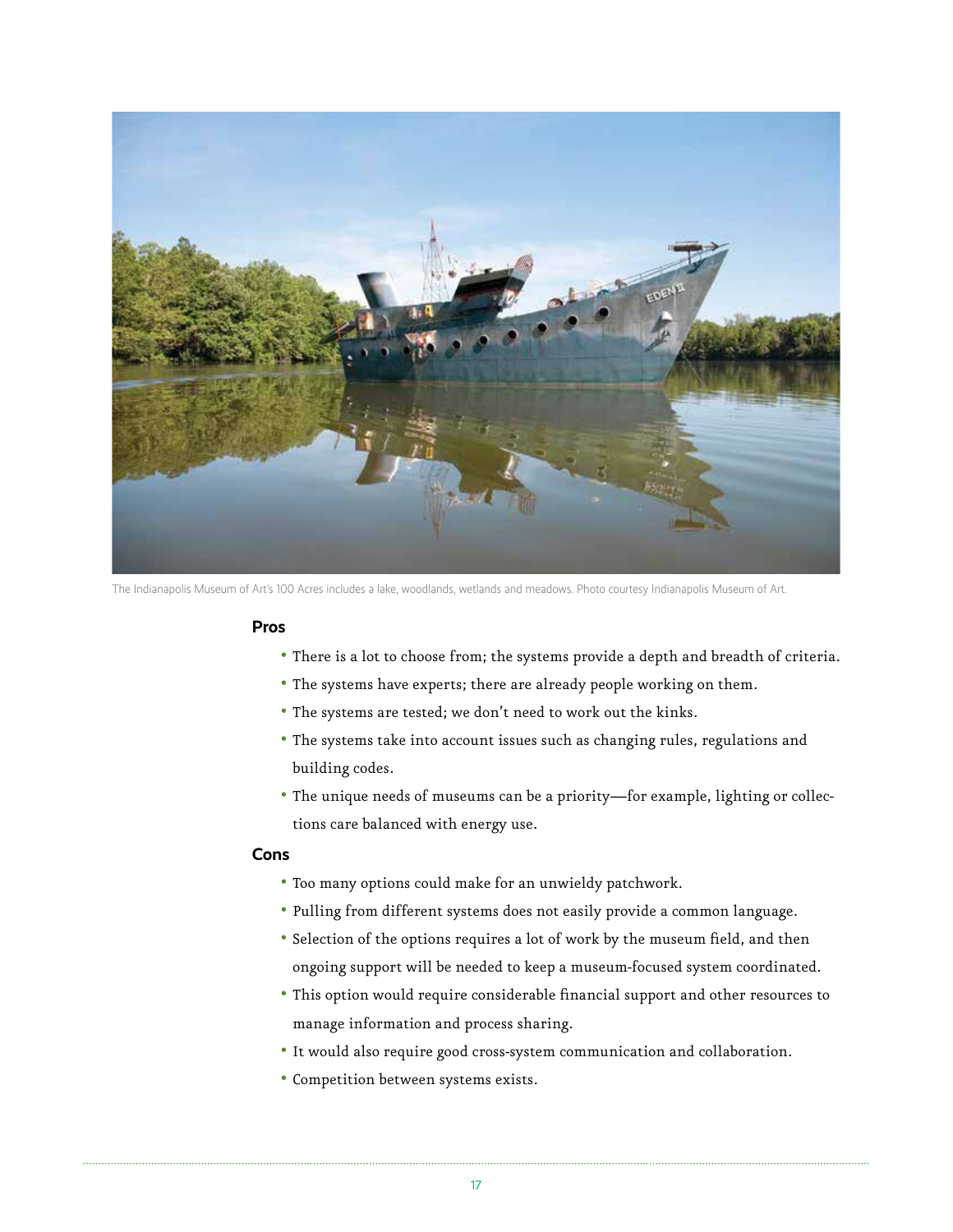# **Option 3: Develop a New Museum-Specific Standards System**

Given the unique requirements of museums (inside and outside), especially in the areas of collections care, developing a museum-specific set of sustainability standards may be one approach. This option has several benefits and challenges:

#### **Pros**

- A museum-specific system can be tailored to museums' needs.
- It can create a common language and solidarity of purpose.
- It can build on the strengths of existing systems.
- It can build on the experiences, expertise and leadership of museums already engaged in sustainability standards.

#### **Cons**

- A museum-specific system requires an intense amount of work, oversight and ongoing management.
- It requires considerable funding for upfront and ongoing program management costs.
- It requires a major commitment among leadership in the museum field, discipline-based associations and other key stakeholders.
- It requires a long time horizon for planning and implementation.

## **Option 4: Adopt Functional, Not Departmental Standards**

Within museums we tend to break down processes by department: exhibitions, collections, administration and so on. Most existing standards systems and associated regulations, however, approach the metrics by type of data, function and outcome, such as:

- energy efficiency
- waste reduction
- emissions reduction
- water conservation
- locally sourced materials
- fair trade practices
- sustainable investment strategies

The pros of such functional standards include:

- Data are collected institutionally.
- Data can be compared with national and other industry benchmarks.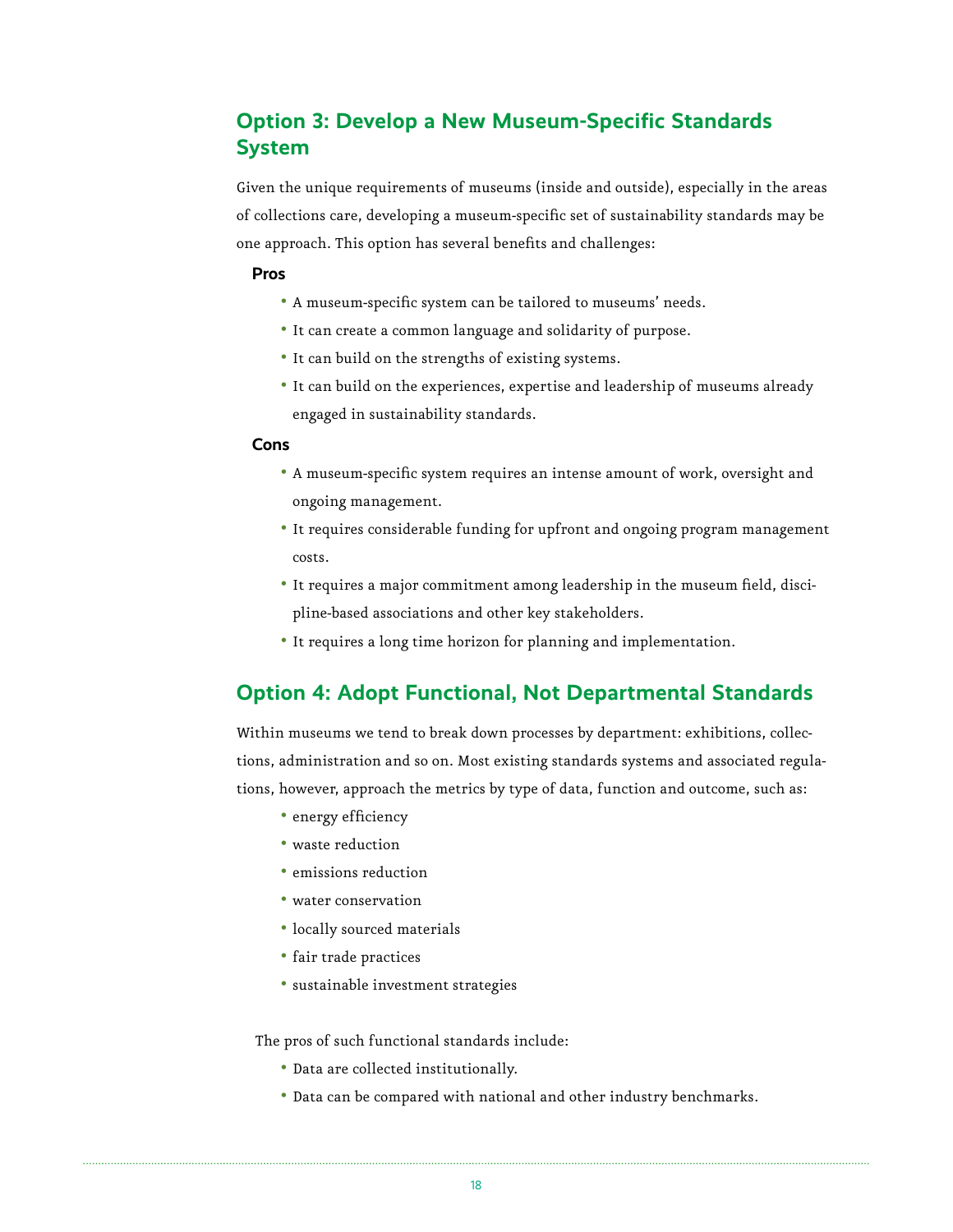- Goals can be set institutionally, allowing for tradeoffs between departments or sites.
- Goals can be set incrementally and in phases.
- All departments can use a common language.
- There is synergy in working together across departments to achieve institutional goals.

In addition, this approach would allow for field-wide research, benchmarking, training and promotion. There are many national and global initiatives that museums can participate in if we can approach our sustainability work by outcome. A drawback, however, is that it requires managing horizontally, which is not common across departments or sites.

## **Option 5: Add Sustainability Standards to the Characteristics of Excellence for U.S. Museums**

AAM has developed a set of core standards for U.S. museums that includes seven broad categories: public trust and accountability; mission and planning; leadership and organizational structure; collections stewardship; education and interpretation; financial stability; and facilities and risk management. Within each category are outcome-oriented standards that are adaptable for museums of all types and sizes. At present, however, none of the standards directly addresses environmental sustainability. The question for the field is, Should they?

Standards, as AAM defines them, "are directly informed by the field. They are filtered through the dialogue, debate and data generated by our excellence programs, professional networks, conferences and seminars, national studies and relationships with other museum service organizations. We recognize the great diversity of the museum field and the importance of the ethical codes, standards and best practices developed and issued by various discipline/interest-specific museum associations. Taken together, they work in concert to ensure museums hold themselves accountable to their peers and their publics."

The core standards form the basis for AAM's Pledge of Excellence, which asks museums to operate ethically and according to field-wide standards and practices. By adding sustainability standards to the Characteristics of Excellence and Pledge of Excellence, AAM can deepen its support of PIC Green's Sustainability Standards in Museums Initiative, thereby strengthening the museum field's commitment to greening our institutions.

## **Option 6: Add Sustainability to the Accreditation Process**

Adding sustainability standards to the museum accreditation process would deepen museums' responsibility and accountability for adopting best practices for greener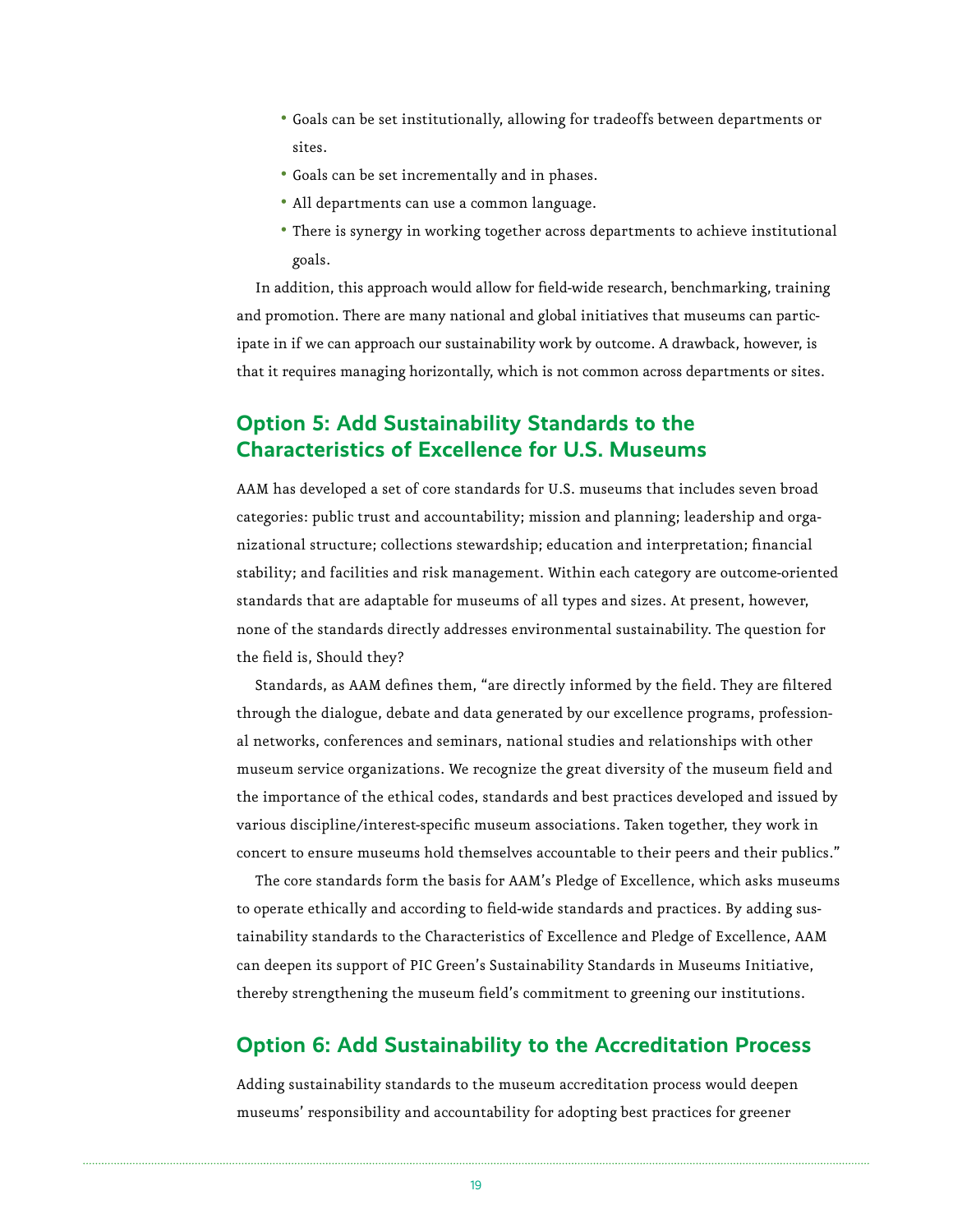institutions. This option could be designed in two possible ways: 1) by adding standards to the Characteristics of Excellence as discussed above, and/or 2) by adding a new element to the core documents that are reviewed during the accreditation process.

Both options would require broad-based support from the museum field and may face some of the challenges discussed earlier: finding common language, agreeing on best practices, and achieving an acceptable balance between collections care issues and operational standards. These options will require intensive research by and on behalf of AAM and the Accreditation Commission. This approach suggests a long time horizon to build sustainability standards into the process, but time is not on our side when it comes to solving environmental challenges. In addition, as noted at the summit, a one-size-fits-all approach can't work because the museum field is so diverse.

Other drawbacks to adding sustainability requirements to the accreditation process include:

- Developing the requirements would be a time- and resource-intensive effort.
- It may be challenging for smaller museums or those with fewer resources.
- The requirements would need regular updating to reflect current building industry standards, codes and technology changes.

The benefits of inserting sustainability standards into the accreditation process are both practical and philosophical. It would make a serious statement about the museum field's commitment to sustainability and to society's need to address environmental, economic and social welfare issues. For institutions, standards would clarify and codify best practices and metrics. Sustainability accreditation standards would be the common language we are seeking.

## **Essential Elements of Museum-Focused Sustainability Standards**

Summit participants and leaders in the environmental sustainability field for museums concluded that whatever approach is selected, museum-focused sustainability standards program must have six characteristics:

#### **1. Voluntary but incentive driven**

Already, programs that are part of the Continuum of Excellence, including accreditation, are voluntary, and when museums commit to seeking recognition for their work, the incentive is both public and peer recognition. Industry standards with ratings systems and certificates also build in motivations that are symbolic and public. With environmental sustainability standards, there may be additional incentives, such as rebates, credits and tax breaks.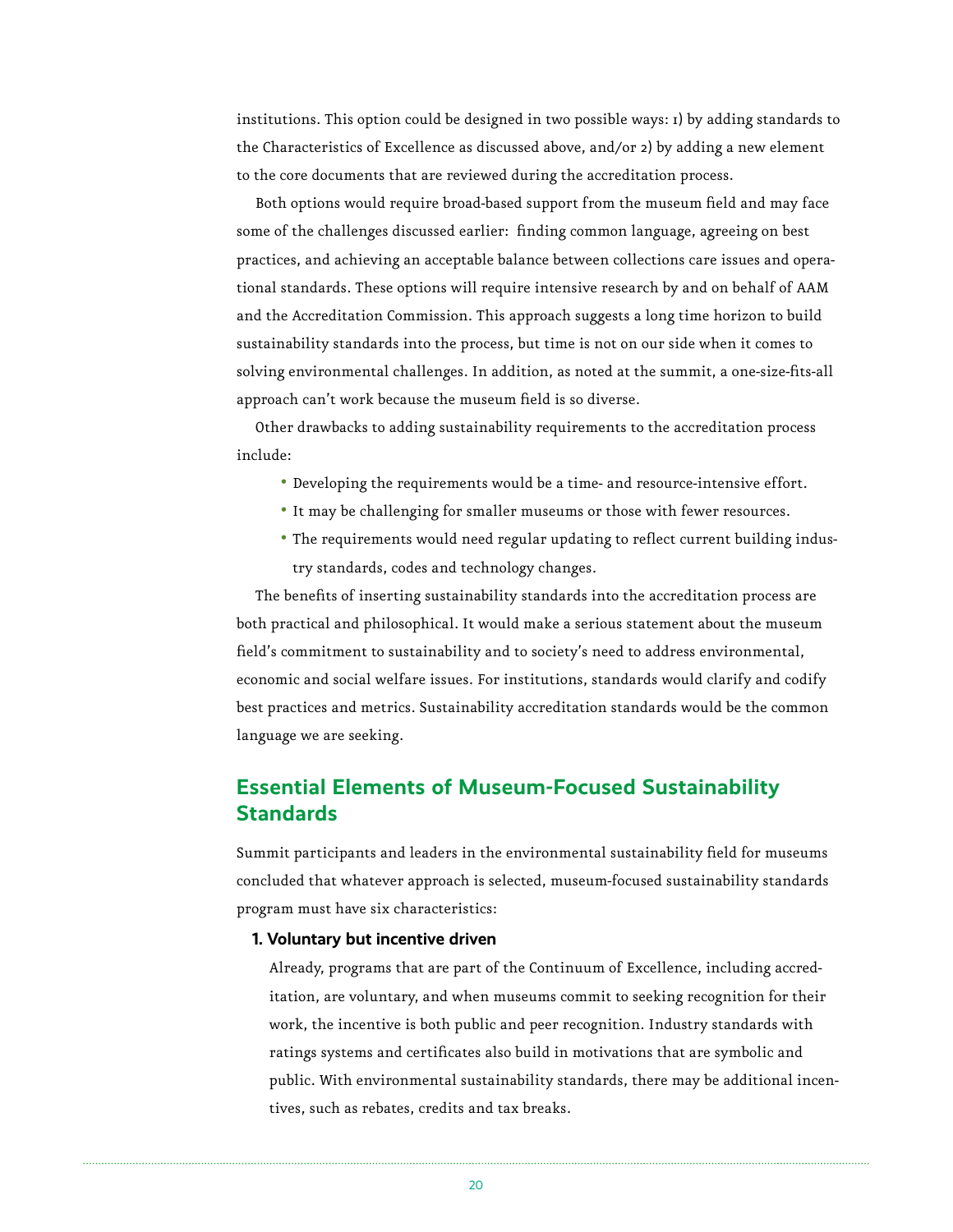#### **2. Stepped or tiered so that achievement over time is possible**

Summit participant Katherine Freygang suggested a matrix that offers Good/Better/ Best stages so that institutions can start small, work to achieve goals over time or simply acknowledge that for some standards, good will be good enough. A comparable approach can be found in the STEPS program of the American Association for State and Local History, in which each standard is tiered as Basic/Good/Better, allowing for flexibility and phased improvements.

#### **3. Adaptable and flexible for all types and sizes of institutions**

The need for flexibility because of the wide range of museums—from a tiny oneroom historic schoolhouse to a 400,000-square-foot science center—is a topic that came up many times during the summit. Standards must be pliable but still capable of reaching the same goals, including energy efficiency, waste reduction, and water conservation.

#### **4. Institution-wide**

The sustainability movement is based on a holistic approach that combines the needs of our planet and its people as well as the economy. For museums, sustainability standards would obviously include green building and operational strategies, but they should also take into account human aspects, including the welfare of staff and community and the local and global impact of financial decision making and investments.

#### **5. Rooted in science and data driven**

Extensive research and approved practices already exist on nearly every aspect of sustainability, from HVAC efficiency to waste water recovery. In collaboration with partners in the building industry, universities, researchers and other allied fields, museums can adopt and adapt these standards. Summit participant Shengyin Xu from the Minnesota Historical Society offered that the data can be used in several ways to meet short- and long-term goals as well as to influence behavior change.

#### **6. Consistent and transparent**

Jessica Rinaman from the Balboa Park Sustainability Program cautioned that as a field and at the institutional level, there is the need for common nomenclature about the standards. Metrics can provide a shared vocabulary for framing problem solving and sharing experiences in a way that allows transferability. But training will be needed in all departments of an organization.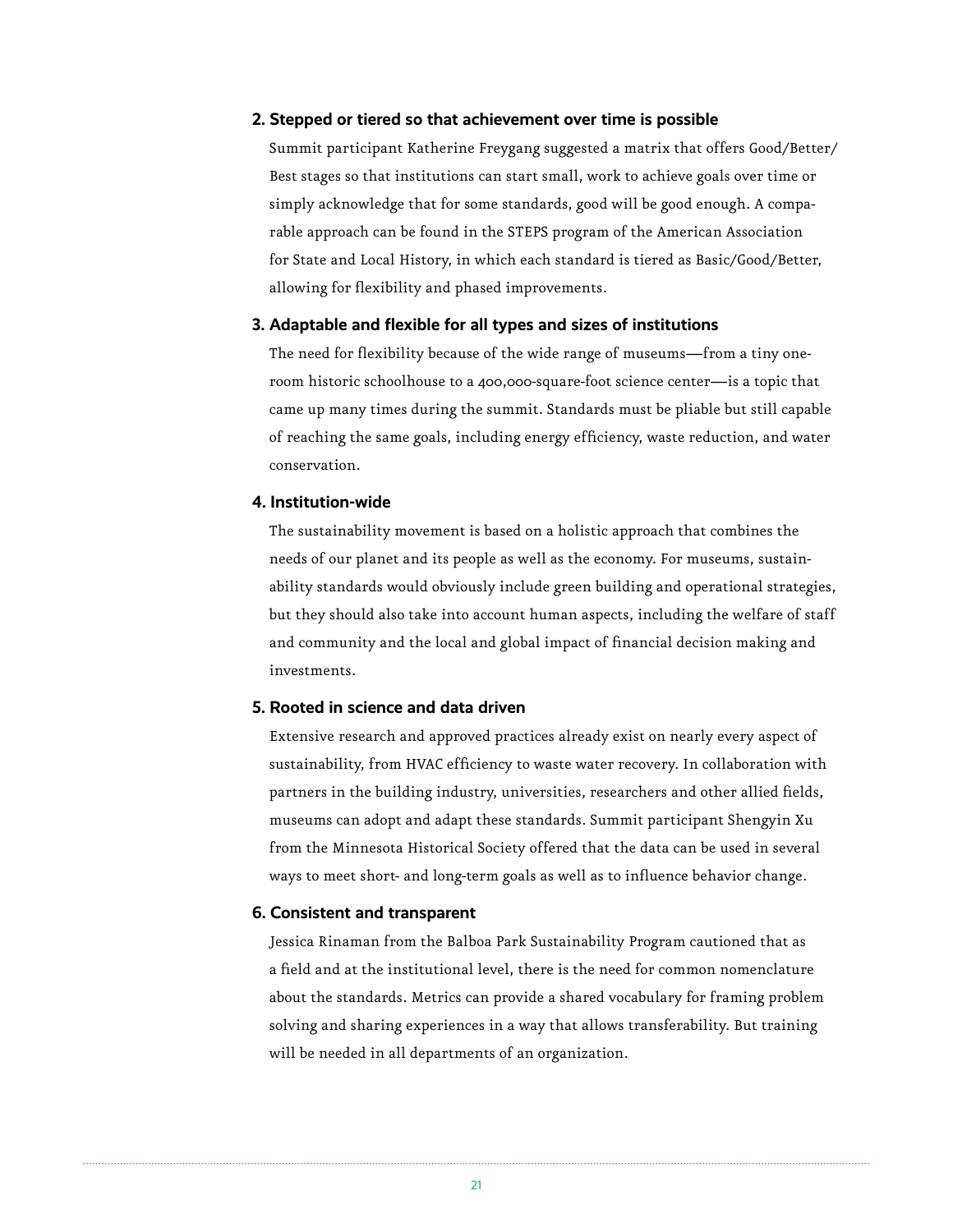## **The Role of Professional Associations**

Another essential element in developing museum sustainability standards is the role of professional associations. State, regional and national organizations as well as disciplinespecific groups must agree on what their roles will be. Many of them already have made a commitment to sustainability. Greater communication and collaboration will strengthen these individual efforts.

For AAM, what resources can be committed to enhance the work of PIC Green and to support field-wide research, benchmarking, training and standards implementation? How might standards fit into AAM's Museum Assessment and Accreditation Programs or Heritage Preservation's Conservation Assessment Program?

 Elizabeth Merritt, founding director of the Center for the Future of Museums, suggested that the role of AAM is also to be the consensus builder. She reminded summit participants that AAM fosters the development of generally agreed-upon standards that represent what all good museums should do in a way appropriate to their mission and circumstances—not the pinnacle of what is possible. In this context, sustainability standards would need to be broad and applicable to museums of all kinds and sizes, as well as voluntary, achievable and flexible. Attaining a platinum level of standards adherence for every museum in every aspect is not realistic.

## **The Role of Funders**

Funders and sponsors have increasingly required grant and donation recipients to adopt emerging best practices and new levels of transparency. If more funders begin to recognize the need for environmental sustainability practices, they would also help drive the need for adopting field-wide standards, much as funder expectations for evaluation and measurable outcomes have increased and are now the norm. In addition, funding sources (particularly federal and state agencies) that do offer grants, rebates and other incentives for sustainability initiatives can have an impact on the wider philanthropic community by raising the bar for what is expected of our institutions.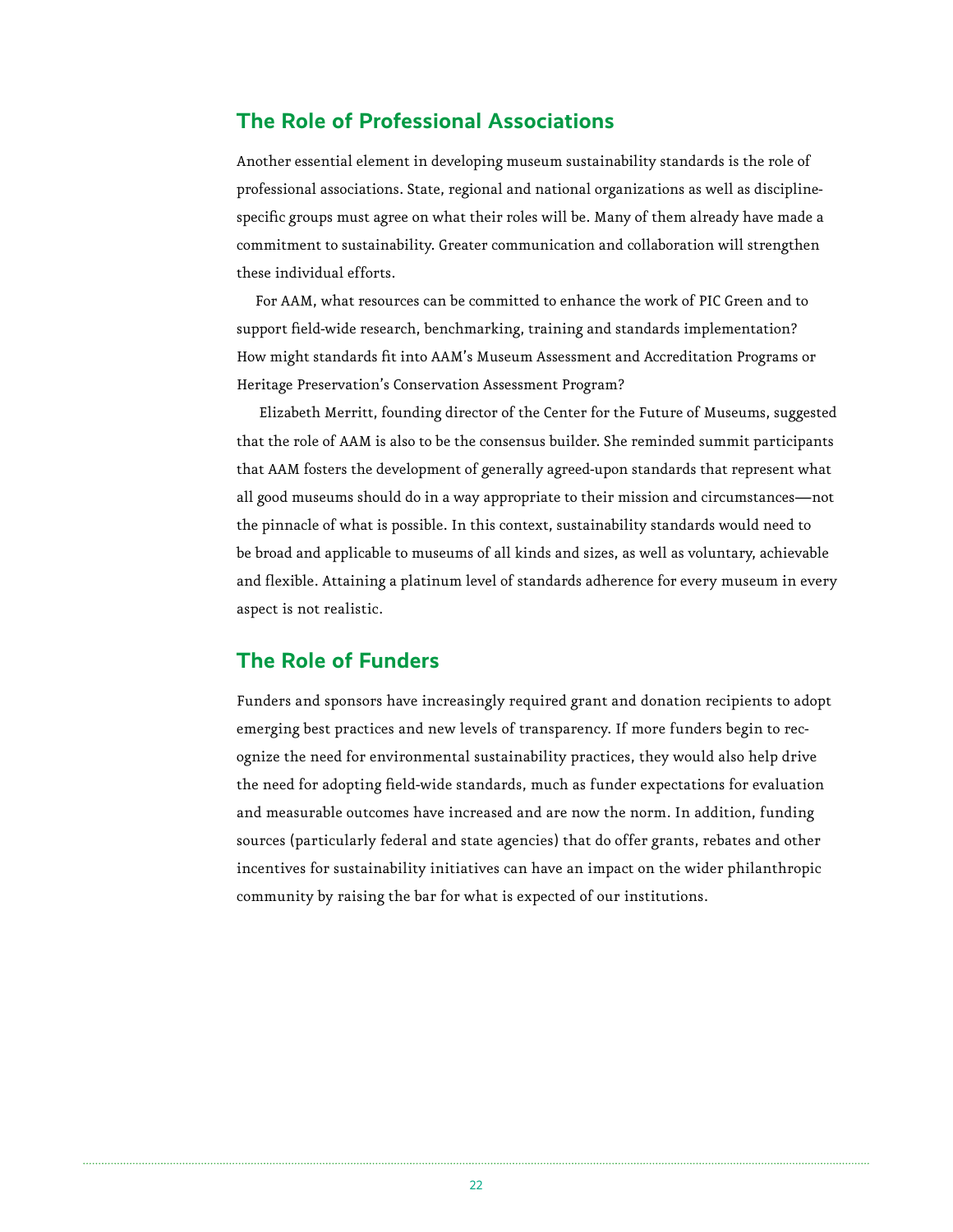# **What Can You Do?**

As a call to action for museum professionals, institutions and professional associations, here are some recommended next steps:

| Who                                          | What                                                                                                                                                                                                                                                                                              |
|----------------------------------------------|---------------------------------------------------------------------------------------------------------------------------------------------------------------------------------------------------------------------------------------------------------------------------------------------------|
| Museum<br><b>Professionals</b>               | Learn as much as you can about metrics.<br>$\bullet$<br>• Encourage the formation of a green team at your museum.<br>Provide feedback on PIC Green's Sustainable Operations Tool<br>0<br>Kit (see page 34).                                                                                       |
| <b>Institutions</b>                          | Sign the Green Museums Accord and follow its suggested<br>steps.<br>Form a green team.<br>• Conduct a sustainability audit.<br>• Set short-term and long-term sustainability goals.<br>• Train and empower staff.<br>• Share your story.<br>• Publish funding partnership examples.               |
| Professional<br>organizations                | Determine what your discipline knows and doesn't know<br>۰<br>about metrics in your area of expertise.<br>Support research initiatives.<br>Encourage communities of practice.<br>0<br>Report back to your colleagues at PIC Green.<br>۰                                                           |
| <b>State and</b><br>regional<br>associations | Host conversations about the issues and report back to PIC<br>Green.<br>Partner with state energy offices.<br>Advocate with funders.<br>0                                                                                                                                                         |
| <b>National</b><br>associations              | Collect feedback from multiple sources.<br>Partner with other associations.<br>Advocate on the national level.<br>$\bullet$<br>Set a timeline for developing a museum sustainability stan-<br>0<br>dards program.<br>Support the standards development process financially and<br>professionally. |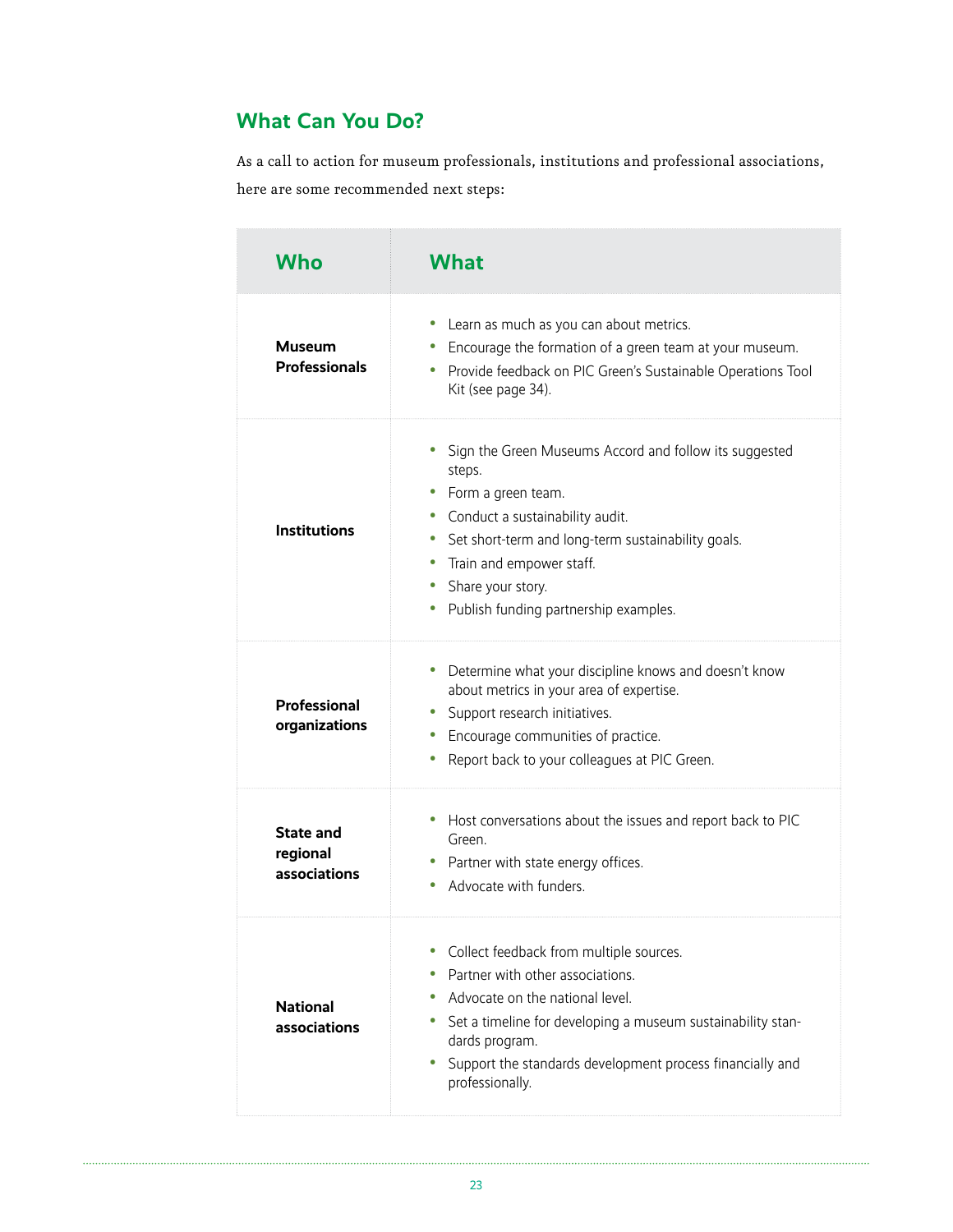# Existing Sustainability Standards

A variety of standards and metrics prescribes and measures the sustainability of buildings and sites from construction and renovation processes through operations and maintenance; to some degree, they also relate to the interpretation of sites. The programs described here—adapted from Summit on Sustainability Standards handouts are used in the United States to varying degrees of popularity, adoption, adherence and achievability. They also cover a spectrum from highly technical and practical to aspirational. With the exception of the Sustainable Sites Initiative and Arts:Earth Partnership, none were developed to suit the unique needs of cultural institutions such as museums, yet all have been adopted over the past decade by hundreds of museums, historic sites and other similar institutions.

This section also includes the Green Exhibit Checklist and the PIC Green Sustainable Operations Tool Kit. The checklist focuses on a specific aspect of museum functions, but its metrics also apply to other functions and can be seen as a model from which museum sustainability standards could be developed. The tool kit provides a comprehensive framework for the unique set of functions in museums and related institutions.

Presenters at the summit were asked to explain why and how the systems were developed and continue to evolve, share lessons learned along the way and provide illustrations of the systems in practice. They were also asked what they would like to learn from our field to enhance what they can do for museums in the future.

The following summaries are adapted from the Summit on Sustainability Standards handouts.

## **Living Building Challenge Project**

### living-future.org/lbc

It is time to move beyond Platinum to the level of the Living Building. Imagine buildings that are built to operate as elegantly and efficiently as a flower. Imagine a building that is informed by the eco-region's characteristics, generates all of its own energy with renewable resources, captures and treats all of its water on site, and uses resources efficiently and for maximum beauty.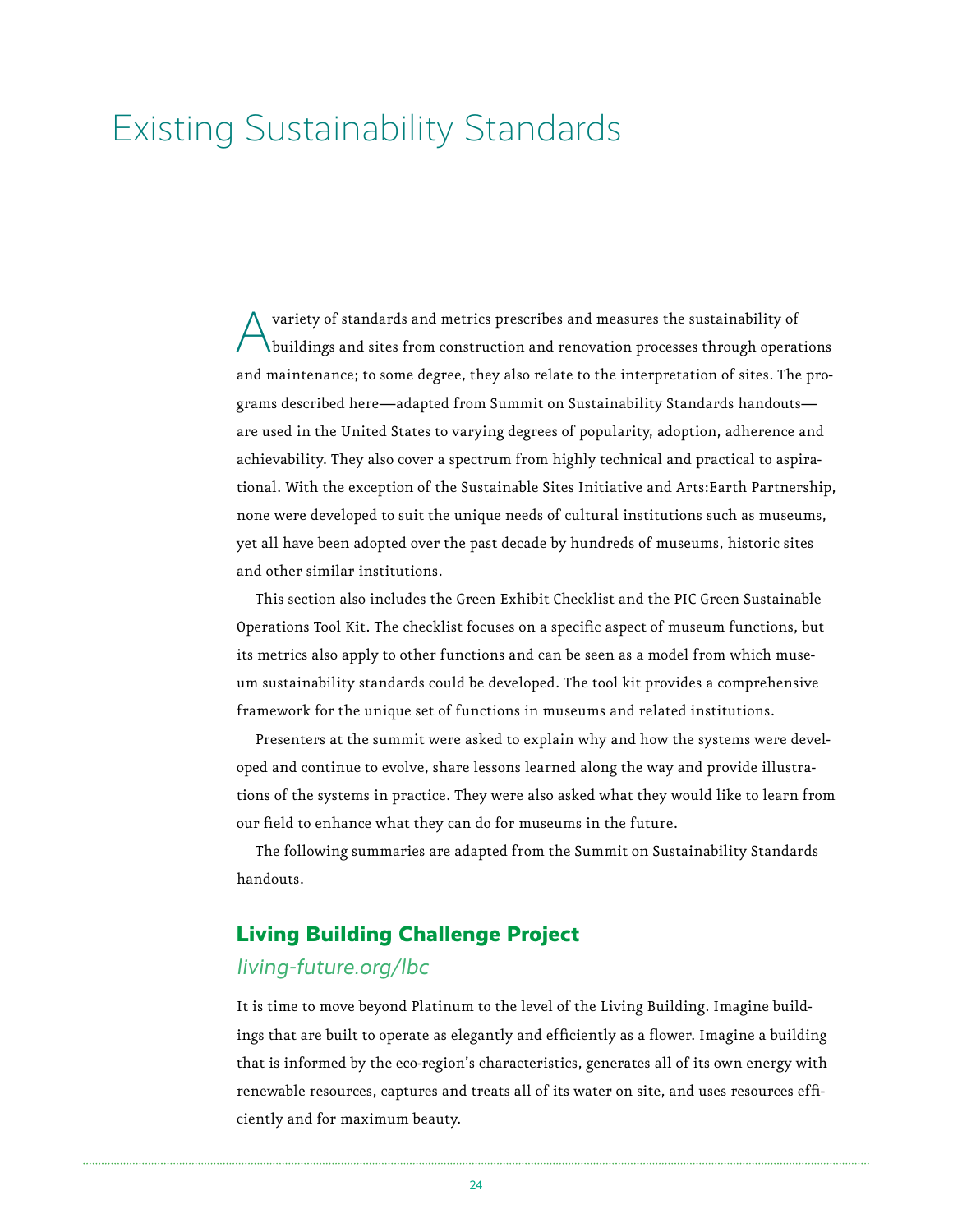The Living Building Challenge is a green building certification program that defines the most advanced measure of sustainability in the built environment possible today and acts to diminish the gap between current limits and ideal solutions. Projects that achieve this level of performance can claim to be the "greenest" anywhere and will serve as role models for others that follow.

#### **Metrics**

The Living Building Challenge project certification process for projects pursuing Full Certification or Petal Recognition (Net Zero Energy Building Certification follows a slightly different process) is intentionally straightforward and fosters an environment of support and collaboration. A project's path from inspired vision to inspirational achievement consists of three steps: Registration,



The Center for Sustainable Landscapes at the Phipps Conservatory and Botanical Gardens is designed to generate all of its own energy while treating and reusing all water captured on-site. Photo by Paul g. Wiegman.

Documentation/Operation and Audit/Certification.

In the Living Building system, projects must meet 20 performance Imperatives, or performance requirements, in the following categories:

- Site: Limits to Growth, Urban Agriculture, Habitat Exchange, Car-Free Living
- Water: Net Zero Ecological Water Flow
- Energy: Net Zero Energy
- Health: Civilized Environment, Healthy Air, Biophilia
- Materials: No Red-Listed Materials, Embodied Carbon Footprint, Responsible Industry, Appropriate Sourcing, Conservation and Reuse
- Equity: Human Scale and Humane Places, Democracy and Social Justice, Rights to Nature
- Beauty: Beauty and Spirit, Inspiration and Education

All of the Imperatives must be attained. For the energy and water standards, the building must meet the performance requirements for a minimum of 12 months of continuous occupancy. Projects can achieve three types of certification: Full Certification, Petal Recognition or Net Zero Energy Building Certification.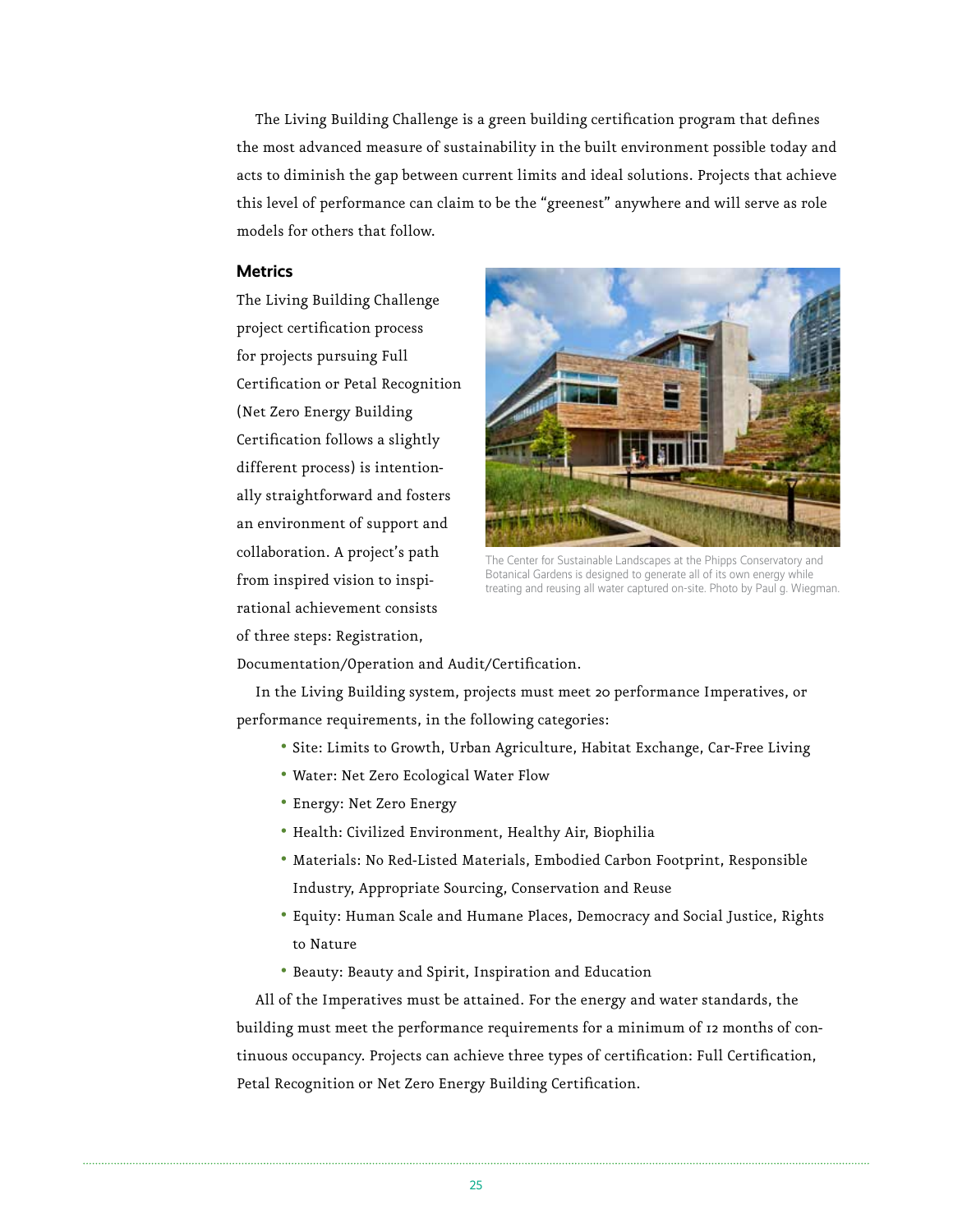#### **Origin**

Jason McLennan, founder and CEO of the Living Building Challenge, is the mastermind behind the standard. He believes that the evidence about the dangers of climate change is highly compelling and that environmental problems are directly linked to human resource use—specifically, that the building industry is responsible for damage to the environment. Furthermore, the rate of change and the potential for catastrophic disasters are imminent threats, but no group, government, community or organization is doing enough to address or mitigate the dangers. There is some public awareness, but McLennan feels it is not enough. Based on all these concerns, the Cascadia Green Building Council released the Living Building Challenge to provide a signal for the green building industry challenges ahead.

**Presenter:** Lorraine Tunis Doo *Ambassador, Living Building Challenge Project*

### **Sustainable Sites Initiative**

#### sustainablesites.org

The Sustainable Sites Initiative (SITES) provides a comprehensive rating system for sustainable design, construction and maintenance of built landscapes. A sustainable landscape gives back by helping to clean the air and water and by enhancing the natural environment through valuable ecosystem services.

Sustainable Sites products are designed to achieve the following results:



A 4,000-square-foot lagoon at the Center for Sustainable Landscapes is populated with native fish and turtles. Photo by Paul g. Wiegman

• Elevate the value of landscapes by outlining the

economic, environmental and human well-being benefits of sustainable sites.

- Connect buildings and landscapes to contribute to environmental and community health.
- Demonstrate how the built environment mimics natural processes.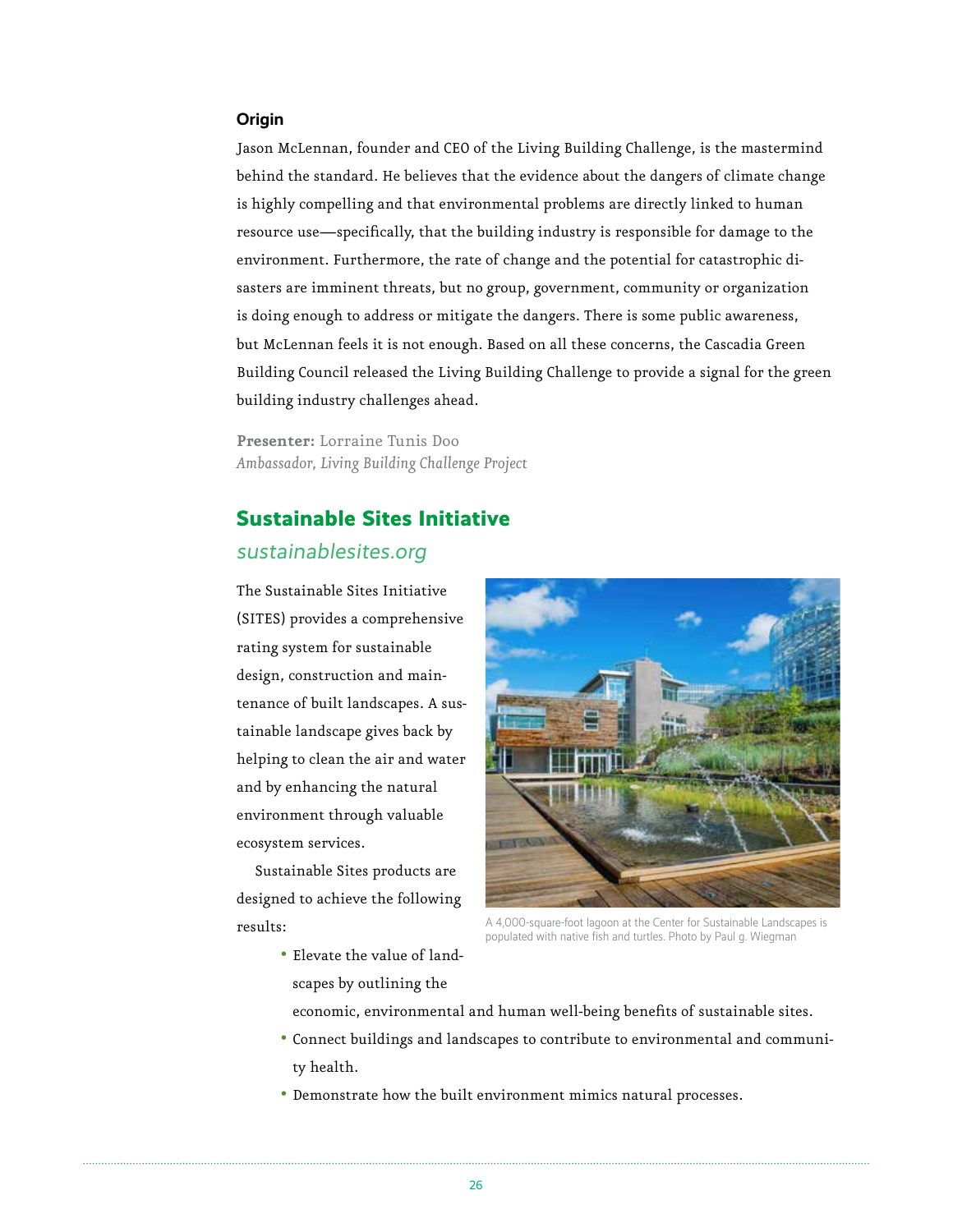- Provide performance benchmarks for site sustainability.
- Link research and practices associated with the most sustainable materials and techniques for site development construction and maintenance.
- Provide recognition for high performance in sustainable site design, development and maintenance.
- Encourage innovation.

#### **Metrics**

Prerequisites and Credits are organized into nine sections that follow the process of site development and can guide an integrated design team through the project phases. The Initiative directs project teams to review and consider all the benchmarks at the beginning of the process, rather than waiting until the pertinent stage of development.

- 1. Site Selection
- 2. Pre-Design Assessment and Planning
- 3. Site Design: Water
- 4. Site Design: Soil and Vegetation
- 5. Site Design: Materials Selection
- 6. Site Design: Human Health and Well-Being
- 7. Construction
- 8. Operations and Maintenance
- 9. Monitoring and Innovation

There are a total of 200 points, with certification at the Platinum, Gold, Silver and Certified levels.

#### **Origin**

The Sustainable Sites Initiative Rating System encompasses seven years of work by dozens of the country's leading sustainability experts, researchers, design professionals and scientists, as well as public input from hundreds of individuals and dozens of organizations during two open-comment periods.

 The three partners of SITES (U.S. Botanic Garden, Lady Bird Johnson Wildflower Center and American Society of Landscape Architects) worked closely with the U.S. Green Building Council (USGBC) to learn from their experience in developing LEED and follow their model. Steering and technical committees that included practitioners, academics and government scientists worked to develop the guidelines.

In 2012, after a two-year pilot phase that involved more than 150 projects, 30 experts refined the sustainable benchmarks for soil and vegetation, water, human health and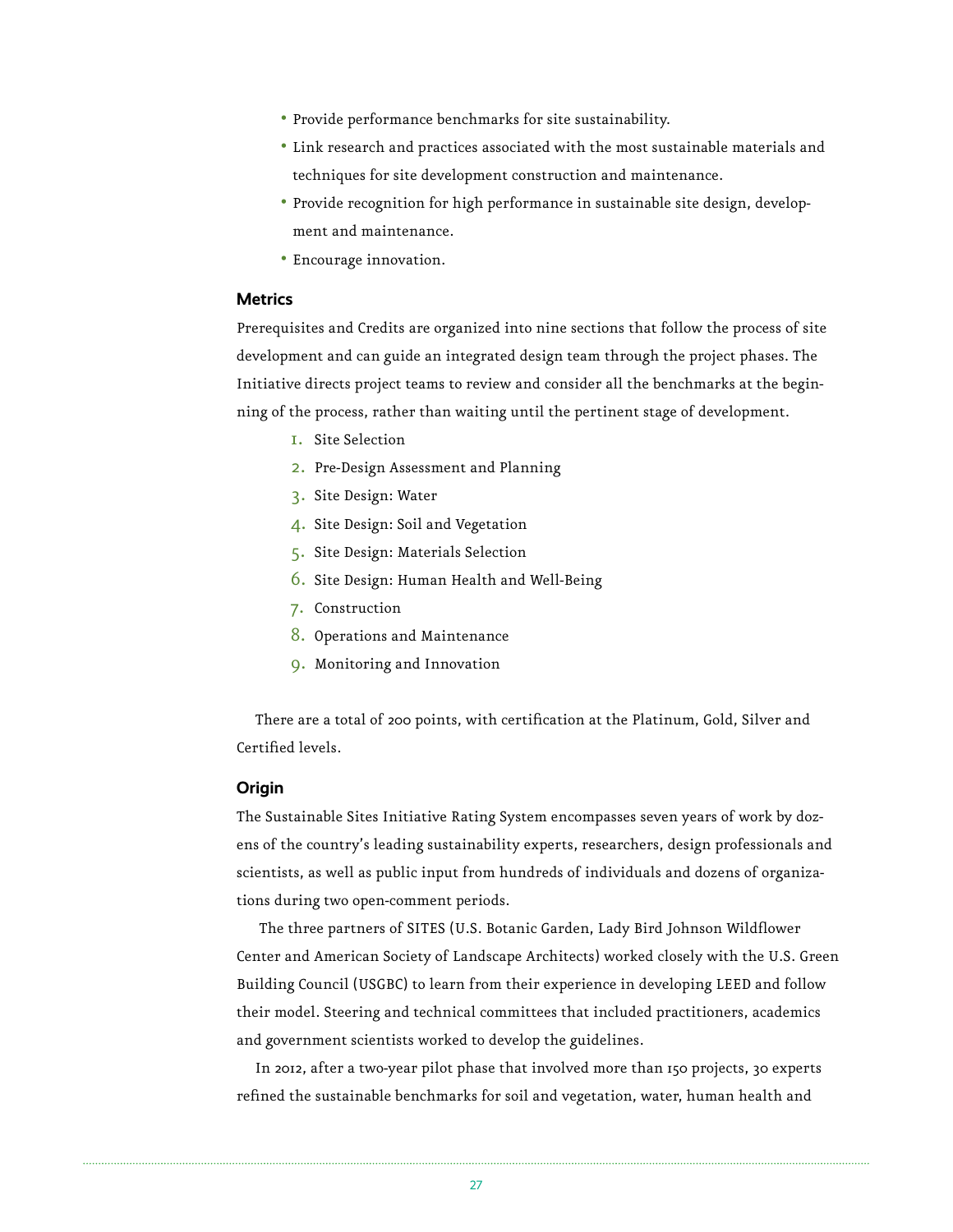well-being, and materials selection. These subcommittees worked with the technical foundation for the Guidelines and Performance Benchmarks.

 USGBC has incorporated many guidelines and performance benchmarks into new iterations of the LEED Green Building Rating System, and the Green Building Certification Institute (GBCI) will serve as the third-party certifier and credentialing organization. SITES will open for public enrollment through GBCI in the future.

**Presenter:** Holly H. Shimizu *Executive Director, U.S. Botanic Garden*

# **Energy Star and Portfolio Manager U.S. Environmental Protection Agency**

#### energystar.gov

Energy Star is a voluntary program that helps businesses and individuals save money and protect our climate through superior energy efficiency. Through Energy Star, the U.S. Environmental Protection Agency (EPA) works with owners and managers of commercial buildings to help them strategically manage their facilities' energy performance, cut energy use, lower utility bills and reduce greenhouse gas emissions. An important part of this effort is EPA's recognition of top performance.

#### **Metrics**

EPA offers several ways to earn recognition for top performance or improvement at the individual facility level, including the prestigious Energy Star certification. To achieve this certification, buildings must be independently verified to perform among the top 25 percent of similar buildings nationwide. On average, Energy Star-labeled buildings use



The Toledo Museum of Art converted its first gallery to LED lighting in Octover 2013 for the temporary exhibit "Fresh Impressions: Early Japanese Modern Prints." Photo by Andrew Weber.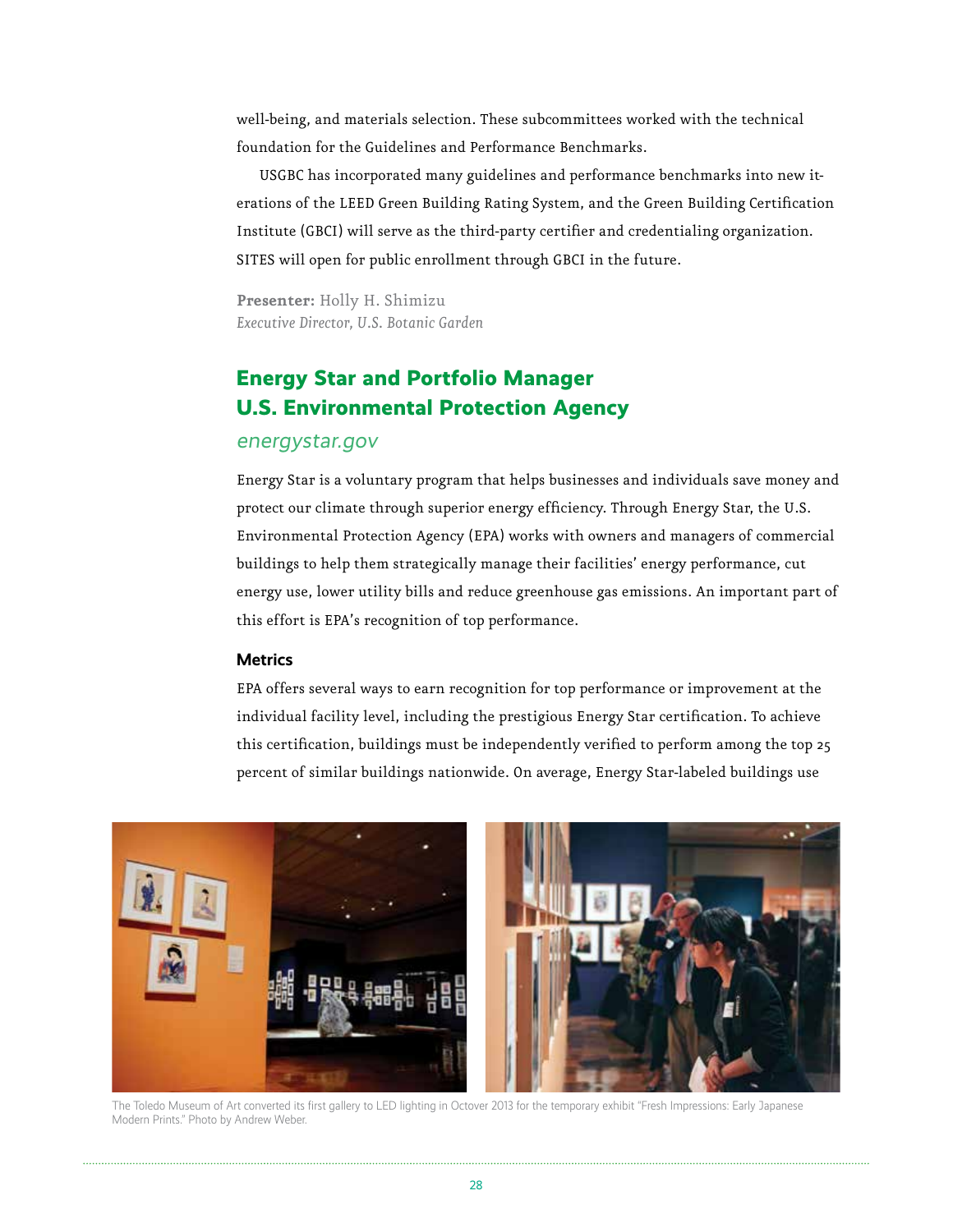35 percent less energy and generate 35 percent less greenhouse gas emissions than their peers, making them an important part of the fight against climate change.

EPA offers benchmarking tools to achieve energy efficiency goals. Portfolio Manager is EPA's online energy management and tracking tool, which allows you to measure and track the energy and water performance of any building over time. Portfolio Manager has 18 broad categories and, within those, more than 80 primary functions, including museums, aquariums and zoos.

#### **Origin**

The Energy Star program was established by EPA in 1992 under the authority of the Clean Air Act, Section 103(g), which directs the EPA administrator to "conduct a basic engineering research and technology program to develop, evaluate, and demonstrate non-regulatory strategies and technologies for reducing air pollution." In 2005, Congress enacted the Energy Policy and Conservation Act, establishing "at the Department of Energy and the Environmental Protection Agency a voluntary program to identify and promote energy-efficient products and buildings in order to reduce energy consumption, improve energy security, and reduce pollution through voluntary labeling of or other forms of communication about products and buildings that meet the highest energy efficiency standards."

Under EPA's leadership, American consumers, businesses and organizations have made investments in energy efficiency that are transforming the market for efficient products and practices, creating jobs and stimulating the economy. Now in its 20th year, the Energy Star program has boosted the adoption of energy-efficient products, practices and services through valuable partnerships, objective measurement tools and consumer education.

**Presenter:** Andrea Schnitzer *National Program Manager, Energy Star*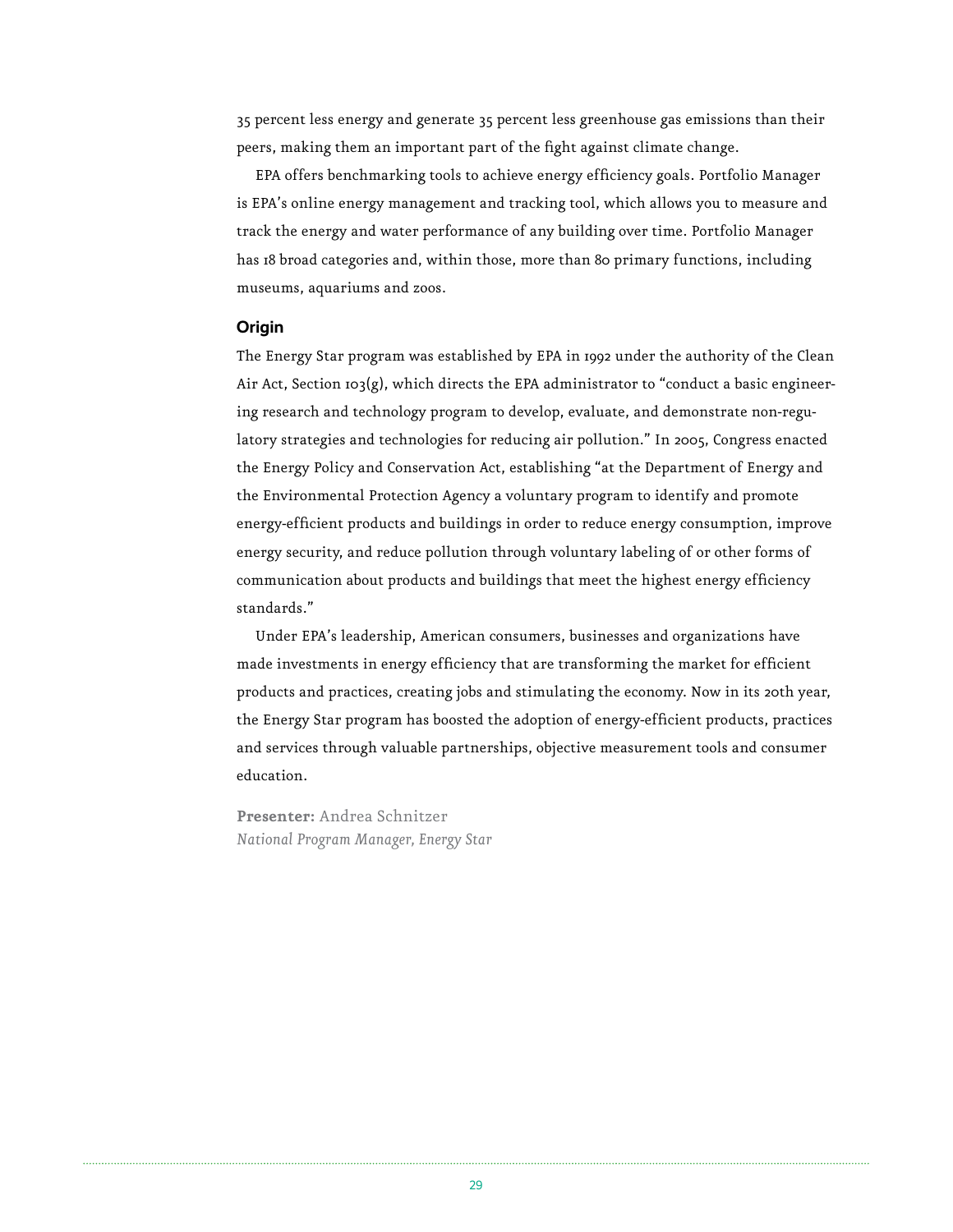

The LEED-certified Ruth Lilly Visitors Pavilion is located on the Indianapolis Museum of Art's 100 Acres site. Photo courtesy Indianapolis Museum of Art.

# **Leadership in Energy & Environmental Design (LEED) U.S. Green Building Council**

## usgbc.org/leed

LEED, or Leadership in Energy & Environmental Design, is transforming the way we think about how buildings and communities around the globe are designed, constructed, maintained and operated. Comprehensive and flexible, LEED is a green building tool that addresses the entire building lifecycle by recognizing best-in-class building strategies.

At its core, LEED is a program that provides third-party verification of green buildings. Building projects satisfy prerequisites and earn points to achieve different levels of certification. Prerequisites and credits differ for each rating system, and teams choose the best fit for the project. Today, more than 54,000 projects are participating in LEED, comprising more than 10.1 billion square feet of construction space.

#### **Metrics**

Within each LEED credit category, projects must satisfy prerequisites and earn points. The number of points the project earns determines its level of LEED certification.

#### **Main credit categories**

• Sustainable sites credits encourage strategies that minimize the impact on ecosystems and water resources.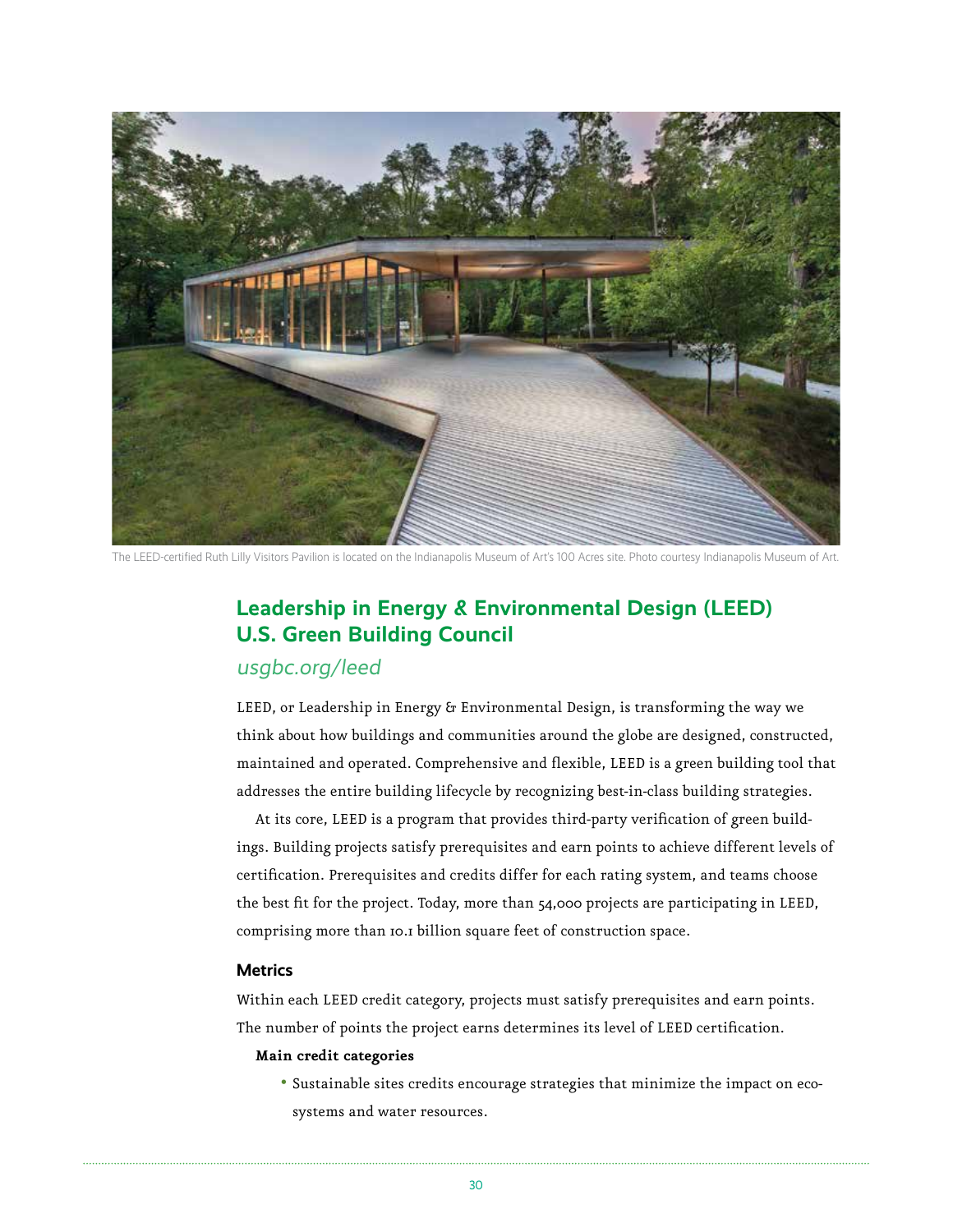- Water efficiency credits promote smarter use of water, inside and out, to reduce potable water consumption.
- Energy and atmosphere credits promote better building energy performance through innovative strategies.
- Materials and resources credits encourage using sustainable building materials and reducing waste.
- Indoor environmental quality credits promote better indoor air quality and access to daylight and views.

There are two bonus credit categories: Innovation in Design or Innovation in Operations credits, which address sustainable building expertise as well as design measures not covered under the five LEED credit categories; and Regional Priority credits, which address regional environmental priorities for buildings in different geographic regions.

LEED rating systems generally have 100 base points plus six Innovation in Design points and four Regional Priority points, for a total of 110 points (LEED for Homes is based on a 125-point scale, plus 11 Innovation in Design points). Each credit is allocated points based on the environmental impacts and human benefits of the building-related impacts that it addresses. Projects achieve certification if they earn points according to the following levels:

- Certified: 40–49 points
- Silver: 50–59 points
- Gold: 60–79 points
- Platinum: 80+ points

#### **Origin**

In 1993, Rick Fedrizzi, David Gottfried and Mike Italiano established the U.S. Green Building Council. Their mission was to promote sustainability in the building and construction industry. That April, representatives from approximately 60 firms and a few nonprofit organizations met in the board room of the American Institute of Architects for the council's founding meeting. It was there that ideas were first aired for an open and balanced coalition spanning the entire building industry and a green building rating system.

Today, the U.S. Green Building Council's constituency includes builders and environmentalists, corporations and nonprofits, elected officials and concerned citizens, and teachers and students. Since its unveiling in March 2000, the LEED green building certification system has singled out commercial, institutional, and residential projects noteworthy for their stellar environmental and health performance in both the United States and abroad.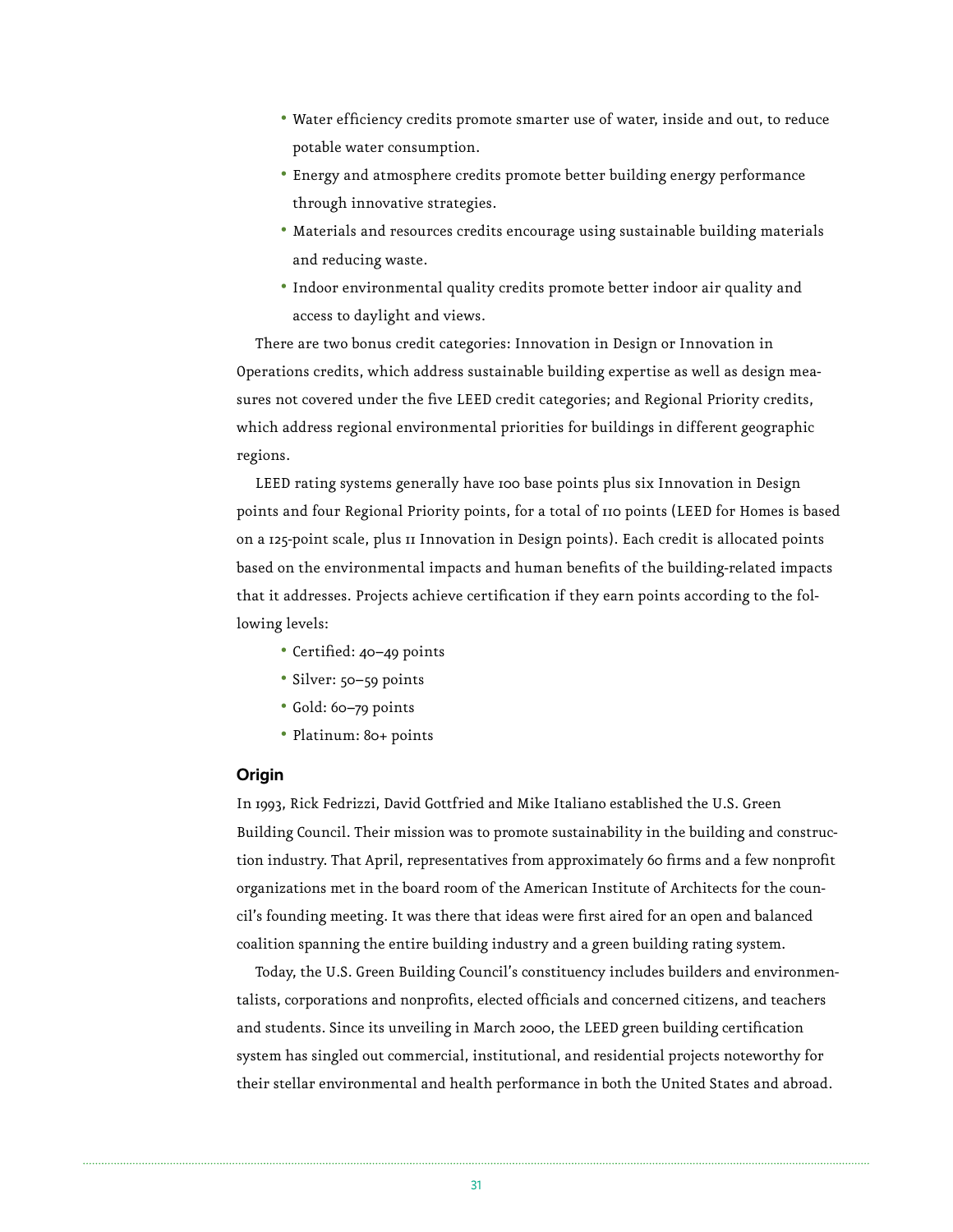# **Green Building Initiative Green Globes**

## thegbi.org/green-globes/

Green Globes is a green building guidance and assessment program that offers a practical and affordable way to advance the environmental performance and sustainability of a wide variety of building types. Designed for existing buildings, the Green Globes Continual Improvement of Existing Buildings (CIEB) program includes:

- Comprehensive environmental assessment protocol
- Online software tools that speed and simplify assessment
- Best practices guidance for green construction and operations
- Qualified assessors with green building expertise
- Rating/certification system

#### **Metrics**

The assessment areas for this program include:

- Energy: performance, efficiency, management,  $CO_{2}$ , transportation
- Water: performance, conservation, treatment
- Resources: waste reduction, recycling
- Emissions: boilers, water effluents, hazmat
- Indoor environment: air quality, lighting, noise
- Environmental management: EMS documentation, purchasing, environmental awareness



Plans for Miami's Frost Museum of Science include strategies for managing stormwater. Image courtesy Arquitectonica GEO.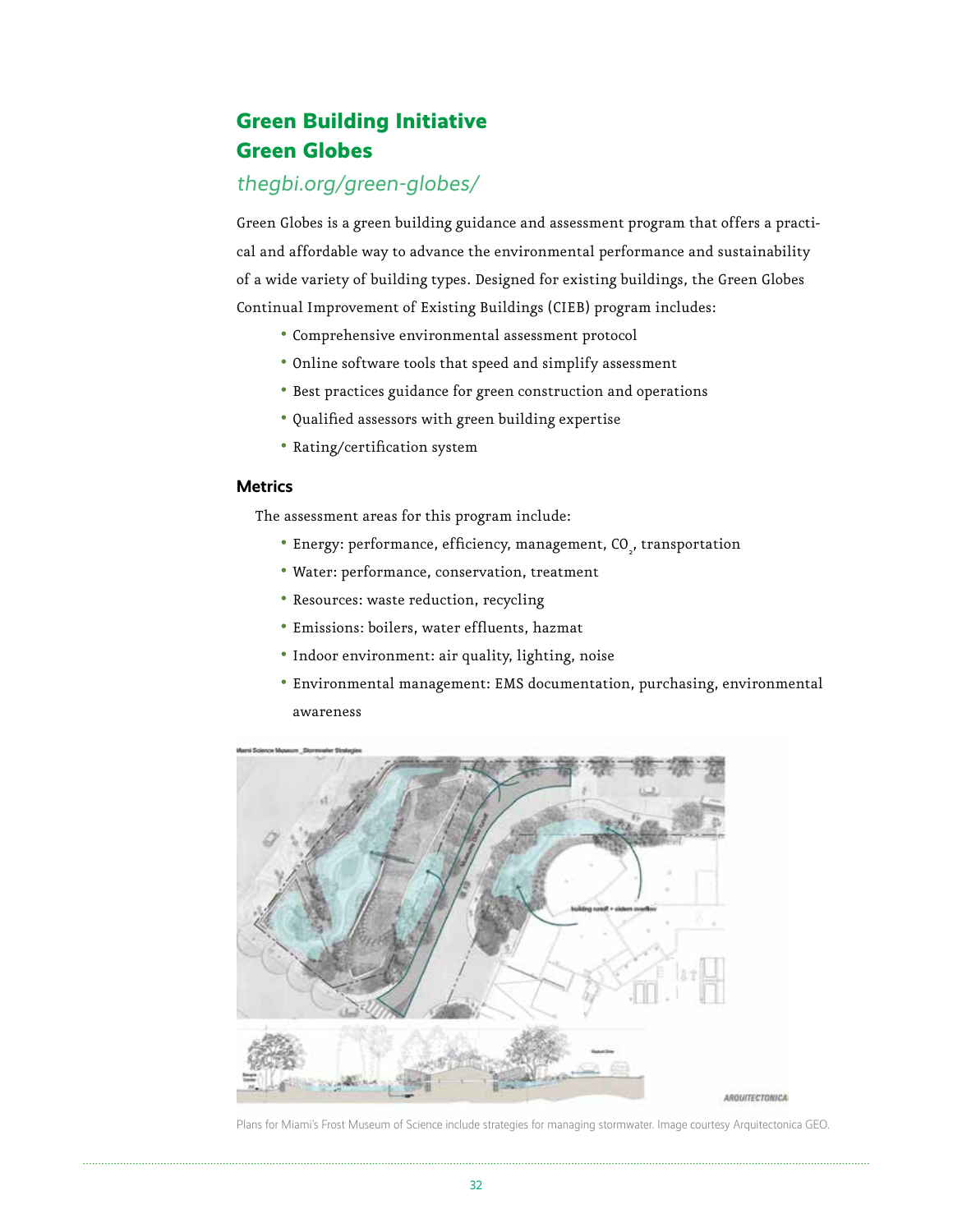A total of 1,000 points are awarded in these areas. The Green Globes system provides higher levels of achievement based on the number of points a building acquires. Buildings that achieve 35 percent or more of the 1,000 points possible are eligible for a certification of one, two, three or four Green Globes.

A third-party assessment is required for a Green Globes rating and certification. After meeting the eligibility requirements listed above, existing buildings may seek a Green Globes certification and rating for their environmental sustainability and achievements.

#### **Origin**

The Green Building Initiative (GBI) is a nonprofit organization whose mission is to accelerate the adoption of building practices that result in energy-efficient, healthier and environmentally sustainable buildings by promoting credible and practical green building approaches for commercial construction.

GBI was conceived as a way to bring green building into the mainstream by helping local home builder associations (HBAs) develop green building programs modeled after the National Association of Home Builders' (NAHB) Model Green Home Building Guidelines. While developing a strategic partnership with the NAHB, an opportunity emerged to bring a Web-based, interactive learning tool developed in Canada to commercial builders in the United States. In late 2004, the GBI finalized an agreement to bring the Green Globes environmental assessment and rating tool into the U.S. market.

**Presenter:** Erin Shaffer *Vice President, Federal Outreach, Green Building Initiative*

## **Green Exhibit Checklist**

### exhibitSEED.org

The Green Exhibit Checklist (GEC) is a tool to evaluate the environmental sustainability of exhibits. Its goal is to inspire exhibit teams to plan exhibits with environmental considerations in mind.

#### **The Metrics**

The Green Exhibit Checklist awards points in each of five key strategies for reducing the environmental impact of exhibit production. A sixth category awards points for innovation in the design and construction of the exhibit, encouraging exhibit teams to strive for new and creative solutions to reduce environmental impacts.

- 1. Reduce new materials
- 2. Use local resources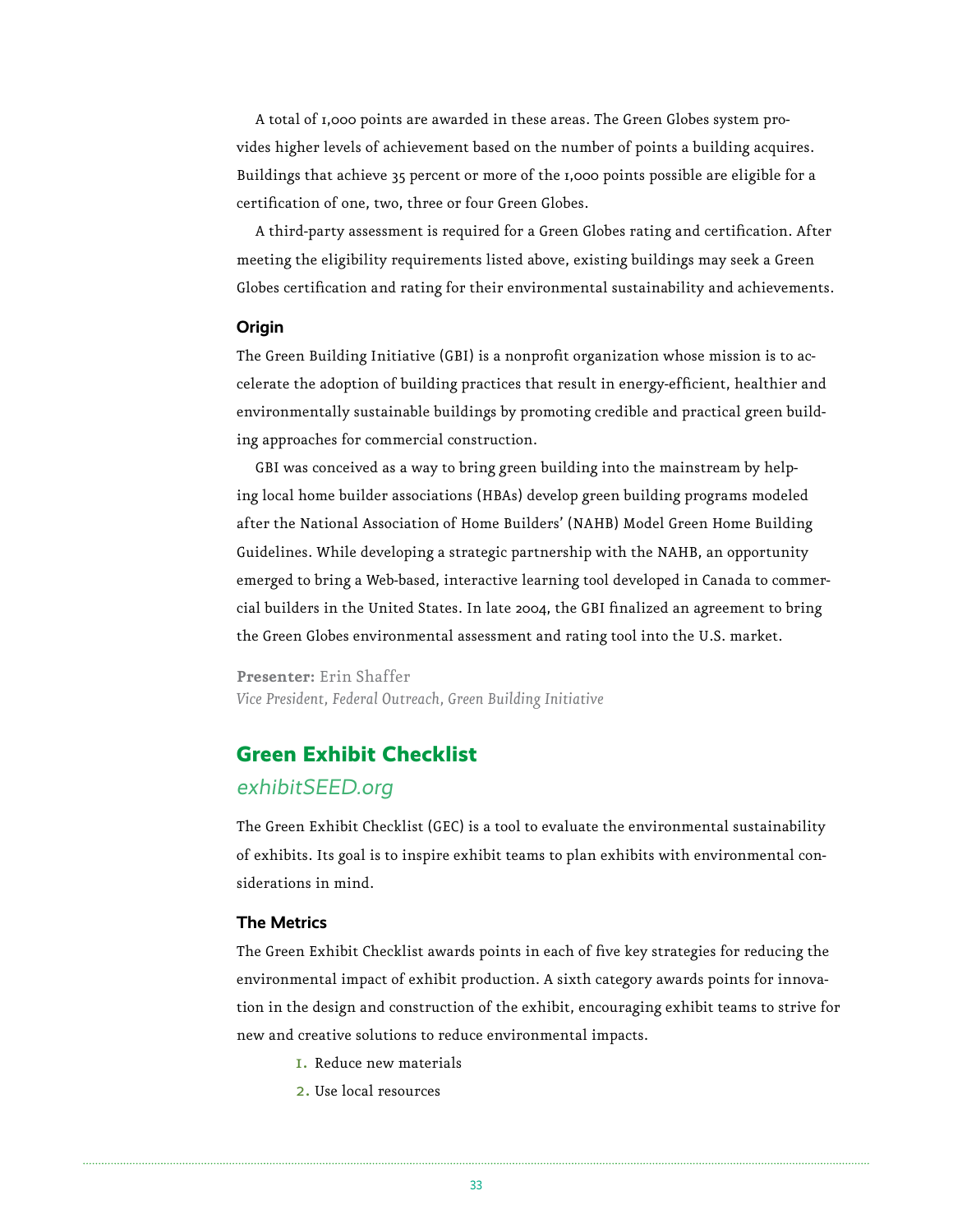- 3. Reduce waste
- 4. Reduce energy consumption
- 5. Reduce toxic emissions
- 6. Innovation

Ratings are awarded for the total score: Platinum (20–24 points), Gold (15–19), Silver  $(II-I4)$  and Bronze  $(8-I0)$ .

#### **Origin**

In 2007, designers at the Oregon Museum of Science and Industry (OMSI) looked to the LEED standards for buildings to try to create a similar scoring system for exhibits. LEED assesses a numerical score for the environmental sustainability of building construction. However, the LEED system has many categories that do not apply to exhibits and involves complex calculations that seemed overly complicated for busy museum professionals. The exhibit designers and production staff worked together to try a simpler approach. They created the current scoring system, which is designed for easy assessment. Just by walking through the exhibition, you can instantly score it based on simple observations.

Since its creation, OMSI has used the GEC to assess past exhibit builds and to set sustainability goals for future projects. The GEC is also being used by museums around the country. OMSI offers the Green Exhibit Checklist on exhibitseed.org, along with examples of completed GECs.

OMSI developed the exhibitSEED website with input from local and national museum industry and design advisors as a place for exhibit and museum professionals to find resources for developing, designing and building more sustainable exhibits. The site was created from an interactive science museum perspective, but the museum hopes the information will be valuable to exhibit professionals specializing in all types of museums.

**Presenter:** Kari Jensen *Senior Exhibit Developer, Oregon Museum of Science and Industry*

# **Sustainable Operations Tool Kit AAM PIC Green**

### pic-green.net/sustainable-operations-tool-kit/introduction/

The Sustainable Operations Tool Kit is a resource in development that focuses on solutions for greening day-to-day museum operations. It will be flexible and updatable, focusing on practical tips that can be customized and easy to implement by organizations of any size or operational model.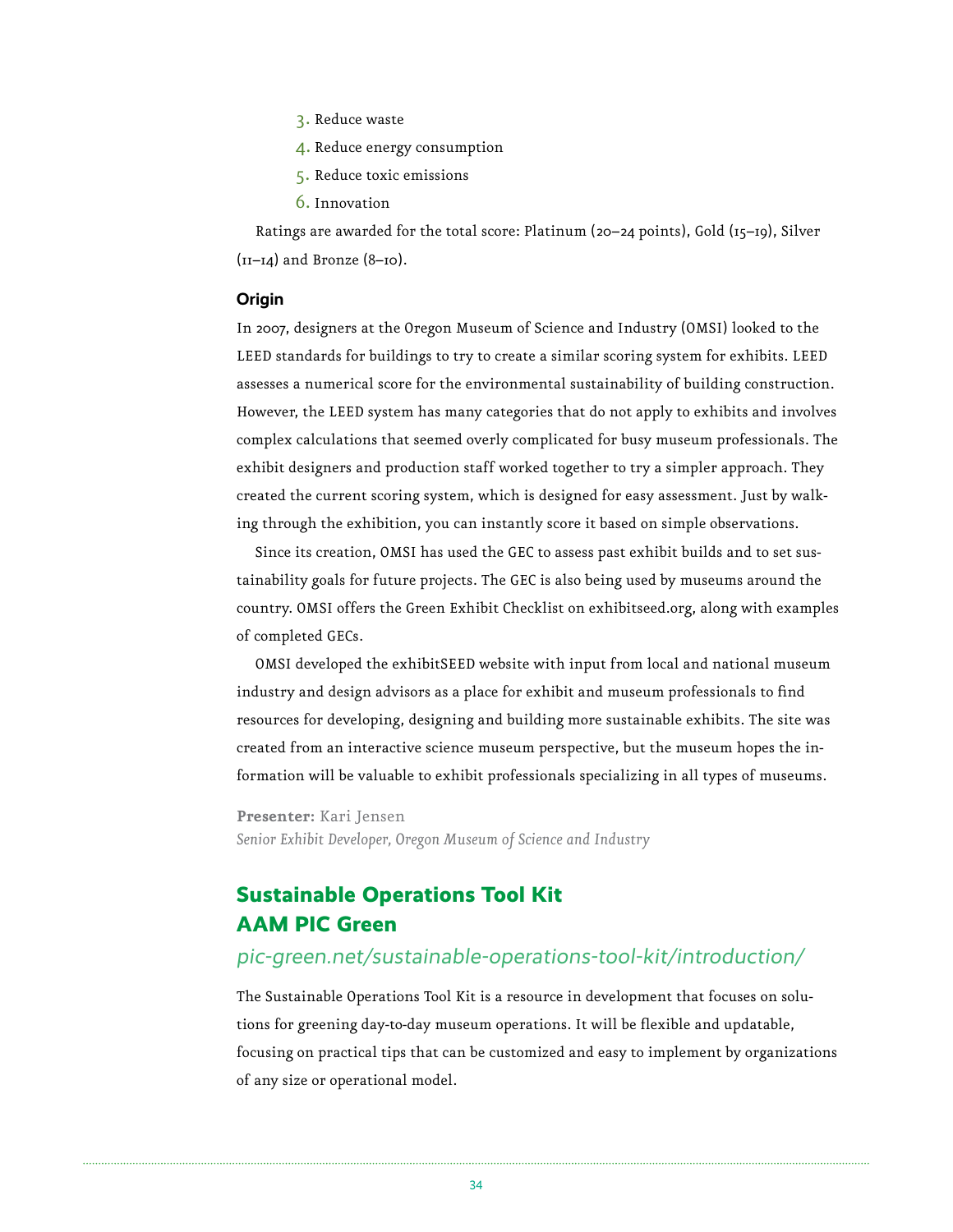#### **Tool Kit Worksheet**

The tool kit includes a worksheet tracking system (in pilot form). Each worksheet tab corresponds to a specific focus area, such as Water, Energy or Materials, and offers resources and initiatives for consideration. Each Initiative has a tracking area for a Goal Start Date and a Goal Finish Date. These areas correspond to each action, such as Initiation, Launch, Implementation and Culture Change. By using the Goal Start and Finish Dates, an institution can track progress in each focus area.

#### **Tool Kit Categories**

- Building and Construction
- Collections
- Energy
- Event Planning
- Exhibitions
- Facilities
- Food Service
- Gardens & Landscapes
- Graphics
- Green Museums Accord
- Green Teams
- Information Technology
- Lighting
- Paper
- Recycling
- Water

#### **Origin**

The Sustainable Operations Tool Kit was conceived to help the National Children's Museum become more sustainable in the operation of its new building in National Harbor, Maryland. PIC Green is now working to enhance and develop the tool kit into a premier resource that museums may consult for a wide range of green operations practices.

While the Tool Kit began as a joint project between the National Children's Museum and PIC Green, it is evolving. Led by PIC Green board members Veronica Szalus, the museum's director of exhibits, and Stephanie Shapiro of the Smithsonian Institution Office of Advancement, the vision for the tool kit is to become a robust industry-wide resource.

PIC Green presented the tool kit concept in a Solutions Lounge at the AAM Annual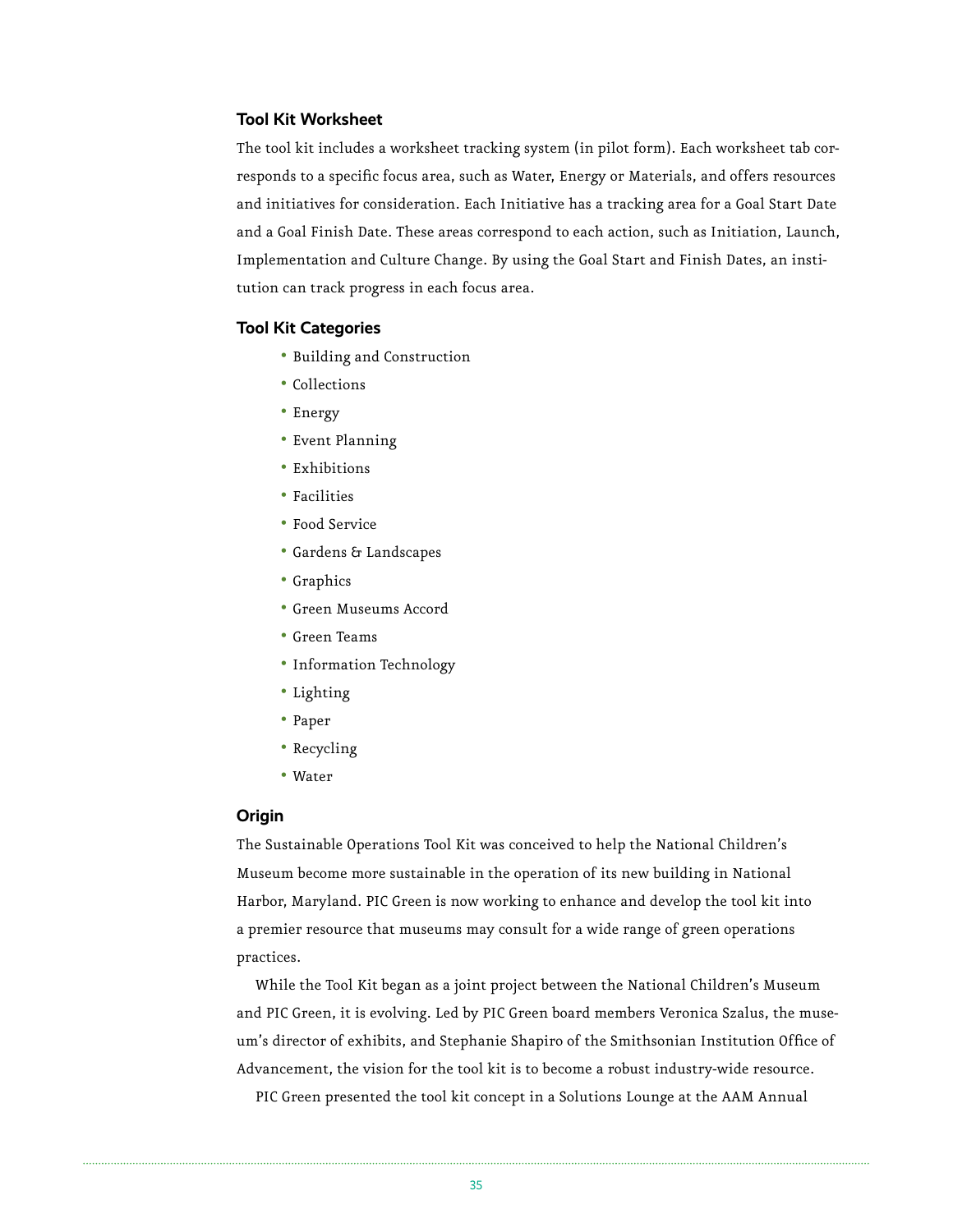Meeting in Minneapolis in 2012. Positive feedback and suggestions from attendees have been incorporated into the current rendition. With an aim to be Web-based, simple and accessible, PIC Green is working to make the tool kit as effective as possible and seeks feedback from colleagues.

# **Green Business Certification for Cultural Institutions Arts:Earth Partnership**

### artsearthpartnership.org

 Arts:Earth Partnership (AEP) is an official green business certification for cultural facilities, theaters, museums, dance studios, art galleries, performing arts companies, concert venues and individual artists. Certified artists and facilities form a coalition collectively committed to achieving environmental sustainability.

AEP works with arts organizations to expand their mission to include sustainability and to harness the immense creativity, innovation and leadership within the cultural sector to help solve the issues around pollution, climate change and the preservation of our precious natural resources.

#### **Metrics**

AEP certification encompasses eight areas of operation:

- 1. Energy Efficiency: lighting, HVAC, plug loads
- 2. Water Efficiency and Urban Runoff: water usage
- 3. Operations and Culture
- 4. General Practices: recycled paper content, purchasing policies
- 5. Solid Waste: recycling, waste reduction strategies and implementation
- 6. Chemical Use and Pollution Prevention: hazardous waste disposal, green cleaning
- 7. Transportation: multimodal transportation tracking, lower emissions
- 8. Landscaping: water conservation

AEP offers arts organizations, cultural institutions and individual artists a concise framework for identifying and implementing practical and attainable green administrative, operations and maintenance practices. AEP has recently signed a memorandum of agreement with the City of Los Angeles to be the official green business certification for arts and cultural organizations. The same arrangement has been made with the City of Santa Monica, making AEP the world's first arts and cultural green business certification.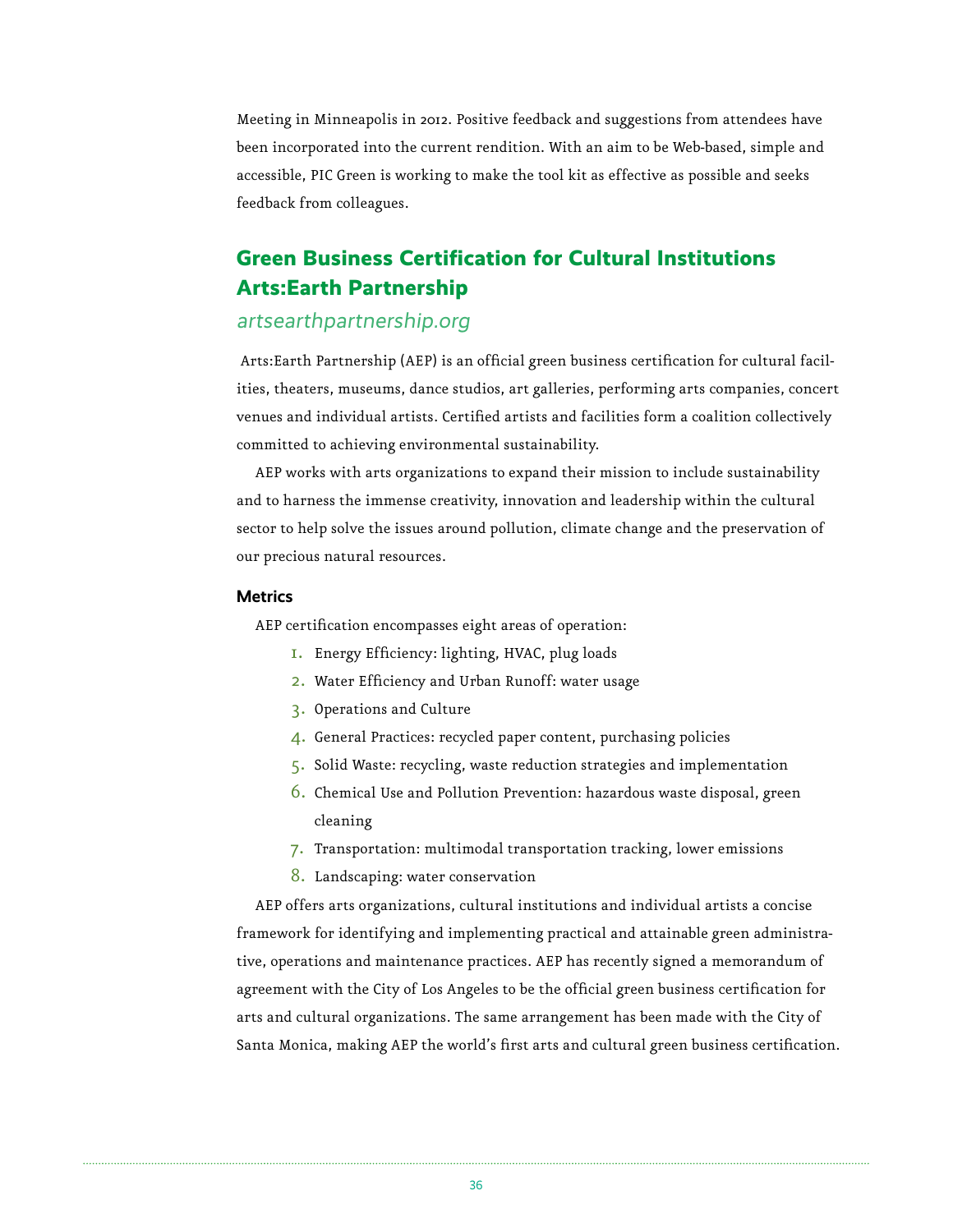#### **Origin**

Arts:Earth Partnership is a nonprofit, pro-environment organization based in Los Angeles. Its mission is to provide cost-effective ways for the thousands of organizations behind arts and cultural facilities to measurably enhance their energy efficiency and decrease their environmental footprint. AEP's certification was developed out of the need for organizations that lack time, money and labor to go through more intense processes to become more sustainable and still take positive steps and move in the right direction.

AEP's cofounders are Justin Yoffe and Joel Shapiro, who used the Electric Lodge as an incubator and a lab for teaching other institutions how to get on and stay on a path to sustainability. Using the certification document as a guide, in language the arts sector can understand, the assessor guides facility representatives through the process of green certification.

**Contributor:** *Adam Meltzer Director of Operations, Arts:Earth Partnership (This contributor was unable to attend the summit and submitted this information for inclusion in the list of standards programs.)*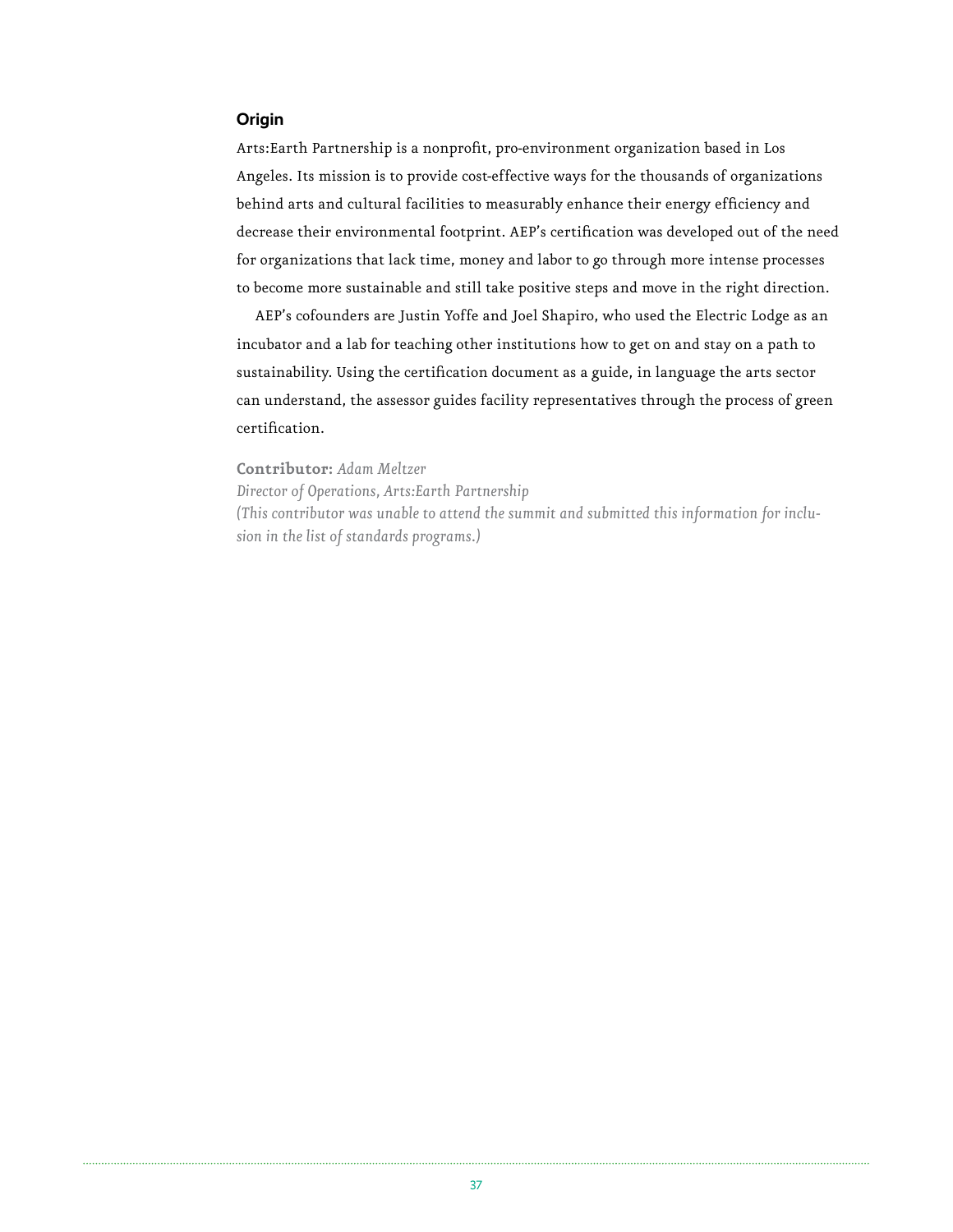# Case Studies

# **Balboa Park Sustainability Program Balboa Park Cultural Partnership**

bpcp.org/program/bpsp

*"As a collaborative body of 27 unique arts and cultural organizations, we are incredibly proud of what the partnership between our facility managers, utility company, community organizations and trade professionals has accomplished. We believe it's a unique model for achieving the green museum ideal and will continue to share our best practices as a coordinated effort to increase sustainability of museums around the world."*

—Peter Comiskey, Executive Director, Balboa Park Cultural Partnership

The Balboa Park Sustainability Program's (BPSP) purpose is to educate, measure, promote and implement sustainability best practices in Balboa Park, a 1,200-acre urban cultural park in San Diego. Established in 2008, the award-winning BPSP continues to advance solutions that will help protect park resources and strengthen economic viability, while enhancing visitor experience and enjoyment. BPSP is a collaborative effort among the Balboa Park Cultural Partnership, the City of San Diego and San Diego Gas & Electric (SDG&E). This collaboration is supported by an alliance of partnership members, park stakeholders and sustainability experts.

#### **The Trigger**

Four actions laid a crucial foundation for our sustainable future:

- 1. **Support of BPCP from the board of directors:** The sustainability program developed from existing programs with support from the board of directors and funding from our local utility company, SDG&E.
- 2. **Monthly meetings of facility staff:** "Lunch and learns" bring together Balboa Park facility staff and sustainability partners to share best practices and discuss solutions.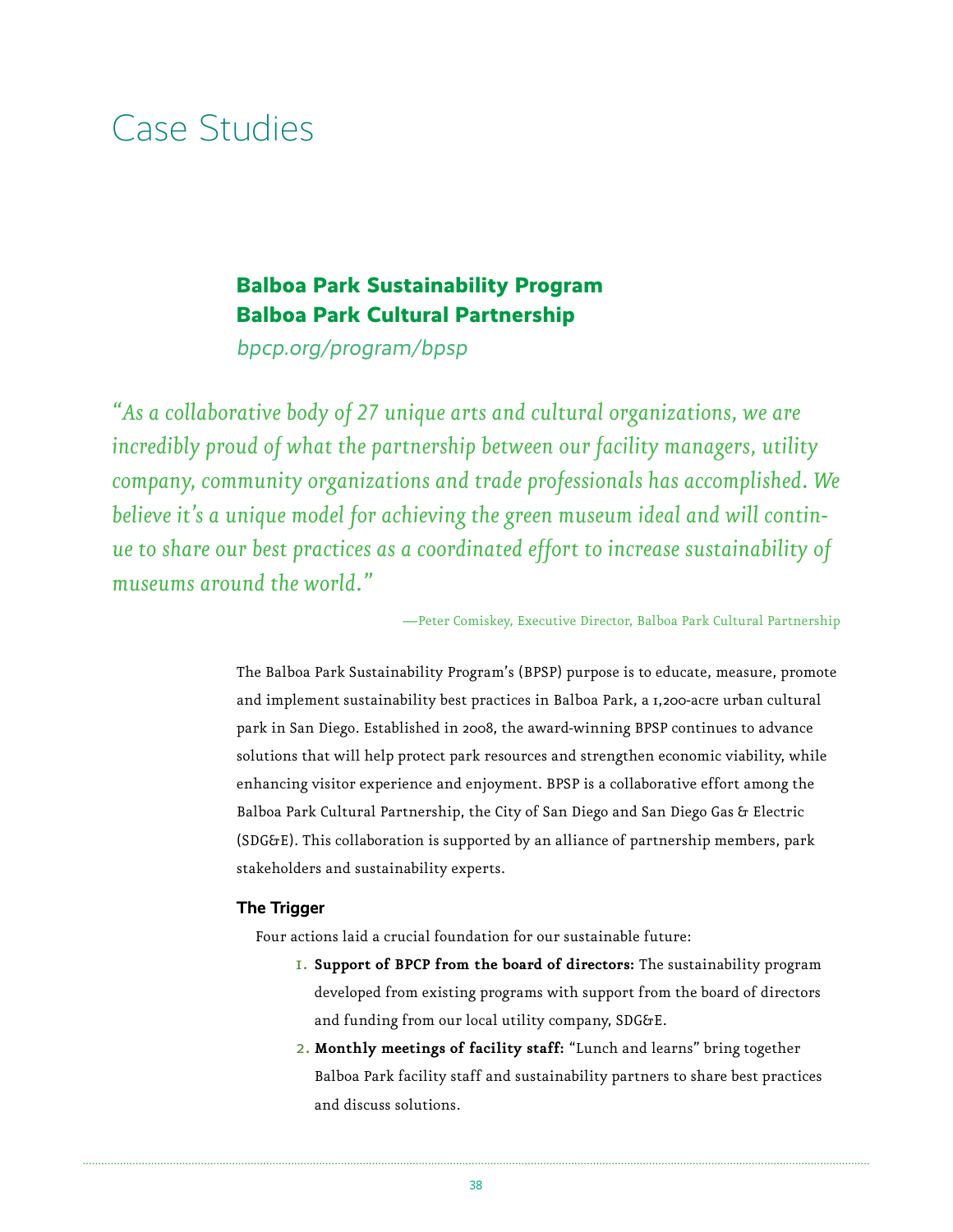- 3. **Energy audits:** This practice created a sustainability to-do list, identified incentives and calculated savings.
- 4. **Funding for energy-efficiency projects:** Using energy audits, we applied for and received more than \$2 million in federal funding to implement more than 30 energy-efficiency projects in 15 member institutions.

#### **Benchmarking and Metrics**

**LEED:** Balboa Park's historic landscape is home to three LEED-certified existing buildings. Detailed feasibility studies and audits identify the current state of our members' buildings from the perspective of the U.S. Green Building Council's LEED for Existing Buildings: Operations and Maintenance rating system. We have boldly set a goal to achieve LEED certification of 10 buildings in Balboa Park.

**Energy Star Portfolio Manager:** In partnership with SDG&E, we were the first to institute collective tracking of 19 cultural institutions' energy use through Portfolio Manager. Our building managers use this tool to compare energy use, understand trends and identify faulty equipment. Measurement is the catalyst to understanding consumption, which influences the priority of projects.

**Capturing Carbon Footprint:** We captured our office's carbon footprint with the Climate Registry's Greenhouse Gas Inventory. In addition, M.B.A. students from Point Loma Nazarene University prepared a carbon footprint baseline for 13 institutions that is beneficial in sharing our story.

#### **Lessons Learned**

Share what you know and what you don't. We found that collaboration and mentorship go a long way on any budget and resource supply. Benchmarking metrics can seem like a foreign language, so it's best if you know a good sustainability translator. Partnerships with local utility companies and vendors helped us identify project synergies and cost savings from the experts. We share our story with community organizations and look for unique win-win partnership opportunities.

Understand the organizational culture. It's tough to educate an entire staff, but if you know the right entry points, it is possible—and the results will show. We continue to educate all levels of staff about green practices and explain why it makes business sense. Meetings with department heads help us understand their needs, spread our message and build support. With the goal to institutionalize sustainability into organizational culture, the shift has to be convenient and simple, with ongoing monitoring through a feedback loop.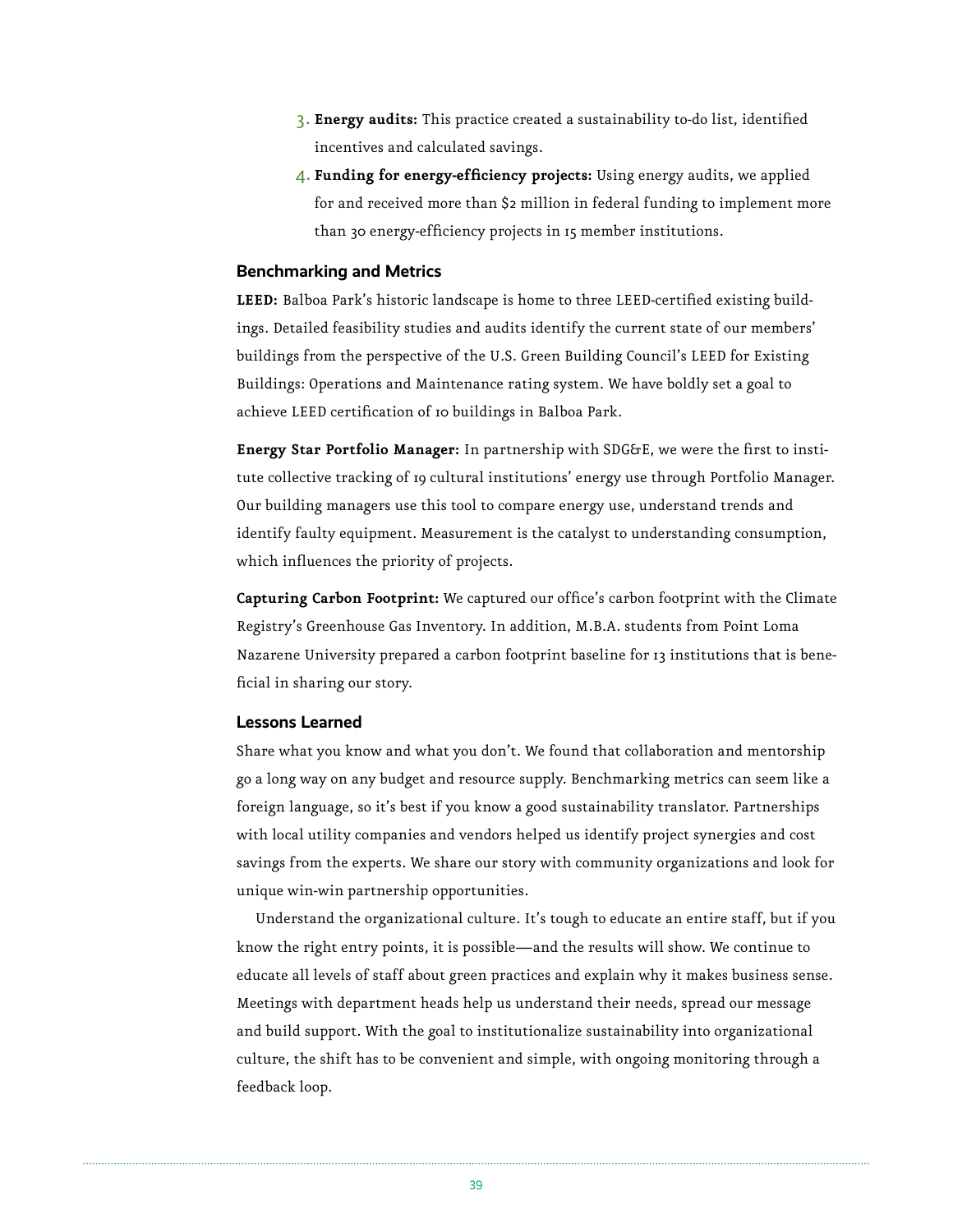#### **Continuing the Journey**

The foundation and trust we built are essential to our future success. The Balboa Park Cultural Partnership aims to register and certify 10 buildings under the LEED rating system, which will distinguish us as having the highest concentration of LEED-certified cultural institutions in an urban park. The process will be documented through a resource guide in the hope of extending our story into transformative steps for museums around the world to learn from the San Diego model.

**Presenter:** Jessica Rinaman *Sustainability Manager, Balboa Park Cultural Partnership*

## **Cooper-Hewitt, National Design Museum National Design Triennial: Why Design Now?**

#### cooperhewitt.org

The Cooper-Hewitt, National Design Museum's 2011 National Design Triennial exhibition "Why Design Now?" explored how the design world addresses human and environmental issues.

#### **Benchmarking and Metrics**

In 2009, the Oregon Museum of Science and Industry (OMSI) created a Green Exhibit Checklist (see page 33), adapted from LEED. Currently there is no LEED certification for exhibitions, but the OMSI standard was a perfect opportunity to create a design that reflected the exhibition's message. I convinced the designers to apply the standard.

"Why Design Now?" was the first time a Smithsonian museum had integrated sustainability into an exhibition. One of the biggest challenges was incorporating Smithsonian fire safety standards into material selections. There are many sustainable materials on the market, but we can only use those that comply with strict life safety codes.

Our solutions included the following strategies:

- **Reduce and modularize:** We used modular carpet tiles instead of platforms to delineate display areas, and planar furniture with standardized heights and simple joinery to reduce the amount of material used in construction and shipping. Portable, freestanding stanchions allowed flexible configuration. Concrete blocks used for stanchion weights were intended to be sourced locally at travel venues, reducing shipping weight.
- **Reuse and simplify:** Single sheets of Acrylite instead of cases were used for wallmounted projects. Projects traveled within their own frames or mounts. UltraTex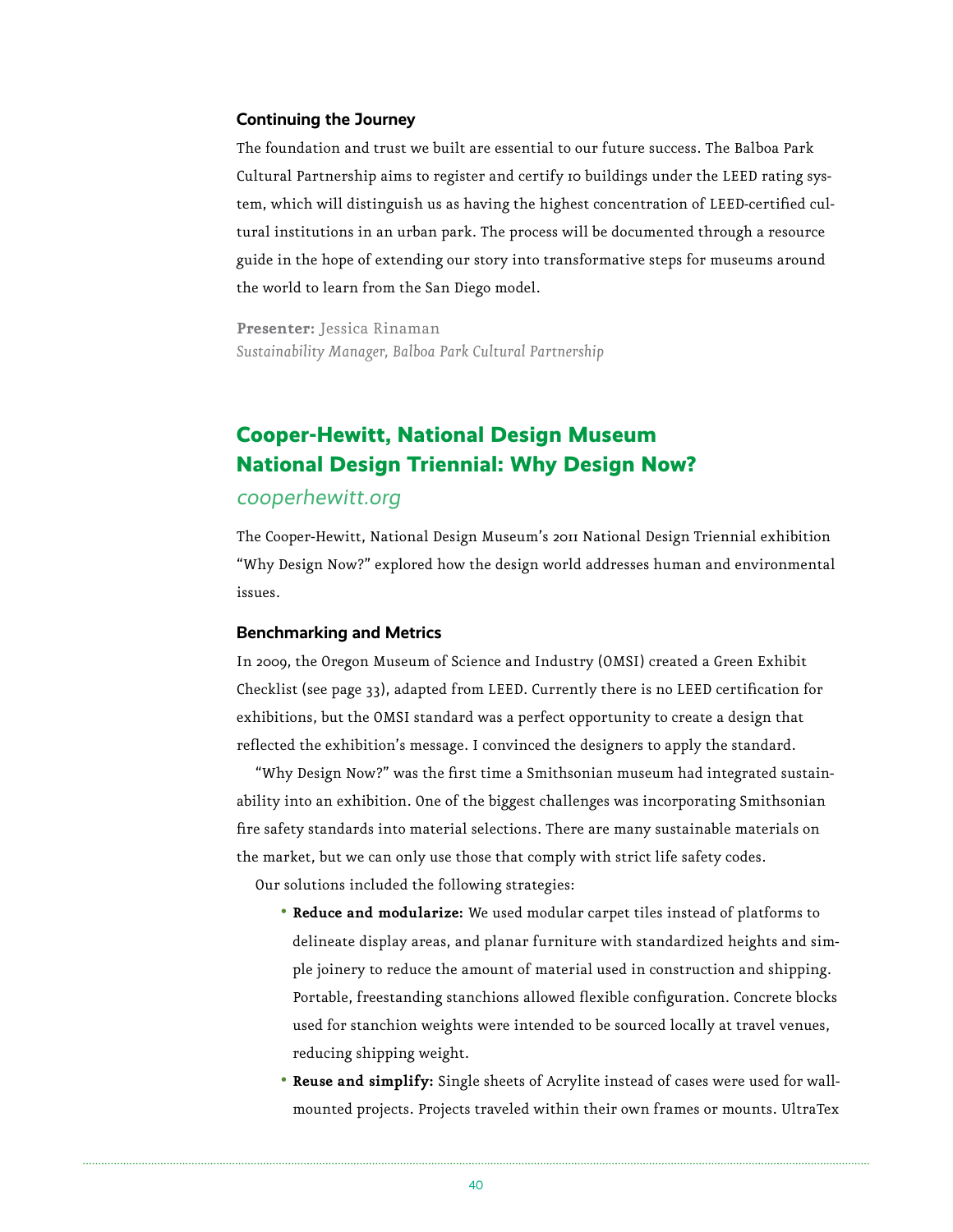panels, pocketed at top and bottom for cable mounting, were easily rolled and lightweight for shipping. Existing hardware and equipment were used to hang signage elements. The exhibition design can be re-created at other venues using locally sourced materials.

- **Use sustainable materials:** All furniture was constructed using Medite FR, made of 100 percent postindustrial recycled wood. Recyclable FLOR Fedora carpet tiles, composed of 80 percent postconsumer recycled fibers, were returned to FLOR after the exhibition. UltraTex U230 fabric, compostable and made from 100 percent organic plant fiber, was used for all printed graphics. Acrylite FF, with up to 75 percent preconsumer reclaimed acrylic, was used for case hoods, decks, protective covers, frames and the title sign. PlyCorr recyclable corrugated cardboard, with over 50 percent postconsumer waste content, was used for object labels and didactic text panels. Concrete blocks used for stanchion weights were made locally of locally sourced materials. Finishes used on furniture were zero-VOC. A prototype LED fixture was tested in one gallery as preparation for our renovation project.
- **Produce a sustainable exhibition catalogue:** The exhibition catalogue was printed using FSC-certified paper by an FSC chain-of-custody printer using soybased inks, fully recyclable shrinkwrap and recycled wood pallets to ship the books. Carbon credits were bought to make the project carbon neutral.

The exhibition rated Silver according to the OMSI checklist. Given that global CO<sub>2</sub> levels have topped 400 ppm for the first time since humans appeared, we need to get a real grip on our industry's contributions to climate change. Exhibitions have significant environmental impacts, so we need to be much more rigorous when developing them. LEED-rated buildings are meant to last for decades. Building exhibitions is like building houses and then tearing them down several times a year.

#### **Lessons Learned**

- Increase industry savvy. Invite professionals to teach museums how to do this right.
- Make sustainability an integral part of how exhibitions are conceived and executed.
- Move sustainability from the fringes into the mainstream of all museum operations.
- Widen the accepted range of relative humidity and temperature. The Tate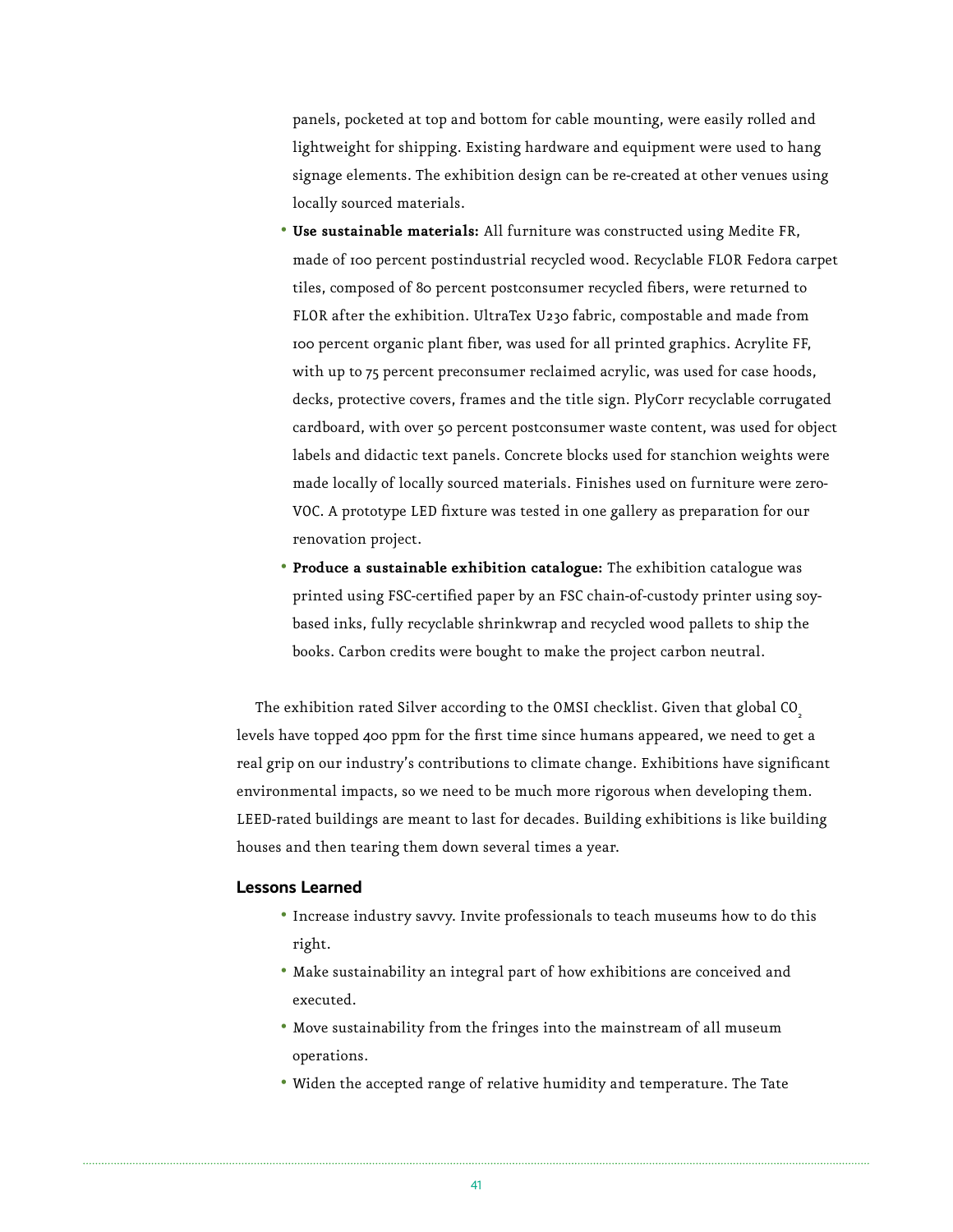Museums, the Victoria & Albert Museum and other British arts organizations are already leading the way in this area.

#### **Continuing the Journey**

Since "Why Design Now?" our museum has committed to the following changes:

- using high-quality, reusable cases in our new gallery experience
- seeking LEED Silver certification for our renovation
- strengthening our internal practices

**Presenter:** Jocelyn Groom

*Head of Exhibitions, Cooper-Hewitt, National Design Museum, New York*

# **Haas-Lilienthal House San Francisco Architectural Heritage**

### sfheritage.org

The Haas-Lilienthal House, a pristine 1886 Victorian mansion with most of its contents intact, was designed by renowned Victorian architect Peter Schmidt for members of the Haas and Lilienthal families, who were among the city's most prominent early residents. Listed in the National Register of Historic Places in 1973 and designated a San Francisco Landmark in 1975, it is an exuberant example of the Queen Anne style.

Owned by San Francisco Architectural Heritage, the house recently conducted an eco-charette and adopted a sustainability management plan with an ambitious goal of Gold or better using LEED for Existing Buildings: Operations & Maintenance.

#### **Benchmarking and Metrics**

Many fantastic historic buildings have been certified with LEED for Existing Buildings, such as the U.S. Treasury Building in Washington, DC (1842), the Wrigley Building in Chicago (1920) and the Empire State Building in New York (1931). One of the more remarkable projects currently underway is the greening of the Haas-Lilienthal House.

A guiding premise of the sustainability management plan is that the house should meet energy and sustainability goals while preserving its historically significant features. For this traditional structure, the project evaluation was initiated by identifying and leveraging the original design features that contribute to the management of heat, air and light in the building. Each recommendation was evaluated against whether it could save energy and material resources while respecting character-defining elements.

The project began to take shape in 2010 when a new executive director came on board. Realizing that the "house museum" that housed San Francisco Architectural Heritage's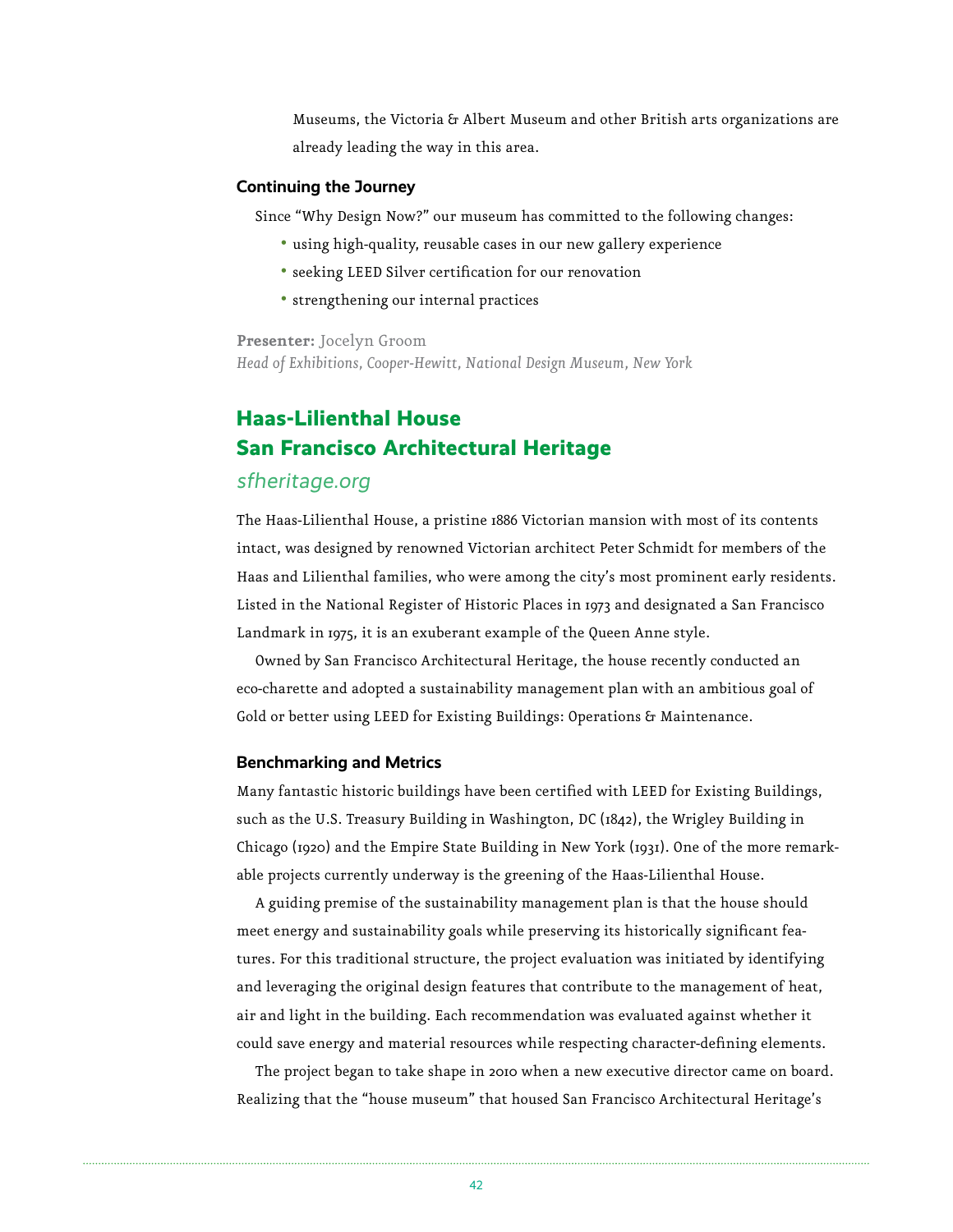headquarters needed much work and that the mission of both were not really connected despite the fact that Heritage owned and occupied it, the board began reconsidering the mission during a comprehensive strategic planning process. A primary goal that came out of this process was to green the house to improve the resource use of the site, broaden the audience of the organization and prove that a house museum can have continued relevance in our culture. The board hired the architectural firm BAC/A+P to conduct eco-charrettes and develop a sustainability management plan to test this premise. The plan states, "While the board of Heritage has targeted LEED Gold, there is the potential that the projects could be 'stretched' to reach the goals of net zero." This is exciting news and only the beginning of a long-term project to make the Haas-Lilienthal House a model for exemplary sustainability practices.

#### **Continuing the Journey**

As the board raises the funds to start the rehabilitation in 2014, the team has worked closely with USGBC to spread the story through workshops across the country in collaboration with the Empire State Building, to show that both the smallest and biggest buildings in the country can all go green.

**Presenter:** Barbara A. Campagna, FAIA, LEED AP BD+C *Principal, BAC/A+P*

**Additional Contact:** Mike Buhler *Executive Director, San Francisco Architectural Heritage*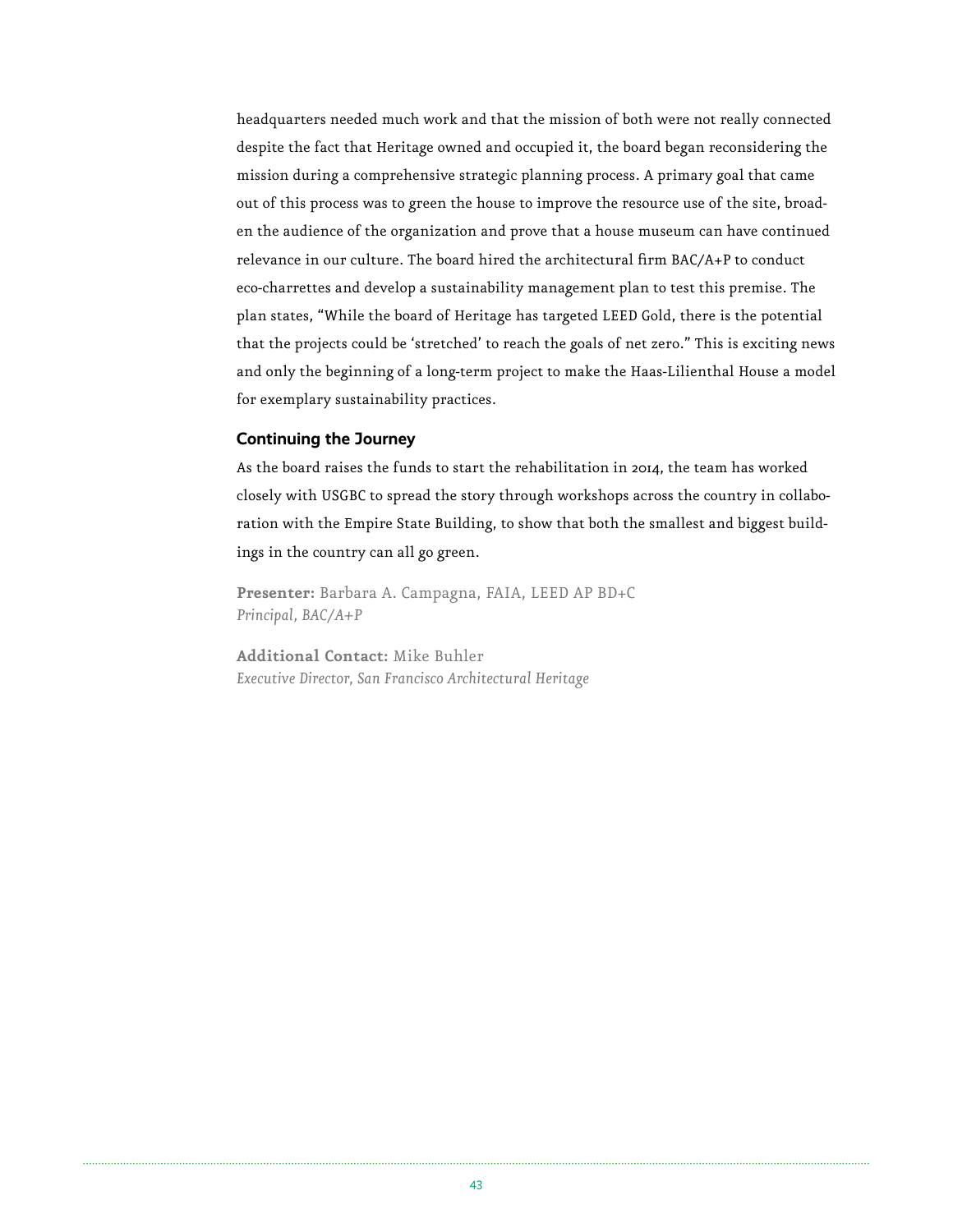## **Minnesota Historical Society**

mnhs.org

*"The Minnesota Historical Society is committed to sustainable practices throughout all aspects of its operation, and aims to promote sustainability in its educational and research activities. It will encourage environmental and sustainable best practice throughout the institution and will demonstrate its commitment to continual improvement and innovation in all aspects of environmental management and sustainability."*

—MHS Green Team, Institutional Policy on Sustainability, March 11, 2009

#### **The Trigger**

The sustainability effort at the Minnesota Historical Society (MHS) began with a voluntary staff team—the Green Team—who attempted to implement sustainability strategies in their departments and sites. The team solidified around a funding opportunity that allowed them to hire a sustainability specialist to guide and track sustainability throughout the organization.

#### **Benchmarking and Metrics**

One of the early challenges of the MHS Green Team was determining how to prioritize the most effective strategies. The team struggled to identify the best use for limited funds, paving the way for the use of sustainability metrics. A consistent system for measuring sustainability would not only establish priorities, but be a means to monitor progress and share common targets throughout the organization. Greenhouse gas (GHG) emissions were chosen as that metric because of the wide scope and availability of literature, consistent protocols and tools. With GHG emissions, the MHS tracks energy, waste, water, paper and travel. In addition, there are opportunities to benchmark with other organizations, such as those companies that report to the Global Reporting Initiative.

The GHG emissions metrics are calculated from monthly utility bills across all 26 historic sites, ranging from modern museums of 500,000 square feet to historic houses of 2,000 square feet. By normalizing GHG figures for size and occupancy, the MHS is able to benchmark within the organization and set priorities based on the most cost-effective and environmentally sound strategies.

The first sustainability audit from 2010 proposed more than 75 strategies, ranging from short-term repairs and operational changes to staff engagement projects and larger system upgrades. The estimated savings in energy, waste and water will reduce GHG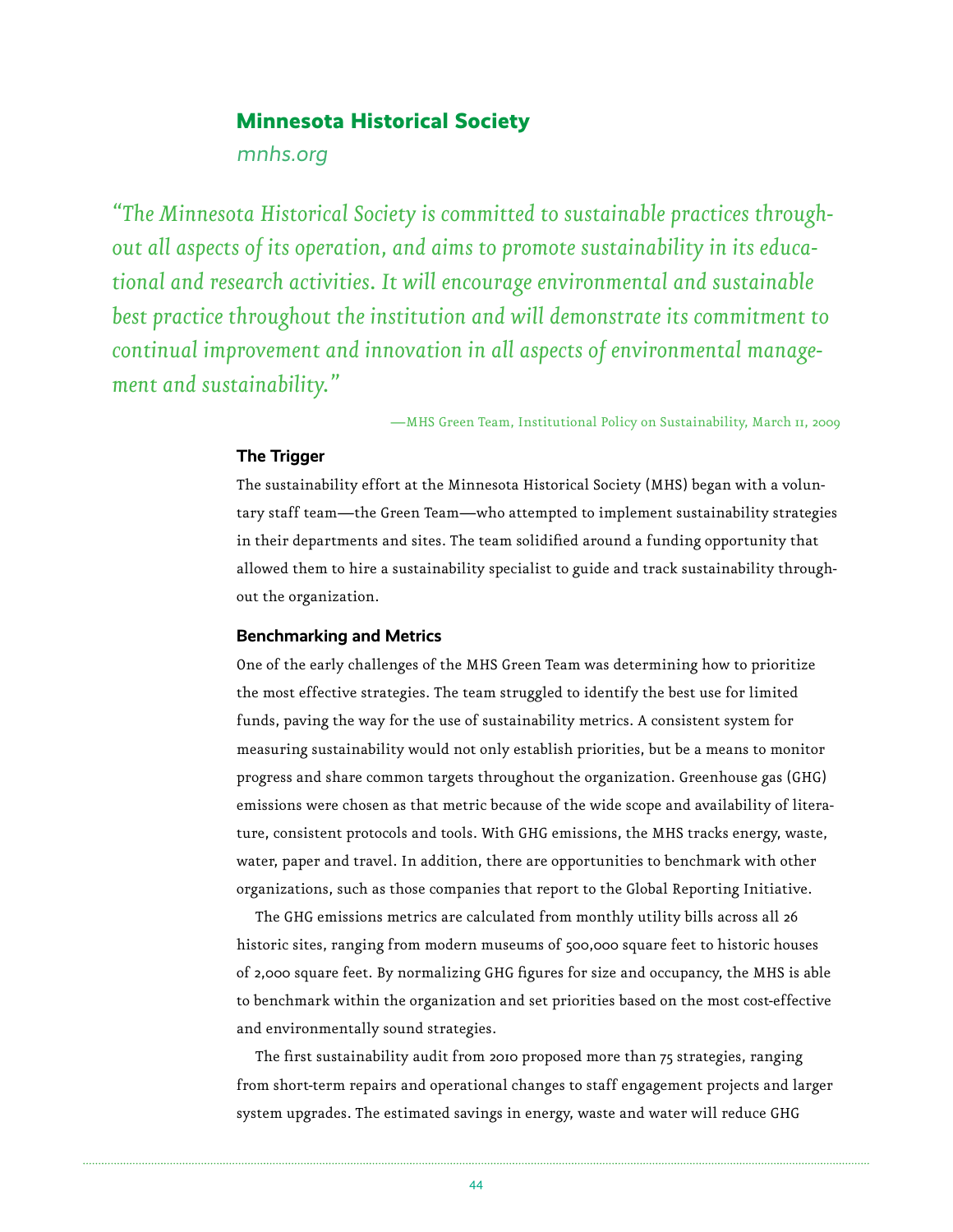emissions by 15 percent and save more than \$1.8 million in utility bills in the next five years. The metrics also reinforce the significance of sustainability on the historic program missions, and as such, more than 80 percent of the strategies have been supported by various departments and funding sources. Following the concept "what gets measured gets done," the MHS has found a means for integrating sustainability metrics into a history organization.

In hindsight, while the metrics are an important facet of accomplishing sustainability at the MHS, other key issues also need to be addressed at the agency level to facilitate the integration of the metrics into operational decision making. Understanding the role of cost-accounting mechanisms can open up opportunities for capturing savings from sustainability initiatives. Our sustainability program is a result of a funding opportunity; however, that funding does not extend to funding implementation. Tying sustainability initiatives to cost accounting will not be a means for accountability in funding, but a means to make sustainability programs self sufficient.

In addition, the metrics ultimately require process change throughout the organization. Without the right shepherding of process change, metrics alone will not become part of the organizational culture. We continue our effort to truly integrate sustainability, but it is a long process that is just beginning. We are working with other departments, strategic priority teams and members to embed the idea that sustainability is "More for the Mission."

#### **Continuing the Journey**

Reducing environmental impact and increasing cost savings is a continuous process. As a result of the first sustainability audit, the MHS will save a significant amount in utility bills, but that is only a one-time savings. We must continue to raise the bar on sustainability performance and target continual improvement, including engagement of various stakeholders and audiences in the sustainability process through exhibits and educational programs. In addition, a commitment to sustainability means moving beyond cost savings to developing an institution-wide policy that supports significant operational changes. These commitments are the Green Team's next steps to integrating sustainability into organizational culture, and sustainability metrics plays a significant role in this journey.

**Presenter:** Shengyin Xu, LEED AP BD+C *Institutional Sustainability Specialist, Minnesota Historical Society, St. Paul*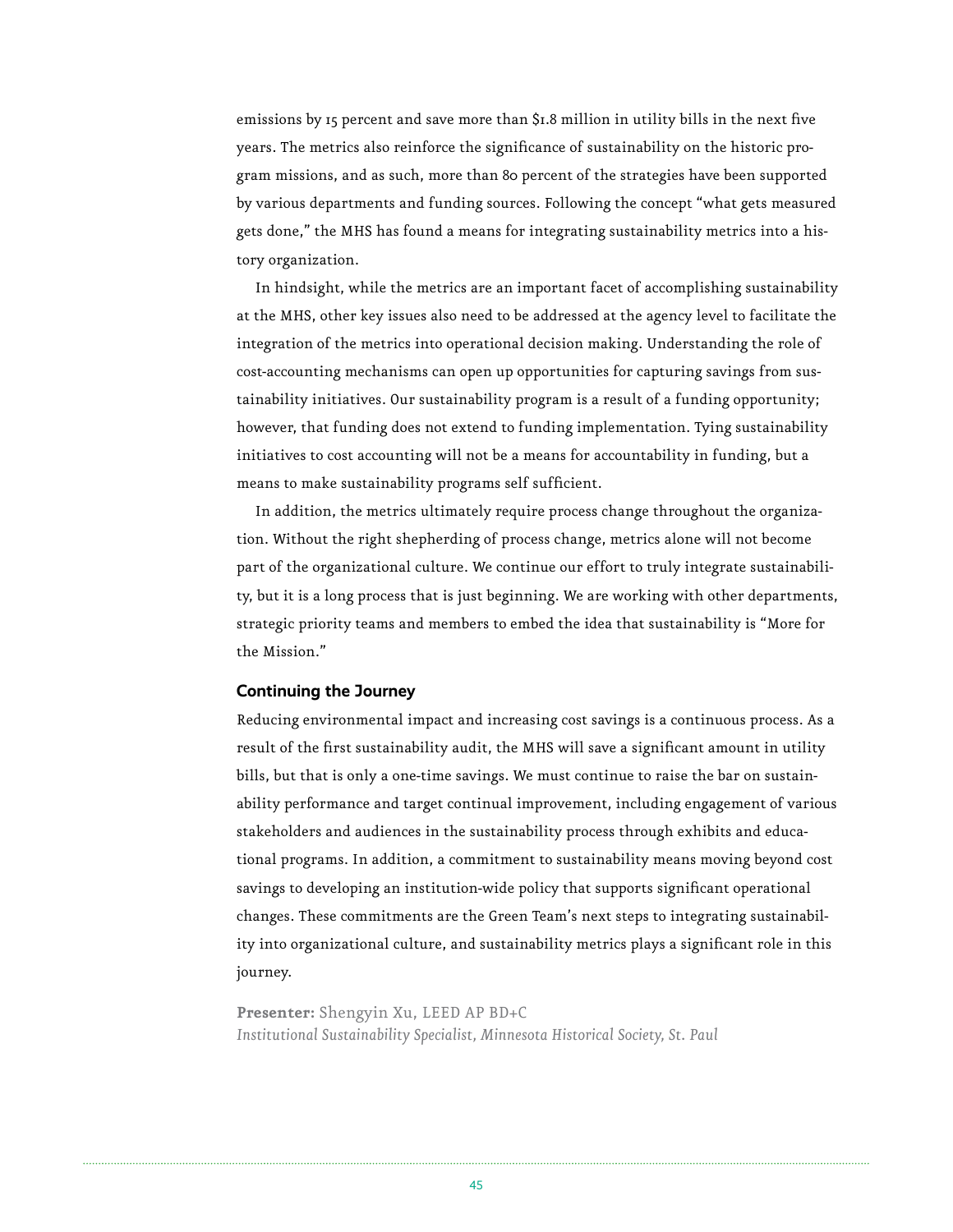# **Monticello Thomas Jefferson Visitor Center and Smith Education Center**

monticello.org

## *"Where a new invention promises to be useful, it ought to be tried."*

—Thomas Jefferson

Thomas Jefferson valued progress and innovation. He was a tireless inventor. We also know that Jefferson was a collector, with a great passion for books in particular. He would have appreciated the challenge that museums face today in using innovative technologies that yield energy-efficient, sustainable buildings while ensuring that collections are carefully preserved in controlled environments.

#### **The Trigger**

 A few years ago, we took on a complex task that Jefferson would have understood: engineering for the new Visitor Center at Monticello. We sought to create a comfortable, sustainable environment as well as a building that would "sit lightly on the land"— Jefferson's pristine mountaintop setting. We used a variable air volume system and also incorporated energy recovery ventilation with enthalpy wheels that was demand controlled. But Monticello presented another opportunity for innovation. Members of the Thomas Jefferson Foundation, which operates Monticello, were interested in geothermal technology, an approach they felt Jefferson would have embraced. Innovative yet organic, it optimizes use of the land. Geothermal eliminated the need for a cooling tower or condensers, which is an important consideration for a historic site that must minimize noise and maintain sightlines.

We designed a closed-loop geothermal system, which required drilling bore holes down through granite along the site. We were able to backfill with local river stone rather than grout. The pipes are set in water that moves through the aquifers, providing a highly efficient heat transfer. Although geothermal technology is unusual for a museum, it is working very well at Monticello. It is saving water and energy, and it was a critical part of the LEED Gold certification for the new Visitor Center.

After the Monticello project, we continued to look for energy-saving strategies and incorporated them into the historic National Academy of Sciences in Washington, DC. These approaches—which would also be appropriate for museums—included solar thermal for domestic water heating; photovoltaic cells in skylights to generate electricity,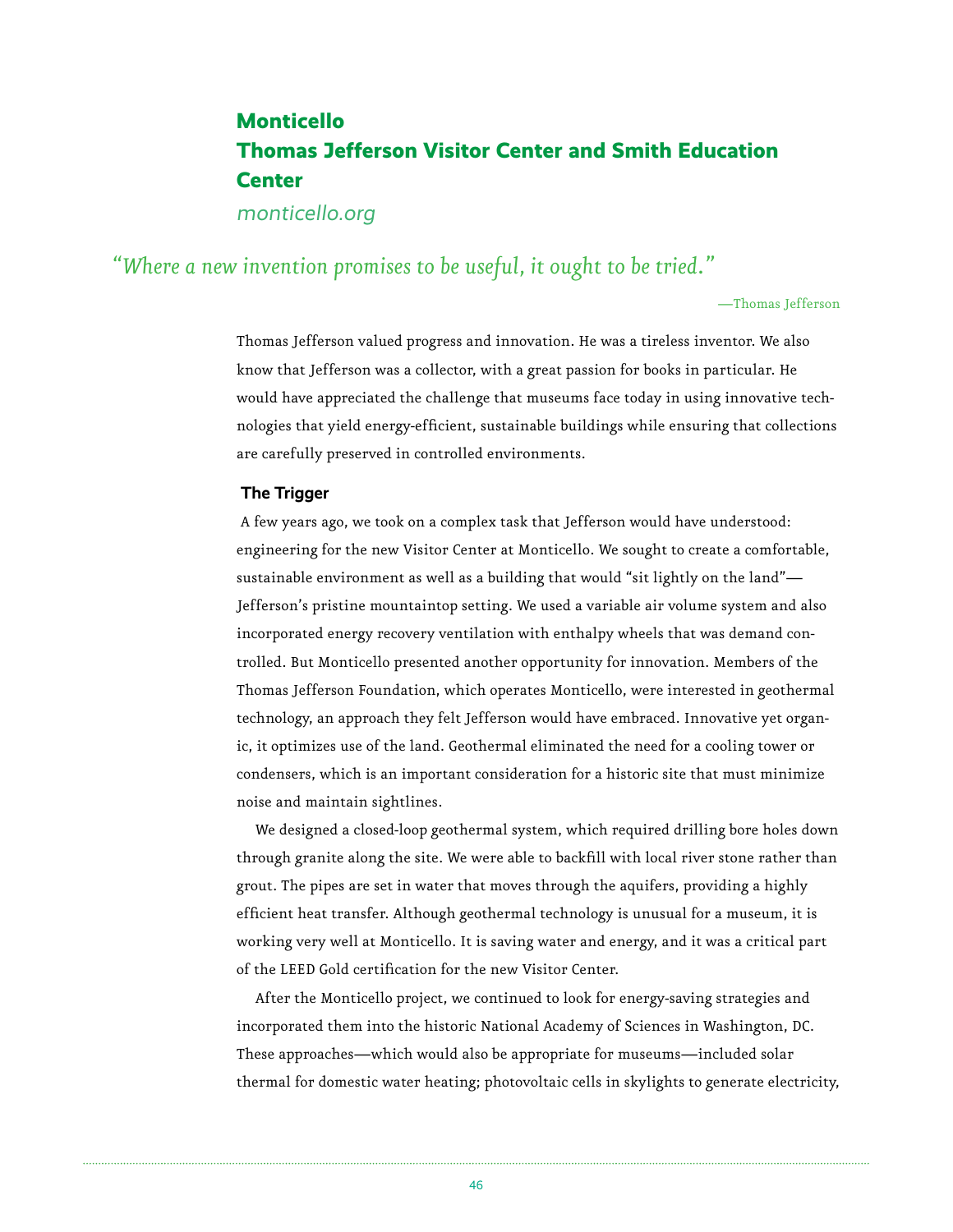improve the solar heat gain coefficient of the glazing and reduce sunlight radiation; steam condensate heat recovery to reduce steam consumption; and a dedicated heatrecovery chiller to reduce the work of the main chillers and limit steam consumption for heating hot water.

**Presenter:** Todd Garing, Vice President *Mueller Associates, Inc., Baltimore*

### **Natural History Museum of Utah**

nhmu.utah.edu

*"We aspire to lead by example demonstrating the viability of sustainable choices in our new building and in our operations."*

—Natural History Museum of Utah Sustainability Statement

Scientists at the Natural History Museum of Utah study the past to understand pattern and process, with the belief that this knowledge provides a basis for people to make informed decisions that affect the future. The philosophy of sustainability is a fundamental framework for evaluating such choices.

The museum provides opportunities for students and visitors to better understand their interactions with the natural world and provide a framework for individual and community decision making.

#### **The Trigger**

With the leadership of the museum's curators, the Natural History Museum of Utah (NHMU) adopted sustainability as a key value and developed its sustainability statement in the early 2000s, well before building programming or design was begun. As a result, sustainability was a primary consideration throughout the process of building the new museum, which opened in 2011.

#### **Benchmarking & Metrics**

When we selected our programming architect and interpretive planner in 2003, sustainability was a stated goal for the project. At the time, there were very few LEED-AP credentialed designers, so we did not require that credential. LEED-AP credentials were a selection criterion when we chose the building architect and exhibit designer in 2005, the building contractor in 2006 and the exhibit fabricator in 2007.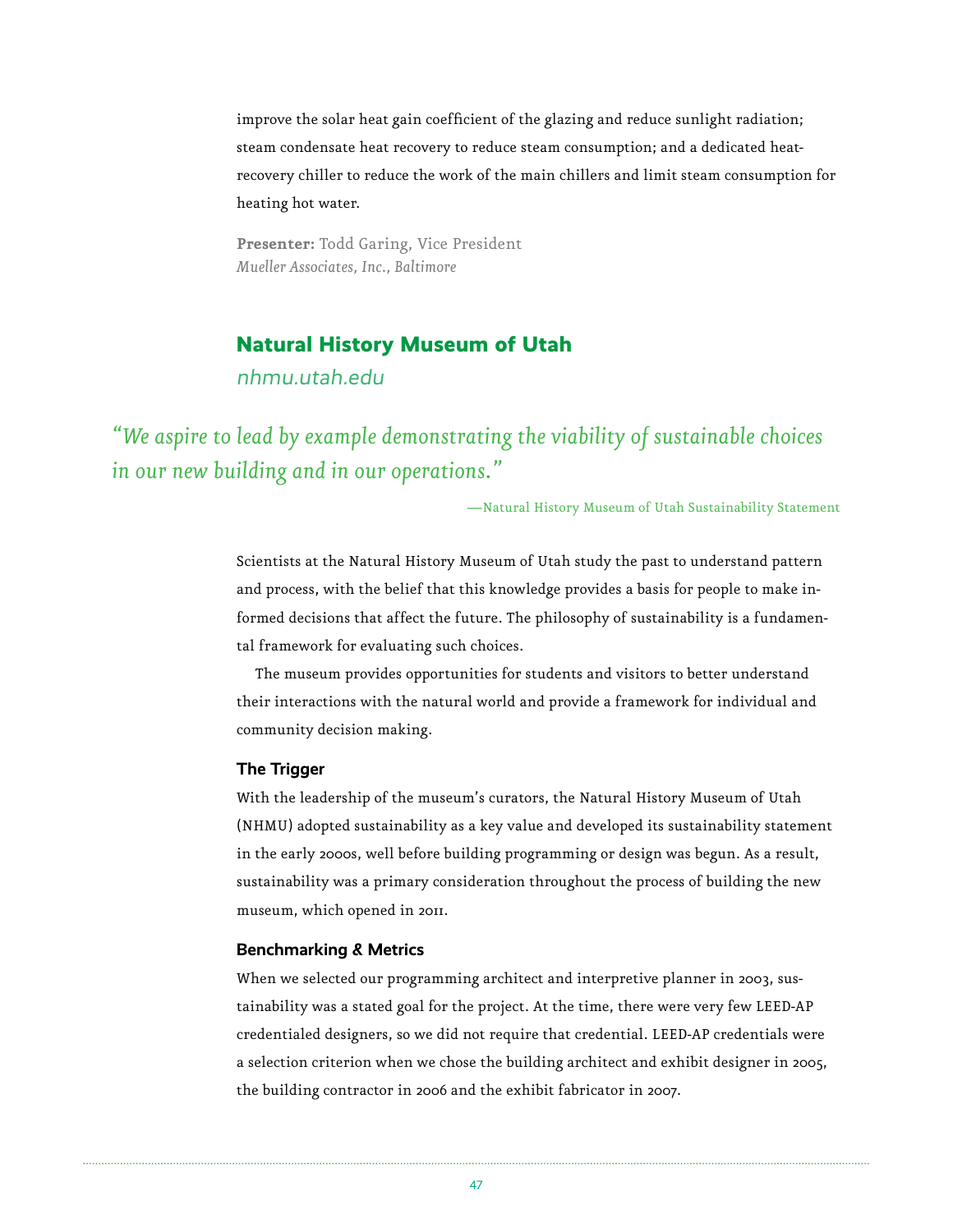The state of Utah implemented high-performance building standards (HPBS) in 2006 that required new public buildings to meet what were then called LEED Bronze standards for energy efficiency. Later the HPBS were raised to the equivalent of LEED Silver. Although the state did not require it, we chose to work to meet LEED certification, which goes beyond energy efficiency to include a variety of sustainable standards.

Through the design and construction phases, the owner-architect-contractor (OAC) teams for the building and exhibits reviewed progress toward LEED quarterly. The LEED checklist was used as the benchmarking tool. When the construction bids came in lower than expected, the first elements we added back into the project were those that would increase sustainability—pervious paving and recycled concrete, for example. At every decision point during construction, sustainability was a consideration in making the choice. Even after construction began, when new sustainable opportunities opened up such as funding for photovoltaics through the American Recovery and Reinvestment Act—we pursued them.

Sustainability also was an important concept in the interpretive content. A sustainability trail and an energy trail wind through the galleries connecting exhibits with pertinent content. A kiosk shows visitors in real time how much energy the rooftop solar panels are generating relative to the energy the building is using. An entire gallery, Utah Futures, is dedicated to simulations that invite groups of people to make decisions to build future communities, encouraging sustainable choices. We trained volunteers to give architecture tours focused on sustainability.

The entire team of designers, contractors and owners (the last is a complicated group consisting of the museum, the University of Utah and the state of Utah) were committed from the outset to work collaboratively to maximize the sustainable features of the project. The building and exhibits have been awarded LEED Gold certification by the USGBC. Our greatest challenge has been balancing the high standards that museums require, particularly with respect to narrow temperature and humidity ranges, with LEED standards.

#### **Continuing the Journey**

We continue to seek ways to improve the sustainable features of the building, exhibits, operations and programs. A staff green team implements policies that encourage sustainable behaviors of staff and visitors and sustainable purchasing choices. We are conducting a large-scale exhibit evaluation that has shown, for example, that some visitor groups use Utah Futures effectively while others find the learning curve too steep; in summer 2013 we evaluated how well visitors are grasping sustainable concepts. Working with the university and state, we are seeking ways to replace more coal-generated energy with sustainably derived energy. We partner with the university's Sustainability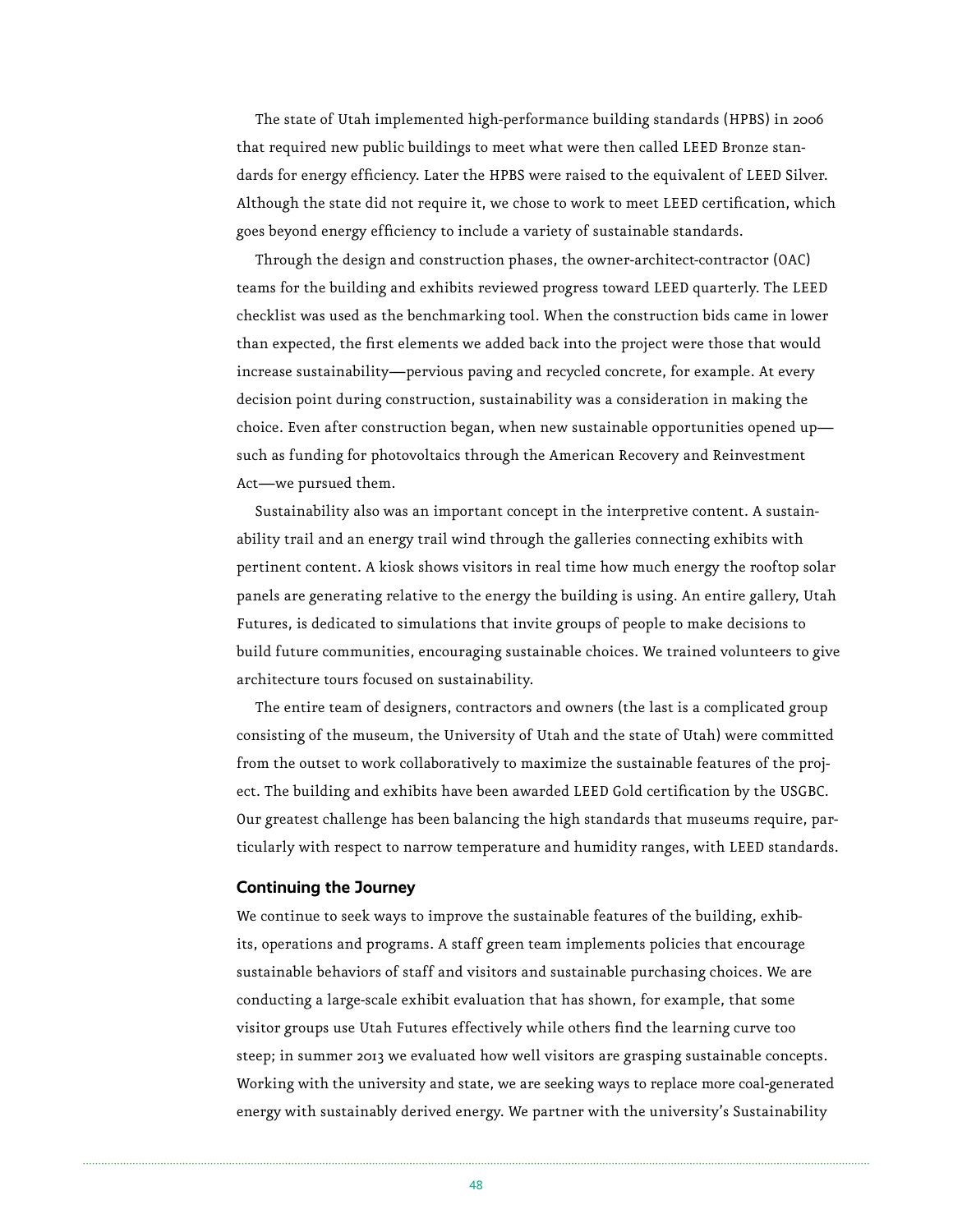Center on programming for the public, and we generate programs of our own focused on sustainability.

**Presenter:** Sarah George, Executive Director *Natural History Museum of Utah, Salt Lake City*

### **Wagner Free Institute of Science of Philadelphia**

wagnerfreeinstitute.org

*"Preservation is inherently green. We believe that architectural preservation and environmental conservation are two sides of the same coin."*

—Susan Glassman

The Wagner Free Institute of Science is a National Historic Landmark natural history museum built during the Civil War. It preserves a view of 19th-century science at the moment that the theory of evolution changed our understanding of the world. We actively teach contemporary science while using the past to shed light on important issues in the present. No subject has as much potential to powerfully combine those two aspects of our mission as conservation of the environment. By incorporating sustainability in our capital projects and operations, we take our teaching about environmental issues outside the classroom to let visitors and students learn from how we actually do things in the museum, the questions we ask and the challenges we face—such as upgrading a historic heating system to be more energy efficient or trying to preserve butterfly wings in a room filled with natural light.

#### **The Trigger**

In 2000 we began a multiphased restoration of the Wagner's Victorian building. After completing two major projects in 2004, we applied for funding to plan for the next phase of work: replacing our 140-year-old metal roof and repairing the original skylights and elegant iron-and-wood trusses in our exhibition hall. A planning grant from the Heritage Investment Program (now the Heritage Philadelphia Program) funded by the Pew Charitable Trusts brought together a team of architects, engineers and architectural conservators to assess the roof. The grant also supported a retreat for the project team, key staff and board members with a LEED-certified engineer who reviewed the LEED application process with us and analyzed the potential for LEED certification of the roof project.

After careful consideration, we decided to delay pursuing LEED certification. Concerns about costs and the investment of staff time for recordkeeping were factors, as was the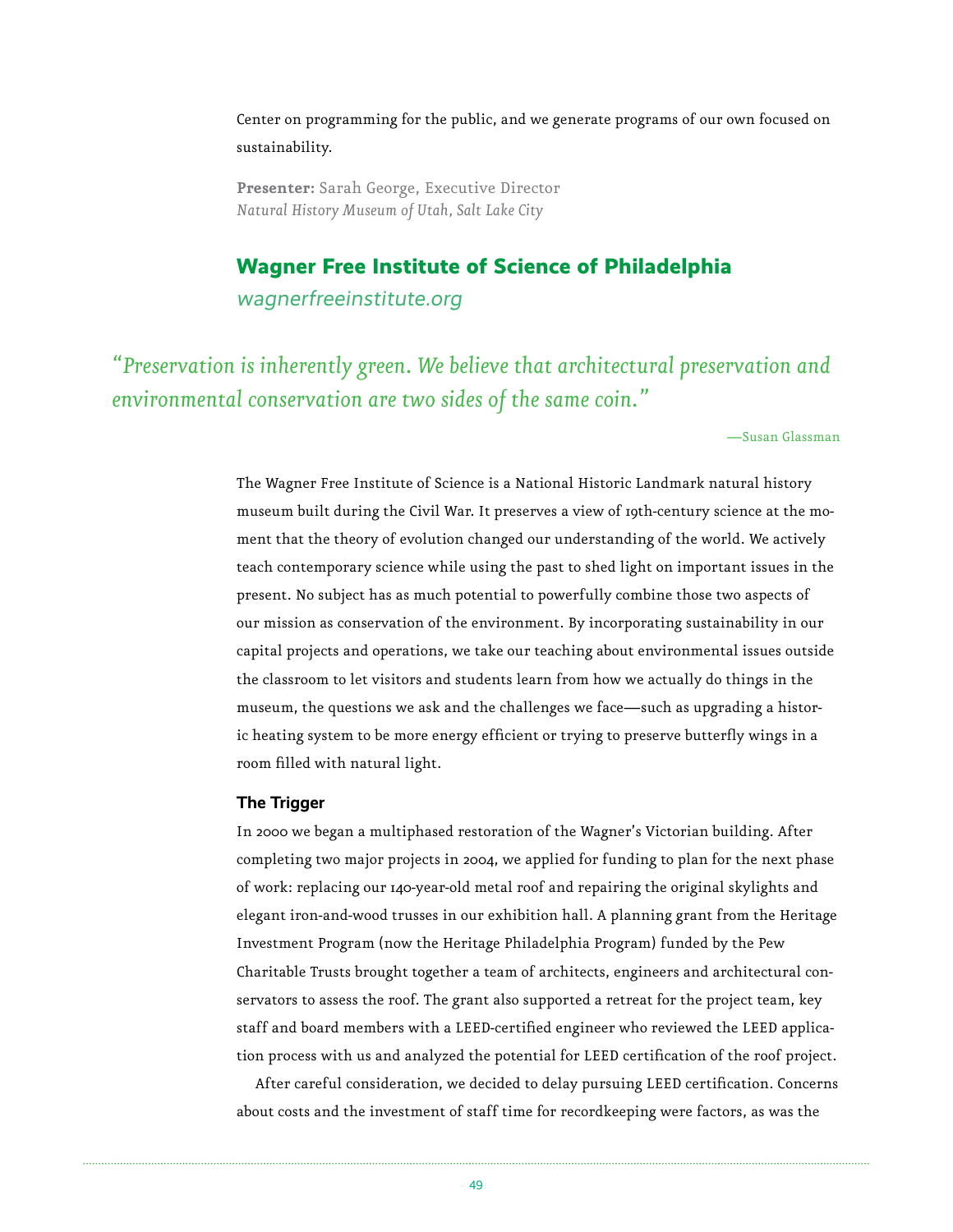need to complete the process within a five-year period. Most significant was the incompatibility of LEED with our commitment to the highest standards of architectural preservation. We focused instead on crafting a sustainability strategy that incorporates LEED goals where they mesh with our preservation priorities and that supports our effort to maintain the exceptional integrity of the Wagner's ensemble of historic building, collections furniture and exhibit. Since 2006, green design and sustainability goals have been integral elements of our strategic plan and of the long-range building restoration program.

#### **Benchmarking and Metrics**

Although we tabled pursuit of LEED certification, the LEED retreat was instrumental in establishing sustainability as a key institutional goal and in developing consensus among our consultants, staff and board about how to infuse that aim into our strong preservation ethos. The LEED checklist outlined the types of activities we could undertake and provided a framework for working toward sustainability goals. We began with simple, low-cost, high-impact changes that have significantly affected maintenance practices. Measures such as expanding the recycling program, replacing incandescent bulbs and starting a storm water management program were undertaken by our site manager with low to no start-up costs and have been embraced enthusiastically by the entire staff (who proudly recite our recycling stats: waste is down 72 percent since June 2007!). At the same time, sustainability has been integrated into planning for capital projects and is considered in tandem with our preservation goals.

#### **Lessons Learned**

We're glad we made the decision to postpone certification so we can stay focused on our preservation and operating priorities without the pressure of the certification deadline. But we still hold LEED as a goal because it confers an official status to the program. Moreover, we believe it is the architectural counterpart to the environmental concepts that we teach in our building. Since we held our retreat in 2006, sustainability and green design have made enormous strides. The National Trust for Historic Preservation released guidelines for sustainability in historic buildings in 2011, the same year that the Wagner received the Sustainability in Historic Preservation Award from Preservation Pennsylvania for an energy-efficient upgrade of its historic heating system. And green projects continue since launching the sustainability program in 2006, including: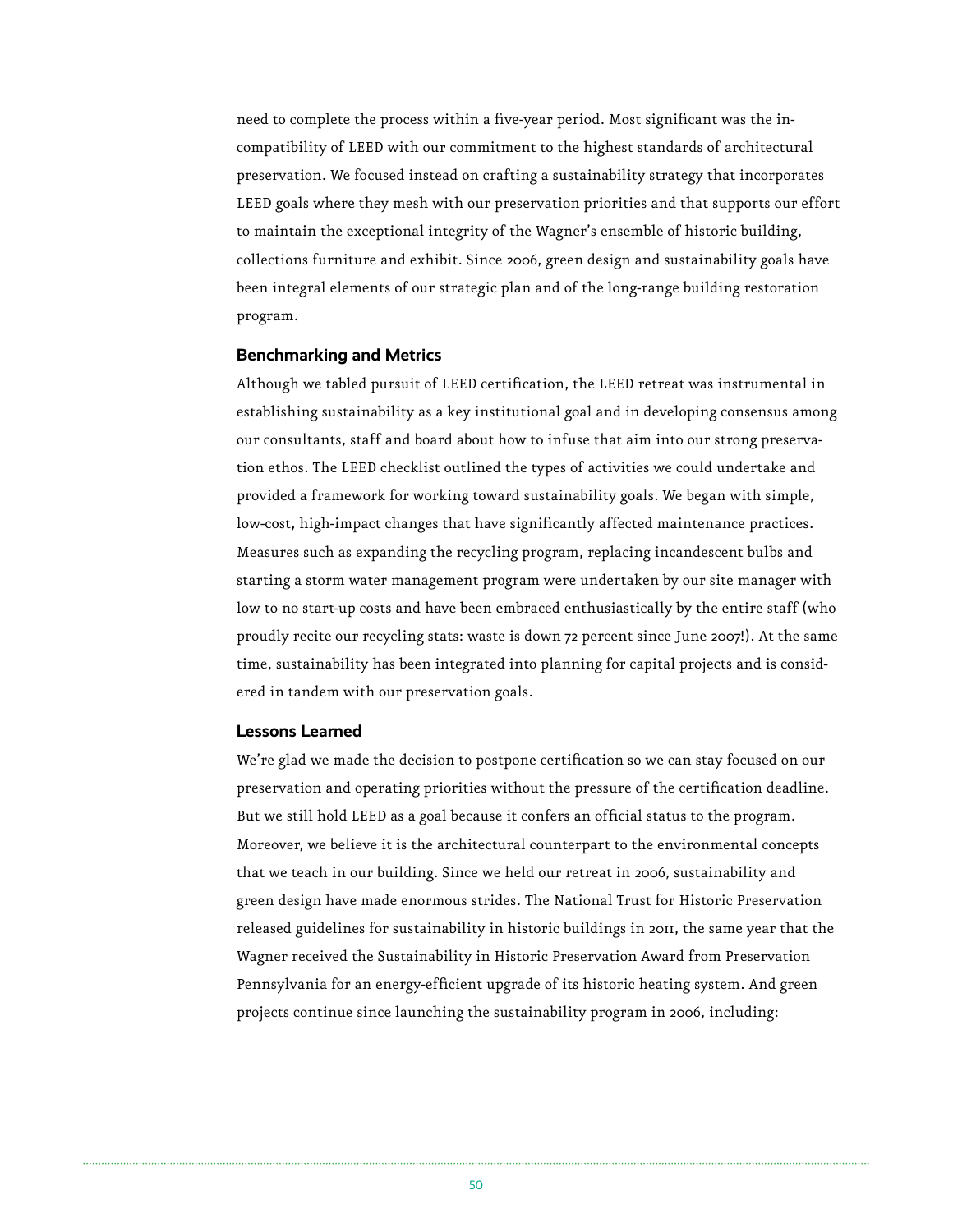- Recycling: recycled 72 percent (26,076 pounds) of the total waste stream since June 2007
- Lighting: replaced all incandescent bulbs with LEDs and compact fluorescents
- Windows: gasketed/weatherstripped windows throughout the building
- Storm water maintenance program: installed rain barrels and drip irrigation systems; doubled the size of street tree pits and added 1,100 square feet of permeable lawn
- Garden: created an outdoor classroom with pollinator and native species plantings fed by storm water
- Transportation: installed bike racks to facilitate bike travel
- HVAC: re-engineered the historic steam heating system to achieve environmental sustainability while being sensitive to historic fabric
- Electric/lighting: overhauled the Wagner's aging electrical system and improved lighting
- Roof: restored the roof, including the arched trusses and original skylights
- Education: shared results through public lectures, site tours, programs and publications

**Presenter:** Susan Glassman, Executive Director *Wagner Free Institute of Science of Philadelphia*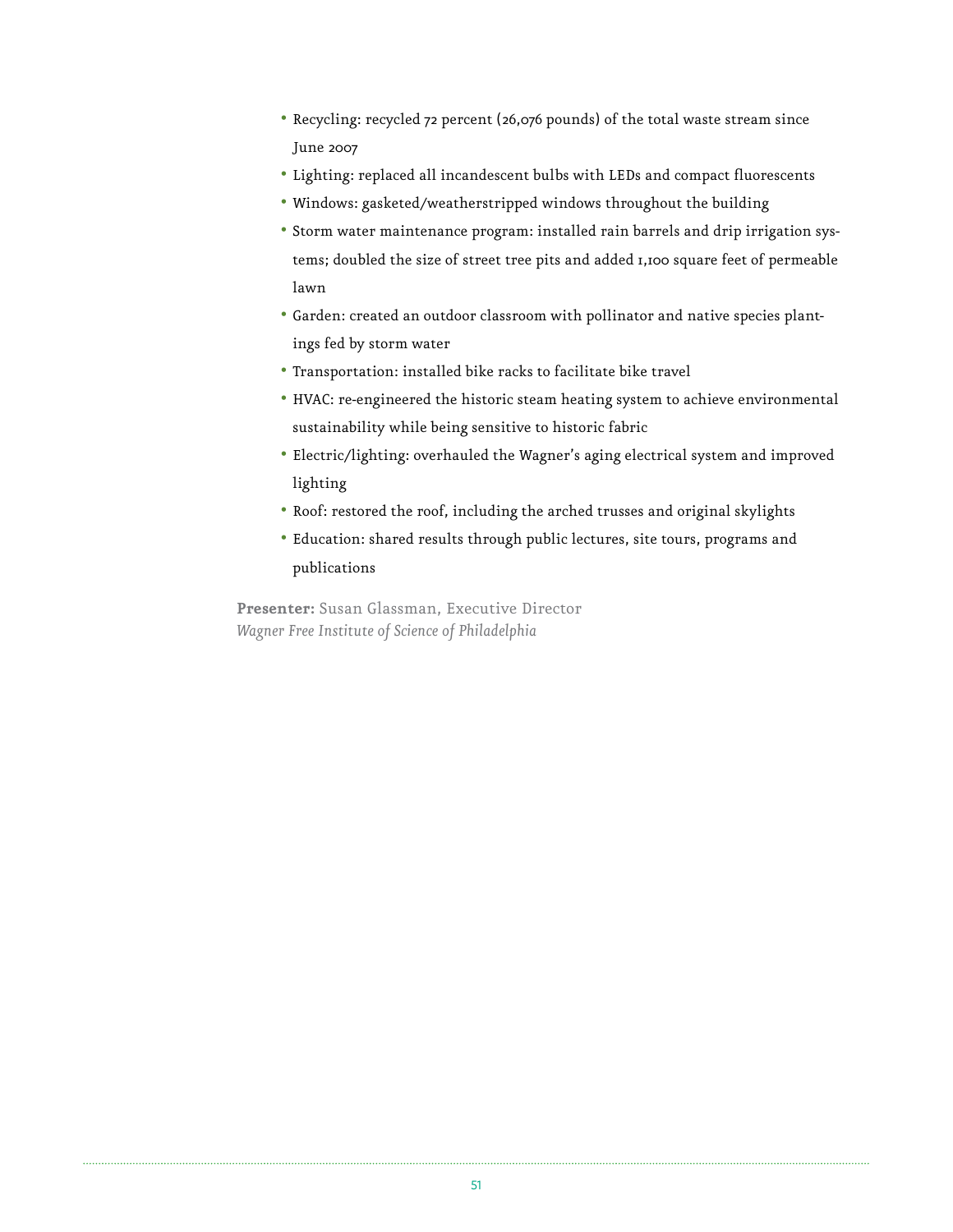# Moving Forward

The conversation at the summit was the culmination of years of work by institutions and individuals who have taken large and small steps to make their museums greener. By pooling the collective wisdom, expertise and inspired leadership of these museums—along with the wealth of knowledge from the larger environmental community, building industry and others—we can, must and will find an agreeable path to sustainability for our field. Sustainability standards for museums are within reach if we want them.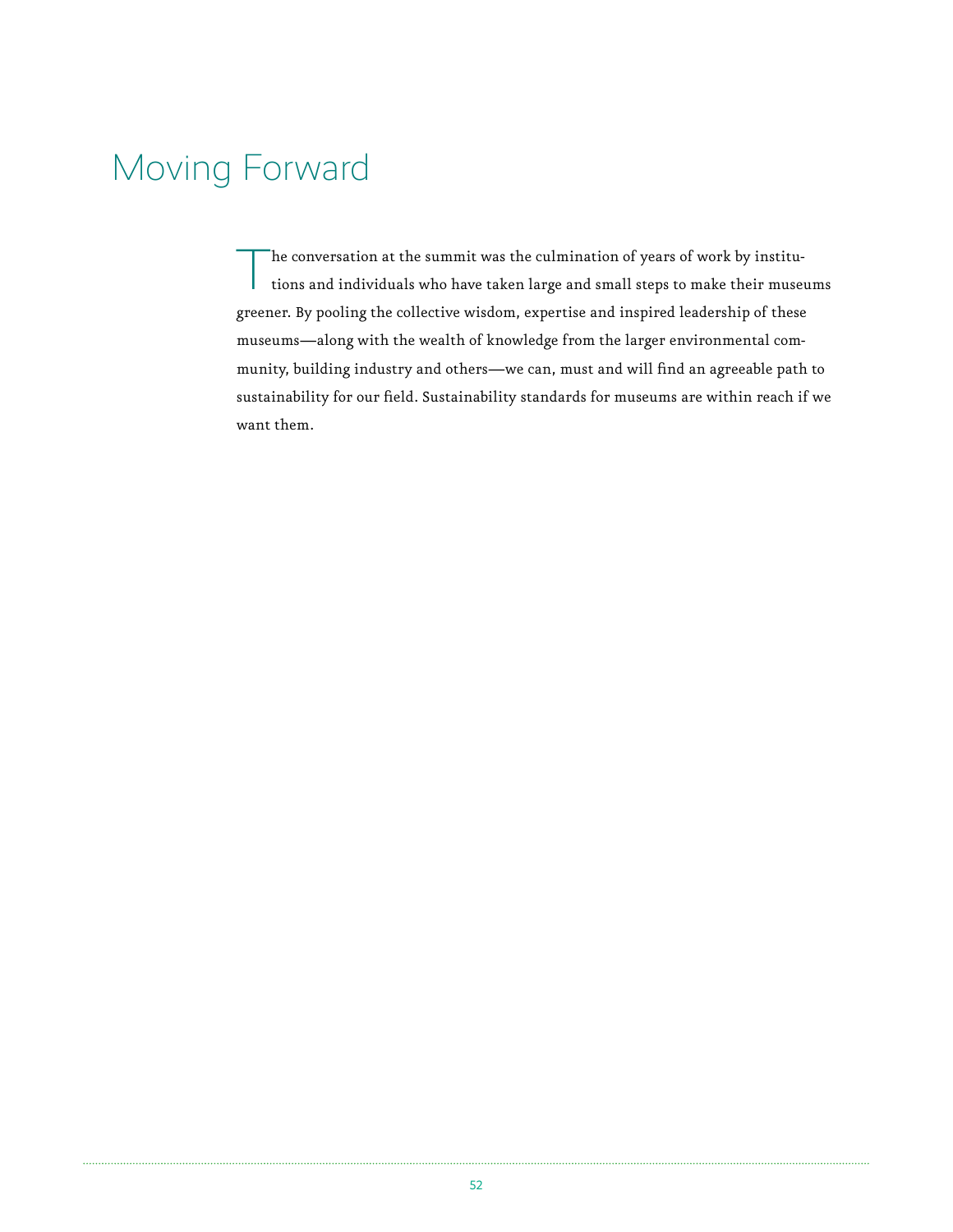# Afterword

The American Alliance of Museums (AAM) is proud to help bring this significant report to the entire museum field. We urge all museums, regardless of type or size, to consider the issues and questions its authors raise, as together AAM and its Professional Networks nurture excellence and establish standards and best practices for our field.

Standards and practices must continually evolve in response to the changing environment in order to remain relevant. Sustainability is one of the issues that will now enjoy greater visibility in our standards and excellence programs. The hard work of PIC Green and everyone involved in the Sustainability Summit has set the stage for the next phase of the conversation: determining the best strategy to bring this goal forward.

This report is also vital because it highlights the extensive work museums are already doing in the areas of sustainability and the environment. From the outstanding conservation efforts being undertaken by our zoos, aquariums and gardens, to research on climate change underway at natural history museums, to the creation of new models of sustainable and energy-efficient architecture by a wide range of institutions, the museum field is at the forefront of this effort.

But this is not surprising. Museums are uniquely positioned to take the long view, and through scholarship, education and civic engagement, create a better world for generations to come. All of us at AAM are grateful to the members of PIC Green and we salute their diligence in preparing this report. We look forward to supporting its important efforts to establish environmental and sustainability standards in the years ahead.

Tre h. Helf

*Ford W. Bell, DVM President, American Alliance of Museums*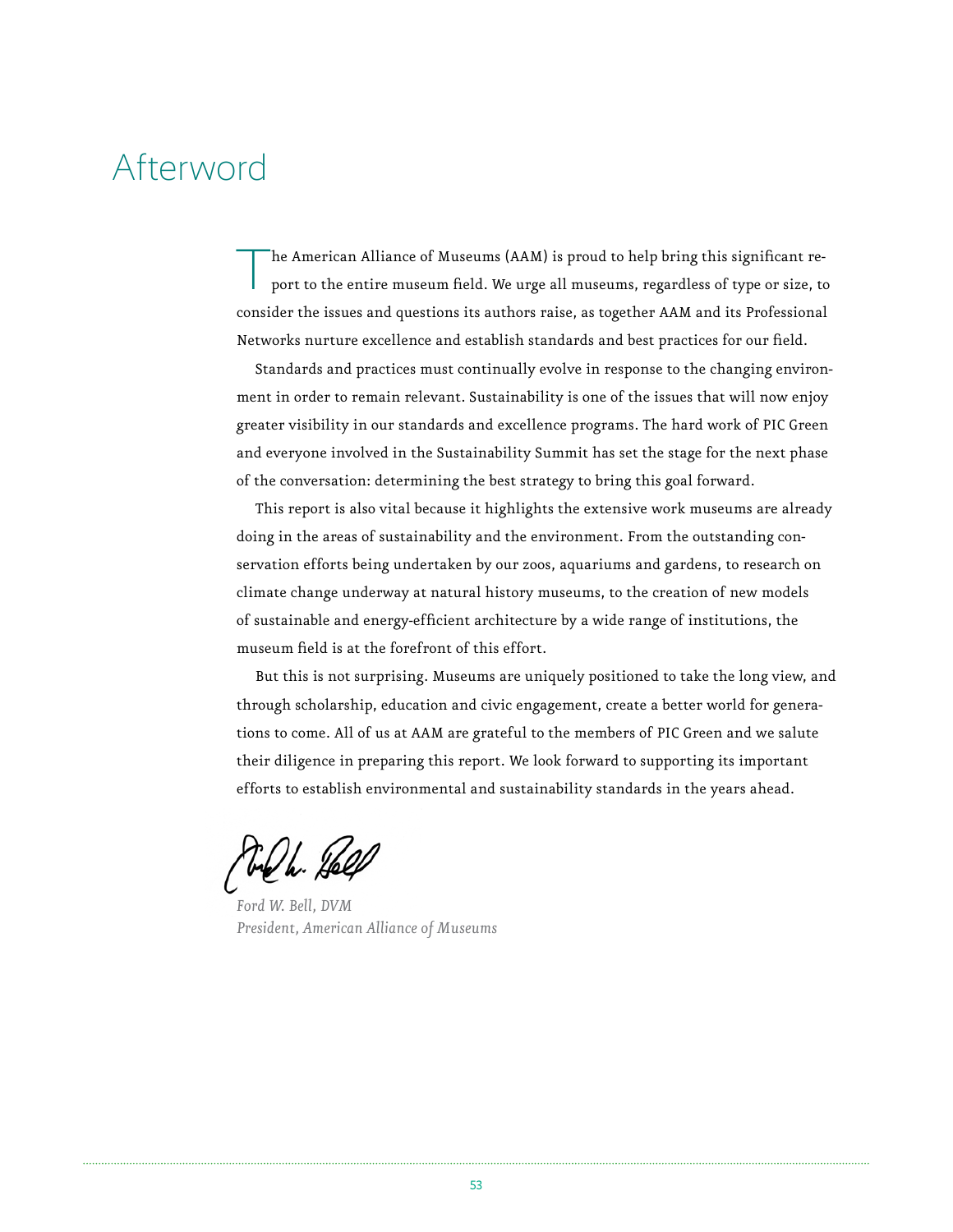# Appendix **A**

## **Essential Definitions**

**Museum:** For the purposes of this white paper, an educational institution that contributes to the public by collecting, preserving and/or interpreting the things of this world. Museums include every type of institution, from art museums to zoos. Museums are operated by nonprofits, for-profits, colleges, universities and at every level of government, and they come in all sizes.

**Sustainable:** Meeting the environmental, economic and social needs of the present without compromising future generations' ability to meet their own needs. For museums, the term can encompass supporting larger efforts in their communities or even larger global efforts. Operationally, it can mean building and managing facilities to minimize ecological impacts and developing investment strategies that are environmentally and socially conscientious.

**Resilience:** An ecosystem's ability to recover from disturbance. Increasingly, it is becoming clear that sustainability cannot be reached without resilience. The weaker the system is, the harder it is for it to recover. The economy provides a corollary.

**Standards:** Agreed-upon criteria by which an industry measures quality and ensures consistency. AAM further defines these as the generally accepted levels of attainment that all museums are expected to achieve. The systems of standards described here focus on such aspects of sustainability as building design and construction, energy use, resource use and waste management. Some of the standards programs highlighted here also refer to standards that are not easily quantifiable, such as beauty. Whether the standards are tangible or intangible, a level of agreed-upon success and attainment must be established. Standards may be broad or technical, depending on the needs of the industry and the desired outcomes.

Several fields, such as botanical gardens and zoos, have specialized standards, metrics and practices that are unique to these types of institutions. The discussion here takes inspiration from their work and encourages broad collaboration with these allied institutions.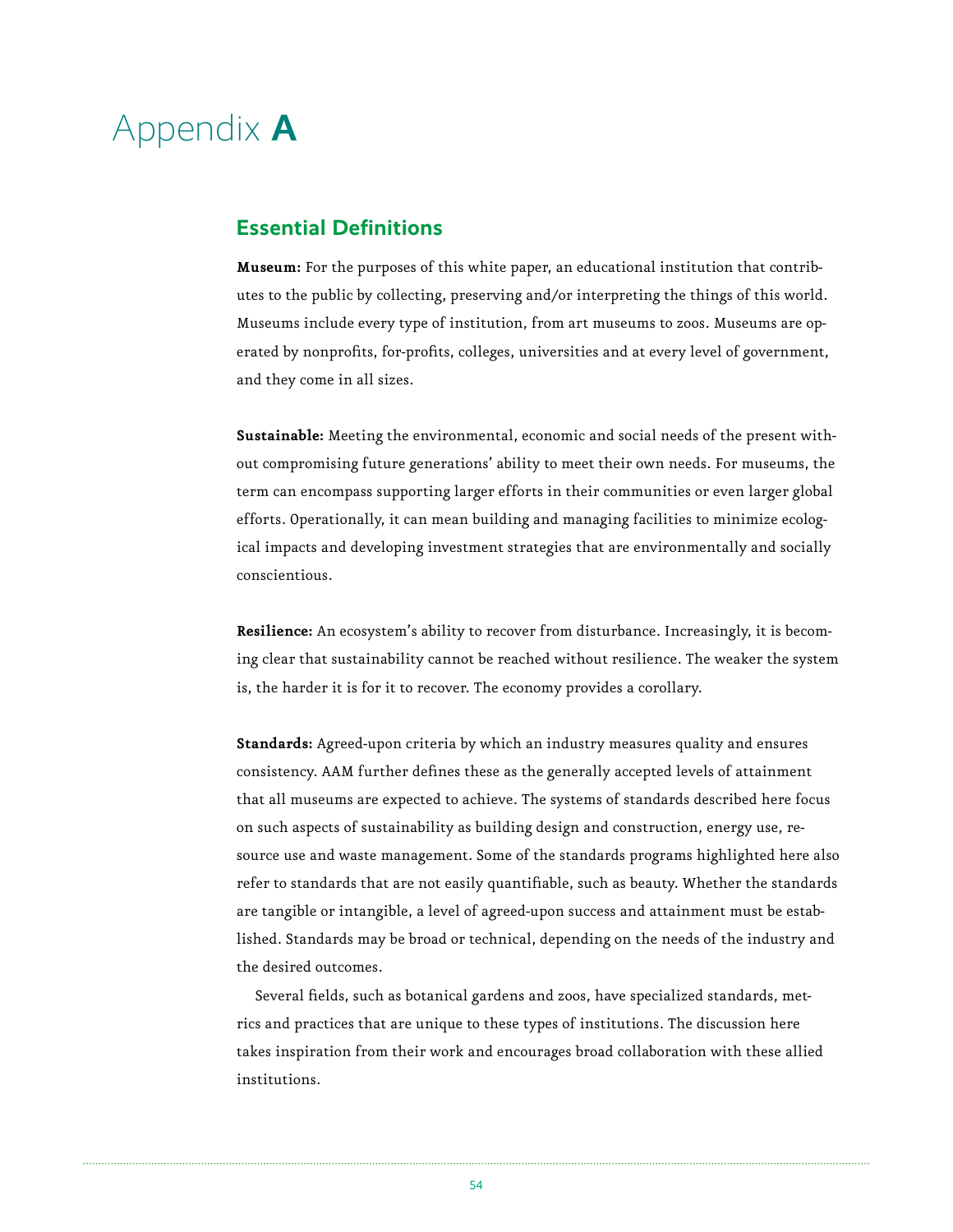**Criteria:** Individual principles or measurements on which a standard is based. In the case of sustainability standards, the criteria are likely based on best practices in the larger sustainability field.

**Metrics:** Measurements that allow for quantitative performance comparisons and can be used to determine satisfaction of criteria. Metrics are data driven and supported by extensive research and available evidence such as energy bills, weather data, waste hauling records, purchasing reports and material data sheets.

**Best practices:** According to the American Alliance of Museums, commendable actions and philosophies that demonstrate an awareness of standards, solve problems and can be replicated. Museums may choose to emulate them if appropriate to their circumstances.

**Museum sustainability standards:** While not yet in existence, these standards would incorporate best practices from the green building industry and landscape management along with best practices unique to museum functions, such as collections management behind the scenes and in the galleries. Standards may include sustainable financial management and attention to sustainability issues related to staff, audience, the community and the larger global population.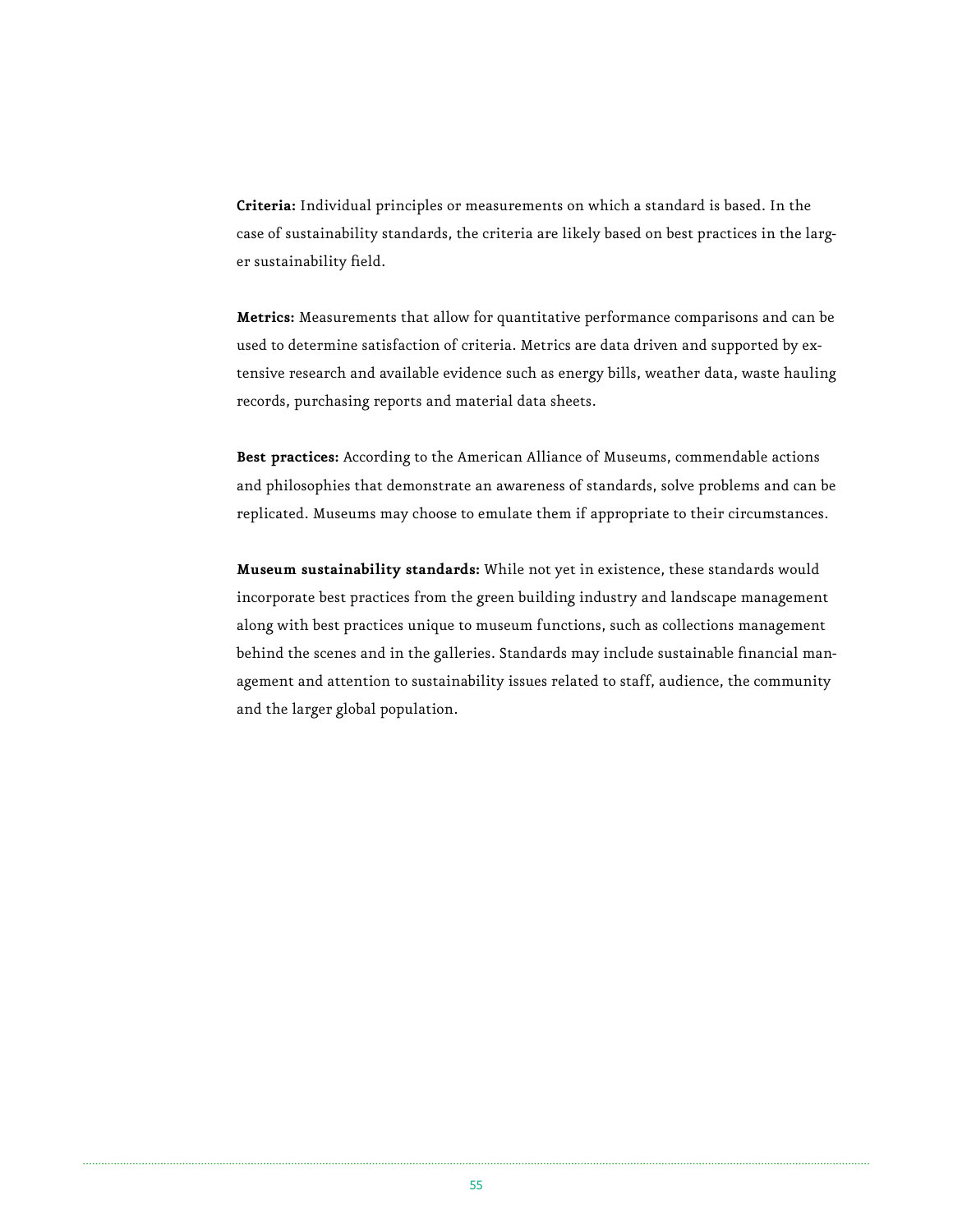# Appendix **B**

# **Sustainability in Museums Timeline**

- **1970** The first Earth Day celebration is held.
- **1971** *Museums and the Environment: A Handbook for Education* reports on an AAM survey of U.S. museums about their role in educating the public about human ecology. The report contains a brief introduction to the science of ecology and major environmental issues, suggests exhibit and programming ideas, and outlines survey results. Of the nearly 600 museums that responded, 73 percent stated that they were offering or planned to offer programming about environmental issues.
- **1972** The ICOM Conference on Museums and the Environment is held in France.
- **1974** Coyote Point Museum for Environmental Education (now CuriOdyssey), created as the nation's first museum dedicated to environmental education, opens its new building in San Mateo, California.
- **1987** The *Report of the World Commission on Environment and Development: Our Common Future* is published and defines sustainable development.
- **1990** The ICOM Conference on Museology and the Environment is held in France.
- **1992** The United Nations Conference on Environment and Development is held in Brazil.
- **2002** The World Summit on Sustainable Development is held in South Africa.
- **2004** The Mark Twain House and Museum in Hartford, Connecticut, is the first museum in the nation to attain LEED certification.
- **2005** The Association of Children's Museums launches greenexhibits.org.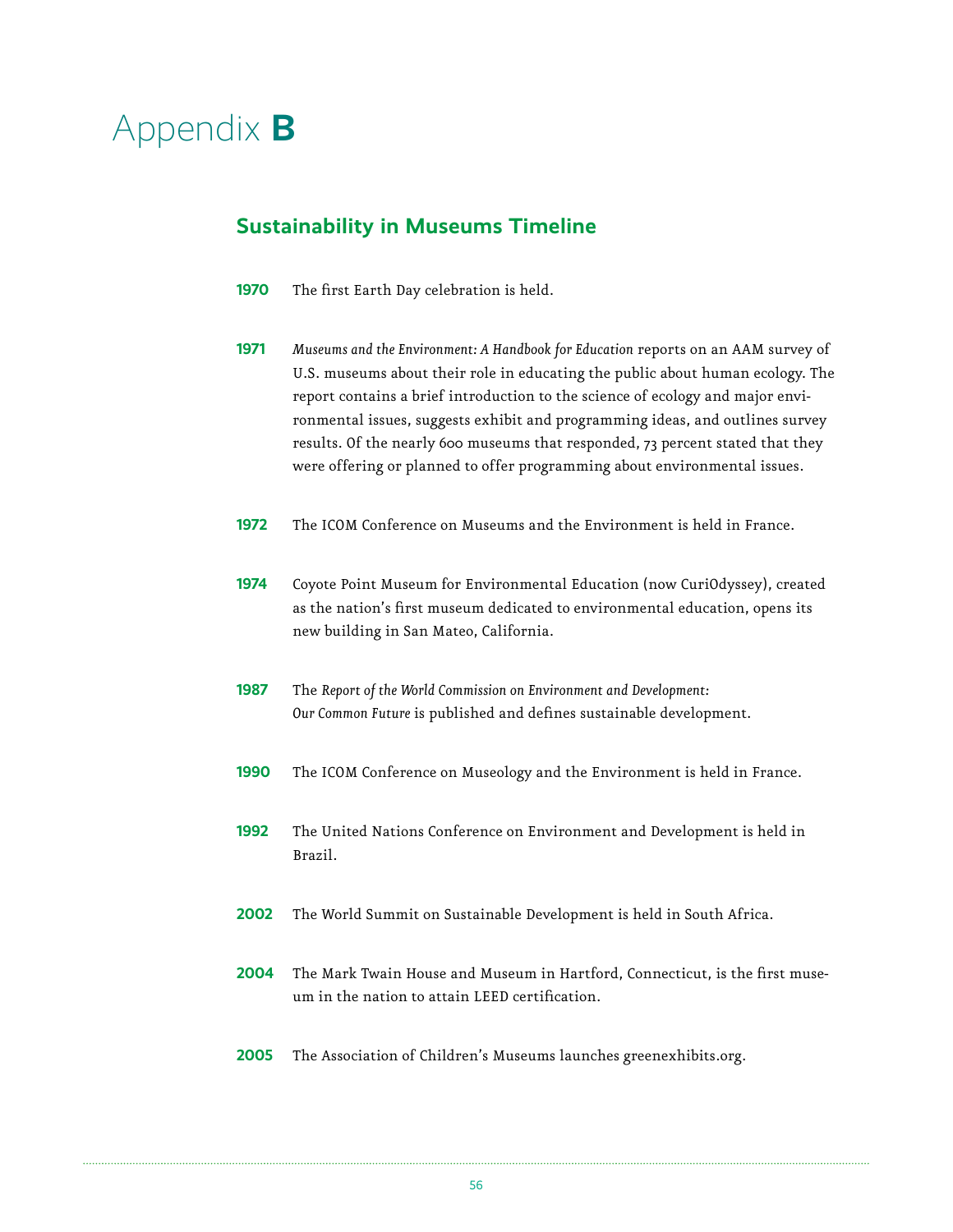- **2006** The California Association of Museums forms its Green Museums Initiative Committee.
- **2008** PIC Green Committee is formed by the American Alliance of Museums.
- **2009** The California Association of Museums and the American Alliance of Museums develop the Green Museums Accord, an institution-wide pledge to be environmentally responsible.
- **2012** PIC Green conducts a Sustainability Tracking Survey; of the 30 respondents, a majority (64 percent) indicate that their organizations participate in a sustainability program or practice.
- **2013** The Summit on Sustainability Standards in Museums is held in Baltimore.